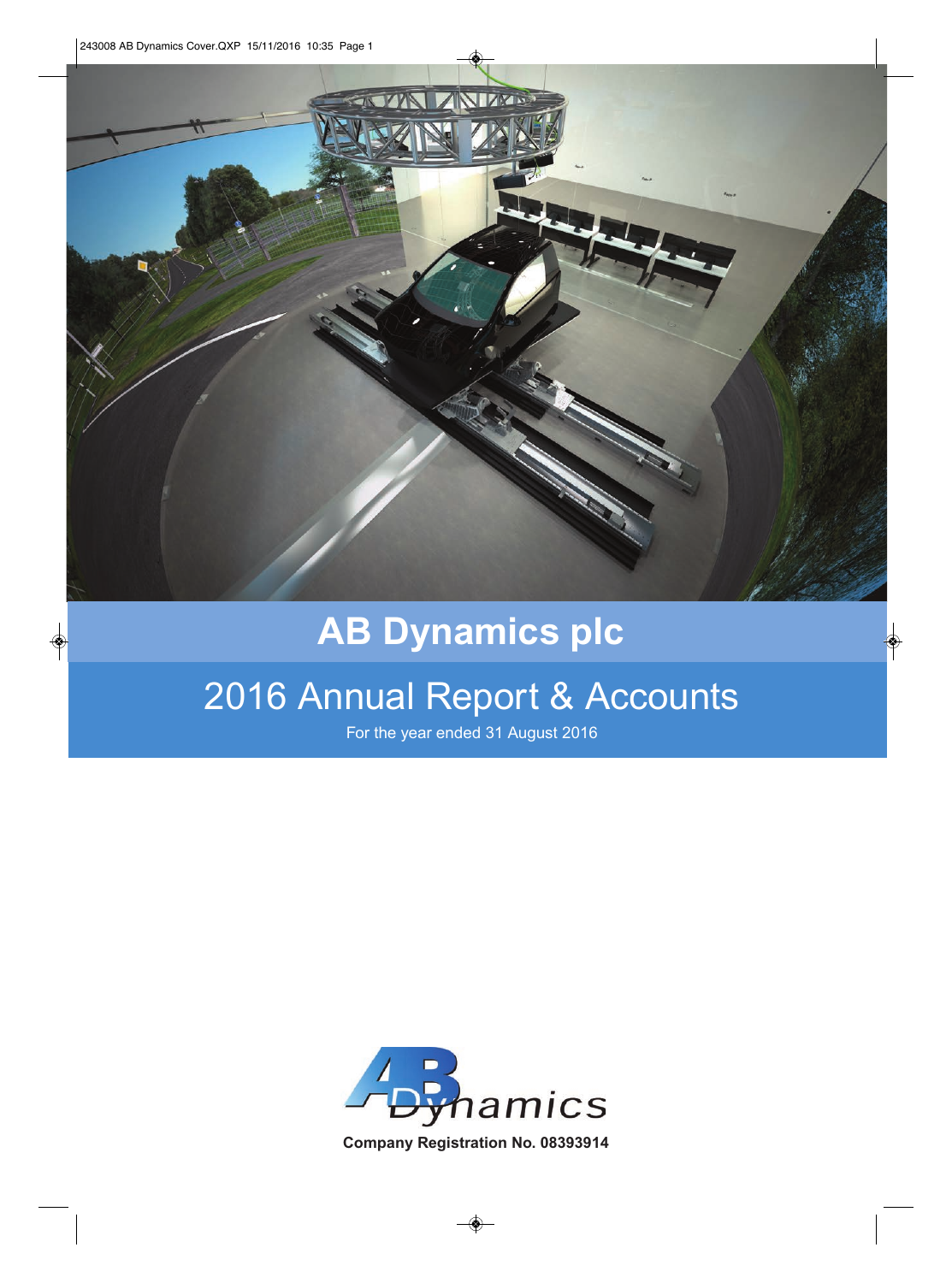# **Table of contents**

|                                                               | Page           |
|---------------------------------------------------------------|----------------|
| Officers and professional advisers                            | 1              |
| Chairman's & Chief Executive's statement                      | $\overline{2}$ |
| Strategic report                                              | 4              |
| Directors' report                                             | 14             |
| Finance Director's report                                     | 18             |
| Corporate governance statement                                | 21             |
| Independent auditor's report                                  | 22             |
| Consolidated statement of comprehensive income                | 24             |
| Consolidated statement of financial position                  | 25             |
| Consolidated statement of changes in equity                   | 26             |
| Consolidated statement of cash flows                          | 27             |
| Notes to the consolidated financial statements                | 28             |
| Accounting policies for the consolidated financial statements | 29             |
| Company statement of financial position                       | 51             |
| Company statement of changes in equity                        | 52             |
| Notes to the company financial statements                     | 53             |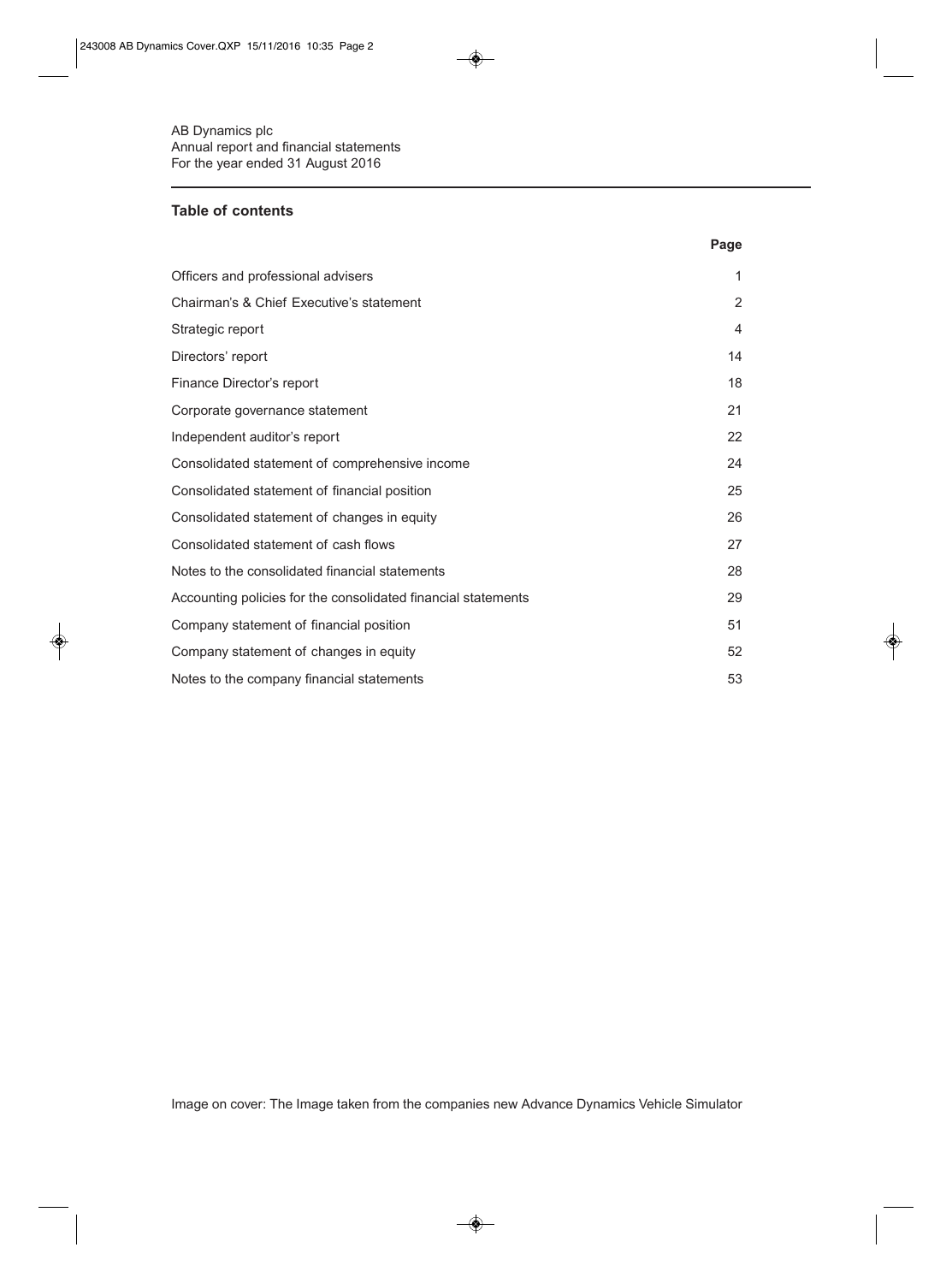#### **Officers and professional advisers**

## **DIRECTORS**

Anthony Best, Non-Executive Chairman Timothy John Rogers, Chief Executive Officer Robert Andrew Leonard Hart, Finance Director Graham Dudley Eves, Non-Executive Director Frederick Bryan Smart, Non-Executive Director

# **SECRETARY**

Robert Andrew Leonard Hart

#### **REGISTERED OFFICE**

AB Dynamics Plc Holt Road Bradford-on-Avon **Wiltshire** BA15 1AJ

#### **Registered number: 08393914 (England and Wales)**

# **INDEPENDENT AUDITOR LEGAL ADVISER**

Crowe Clark Whitehill LLP **Princess** Pinsent Masons LLP St Bride's House 30 Crown Place<br>
10 Salisbury Square<br>
10 Salisbury Square 10 Salisbury Square<br>
London<br>
London<br>
London London London London<br>EC4Y 8EH EC2A 4ES EC4Y 8EH

#### **NOMINATED ADVISER REGISTRARS**

Cairn Financial Advisers LLP Share Registrars Ltd Cheyne House **The Courtyard**<br>
62-63 Cheapside **The Courtyard**<br>
17 West Street 62-63 Cheapside London **Farnham** EC2V 6AX Surrey

Cantor Fitzgerald Europe Newgate Threadneedle One Churchill Place Sky Light City Tower Canary Wharf **60 Canary Wharf** 60 Basinghall Street London London E14 5RB EC2V 5DE

**BANKERS** Bank of Scotland

GU9 7DR

# **BROKER PUBLIC RELATIONS ADVISER**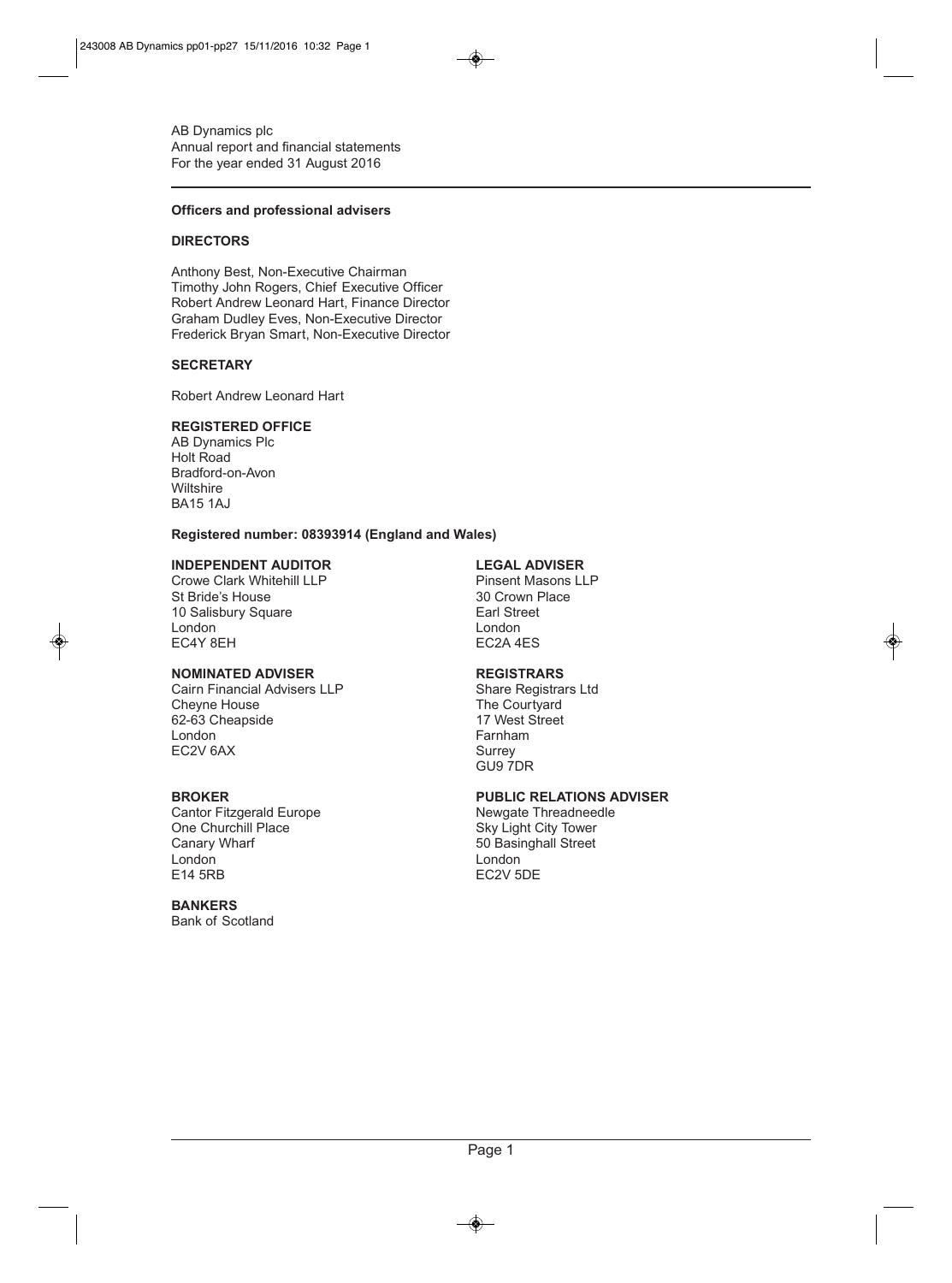# **Chairman's and Chief Executive's Statement**

#### **Overview**

We are very pleased to be publishing the fourth annual report for AB Dynamics plc since its admission to the AIM market in May 2013.

Highlights from the Group's operations for the year ended 31 August 2016 are:

- Increased demand for our products and services from the global automotive testing sector, has driven a 23.9% increase in the Group's revenue
- Introduction of a new line of products with the Advanced Vehicle Dynamics Simulator following our partnership with Williams F1
- Construction has started on our new facility with completion targeted for 3rd quarter 2017

#### **Results**

We have had another good year, with all three business areas: "Track Testing", "Laboratory Testing", and "Test & Monitoring Systems", performing in line with management expectations.

Continued improvements in our operations and favourable currency exchange has enabled us to finish this year with an excellent set of financial results that are in line with market expectations, with revenue of £20.47m (2015: £16.52m), and operating profit of £4.38m (2015: £3.77m).

Our people are a cornerstone of the future success of the Company and in recognition of their ongoing efforts and performance, we implemented a new share option plan during the year. This year's results therefore include a share based payment charge of £273k. Excluding this non-cash charge provides a more accurate reflection of the underlying performance of the business, with an adjusted operating profit\* of £4.65m (2015: £3.79m) representing a 23% increase on last year and consistent adjusted operating profit margin of 22.7% (2015: 22.9%).

The Company has spent more on research and development this year than in previous years and has seen the performance, quality and reputation of its products improve leading to steady growth in their uptake. Furthermore, the Company is delivering on its commitment to improve customer support, with a new team of field support engineers located in the UK, Germany and Japan. In addition, we recently appointed a new Commercial Director based in Germany, to provide a key supporting role to the German OEMs and a global remit to improve our market communications via our distributor network.

## **Operations**

#### *Facilities*

Construction has now started on our new 3,070 m<sup>2</sup> facility with completion targeted for the third quarter 2017. The Company has meanwhile leased two additional sites nearby, one to house our new advanced Vehicle Dynamic Simulator ("aVDS") demonstration unit and the other to the uptake in increased demand for our Advanced Driver Assistance Systems ("ADAS") targets by having a dedicated manufacturing and training centre for these products.

As set out previously, the Directors remain confident the Group has sufficient capacity requirements until such time as the new facility becomes available, when a review of our current facilities and future requirements will be made.

#### *Product Development*

We continue to develop a pipe line of new and novel products to further grow the Group. The most recent of these is the exciting partnership with Williams F1 to bring the aVDS to the automotive test industry. As vehicle development becomes a more virtual process, it is the data generated by our customers from using our track testing and lab testing products that allows them to create more and more sophisticated computer vehicle models. The ability of the aDVS to "drive" these mathematical models in a simulated environment will reduce the overall development time and the need to produce so many prototypes. The aVDS is a high value offering and readily compliments the existing AB Dynamics product range.

*\* Adjusted operating profit represents operating profit excluding share based payment charge*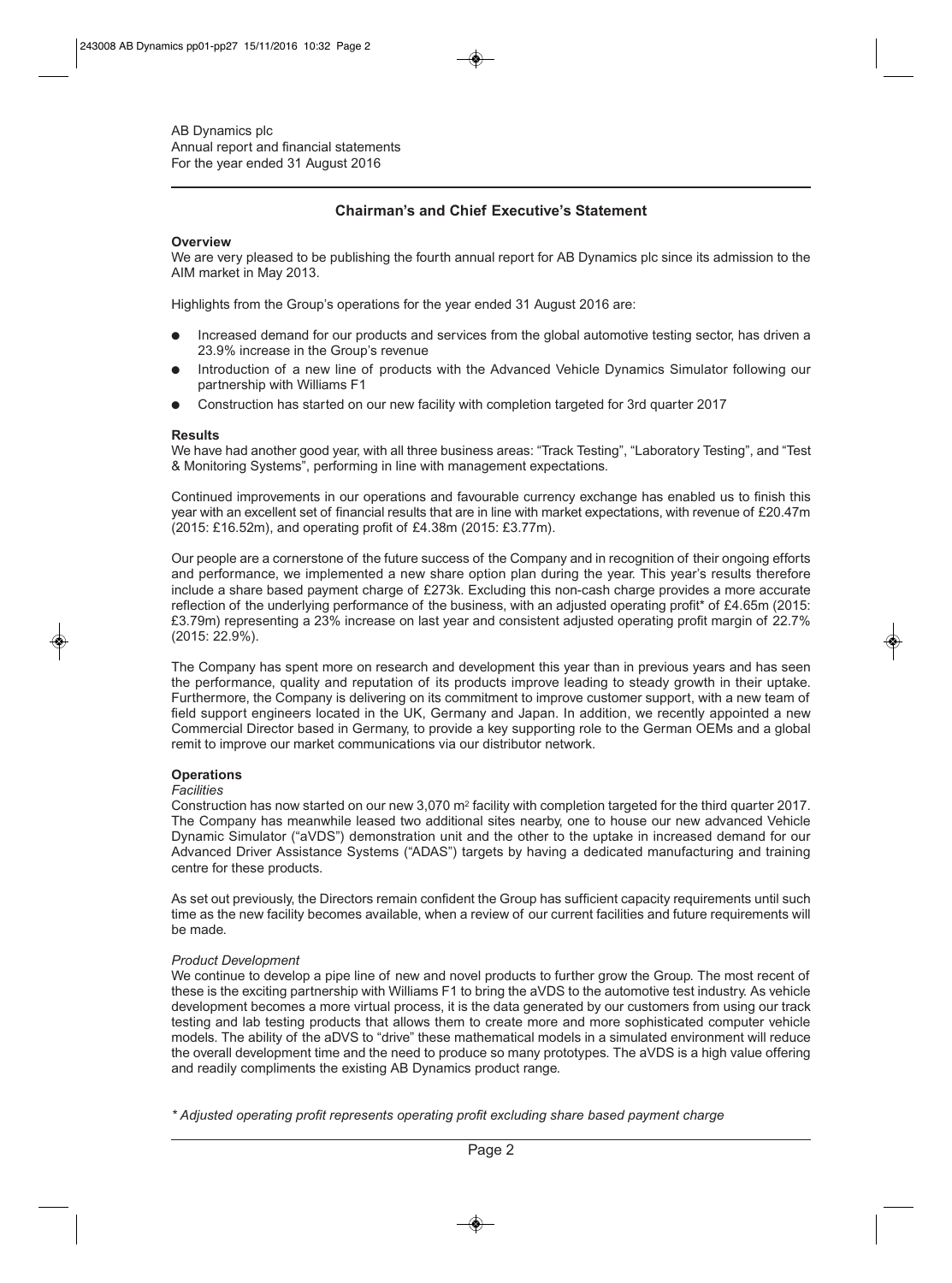We have also made significant software upgrades through the product range, introducing new functionality to most of our existing products. These upgrades have been well received by our customers.

#### *Employees*

The performance of our business is a consequence of the quality and talent of the staff we employ. We continue to attract and retain some of the very best talent in UK engineering, with the Group reaching a landmark of over 86 direct employees. The Group has a policy of offering share options to all staff which we believe successfully motivates them to create further value to the business. The Board continues to review these arrangements, balanced as always against the best interests of all the shareholders.

#### *Dividend*

Our strong balance sheet and cash flow provides a solid foundation for a final dividend and we are pleased to announce that the Directors are recommending the payment of a final dividend of 1.815p per share, payable in December 2016 subject to shareholder approval at the AGM. The ex dividend date will be 24 November 2016 and the record date will be 25 November 2016. The total dividend for the year will therefore be 3.025p representing an increase of 10% against prior year.

#### **Current Trading and Outlook**

With current orders taking us into our third quarter, we remain committed to being able to provide capacity to fulfil these orders whilst ensuring that we focus on the future business opportunities.

The Board would like to take this opportunity to thank all of ABD's employees for the hard work and commitment they have given to the business over the last year.

Tony Best **Tim Rogers** Tim Rogers 15 November 2016

Chairman Chairman Chairman Chief Executive Officer<br>15 November 2016 15 November 2016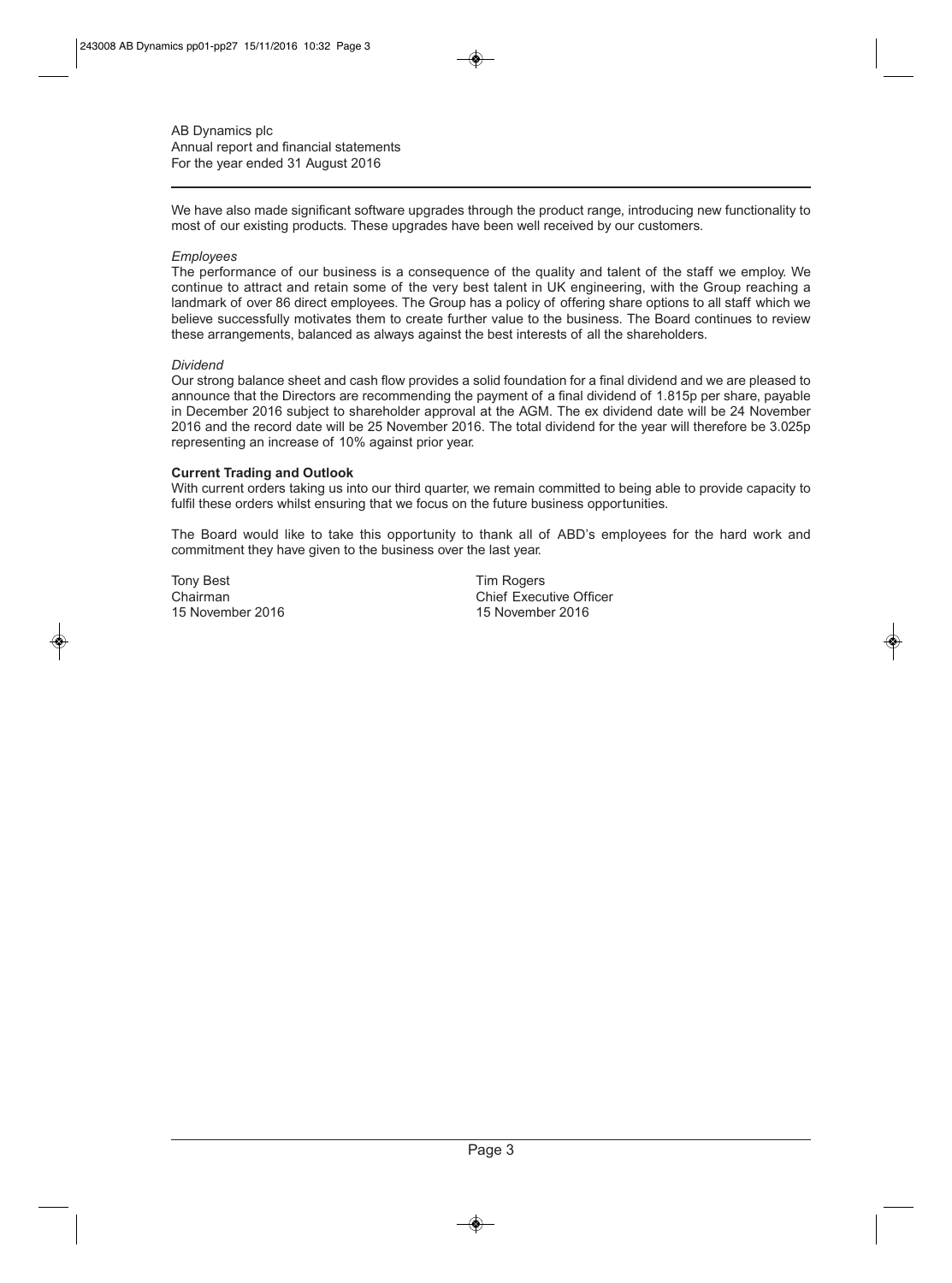# **Strategic report for the year ended 31 August 2016**

The Directors present the Strategic Report of AB Dynamics Plc for the year ended 31 August 2016.

#### **Our Business – Providing test solutions to the Global Automotive Test Market**

The Group supplies advanced testing equipment to the global automotive industry, for both R&D and production quality control. The Company's products help car companies make vehicles that are better and safer to drive.

#### **Overview of the Sector and Scope**

Automotive R&D spending is very diverse in its nature, not least to keep pace with ever-growing demands for new technologies. Unsurprisingly therefore, recent studies show automakers spend more than \$100 billion annually on R&D. "Strategy&" found auto industry R&D spending grew by 4.5% from 2014 to 2015.



The Automotive industry ranks third in the percentage of the total R&D spend for all sectors at 16.1% behind computing and electronics at 24.5% and healthcare at 21.3%. Of the top 20 companies ranked by spending on R&D six are automotive companies

*Sources: Strategy& 2015 Global Innovation 1000 analysis, Bloomberg data, Capital IQ data*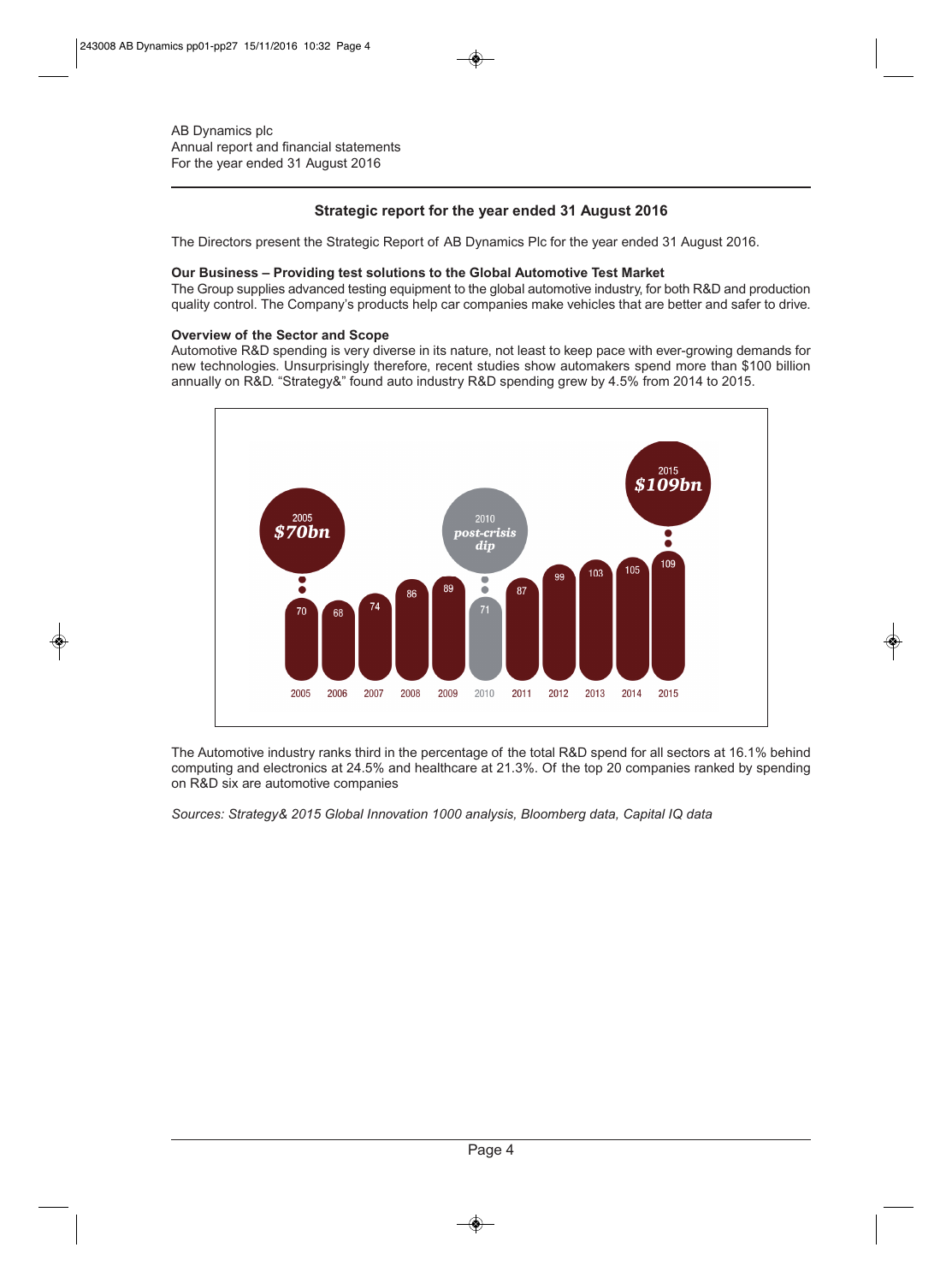#### **Global business**

Automotive companies operate in a very diverse space and in global markets. In the past eight years R&D spending has grown steadily with existing car manufacturers based in the mature markets of Europe, Japan and North America. Indeed, the top six highest spending automotive companies still come from these markets. However, more recently, Asian countries and in particular China, have shown the most rapid increase in R&D spending. In 2007, R&D spending by automotive companies in China made up just 4% of total automotive R&D outlays. In 2015, China's share had risen to 11%.

> From 2007 to 2015, Asia has increased the amount it spends on auto R&D by 70%, surpassing North America and Europe to become the largest regional spender of auto R&D.



That's even higher than the overall increase and reflects the shift happening in the industry's center of gravity.

Total Automotive R&D Spend (Domestic & Imported) by Region as a Percentage of Automotive R&D

Automotive companies now spend far more of their R&D budgets outside of their headquartered countries than in the past. While domestic R&D spending went up by 11% from 2007 through 2015, exported R&D increased a dramatic 42%. That's significantly more than the increase in the other two largest sectors, computing and electronics and healthcare.

*Sources: Strategy& 2015 Global Innovation 1000 analysis, Bloomberg data, Capital IQ data*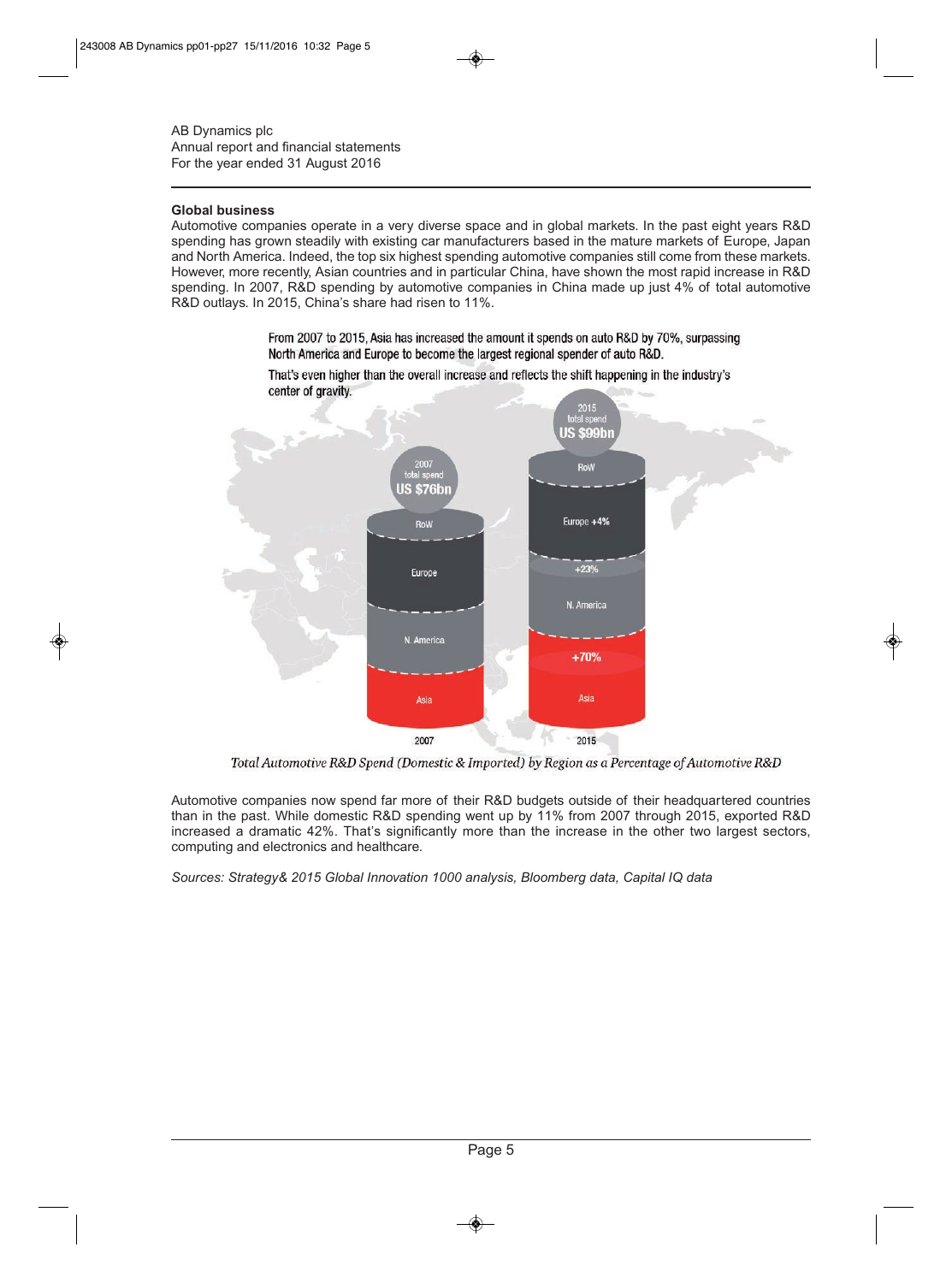#### **The future drivers for automotive R&D**

Facing an ever-growing demand for cars that are better and safer to drive, car makers are employing new and increasingly more sophisticated technologies. Arguably, this is the most innovative time in automotive history. Today's cars are more than just transportation and are likely to deploy the most complicated and advanced technology owned by most consumers.

In the field of car safety for example, automakers historically have focused on engineering vehicles to enhance occupant protection in the event of a crash. That is why cars today have a range of airbags – front, rear, side and even curtains – as well as a long list of safety enhancements, including structural reinforcements to the passenger compartments and advanced safety belts.

The future of vehicle safety has expanded into technologies that help prevent or mitigate crashes. Crash avoidance, or "driver assist" technologies employ sophisticated software to interpret data from sensors, cameras and radar based technologies that allow vehicles to sense the environment around them and assist drivers by alerting them to impending dangers.

The industry is constantly looking for faster and more efficient ways to design new vehicles. Greater use of computer aided design and modelling, has emphasised the need for more accurate and reliable vehicle data on which mathematical car models can be based. More use of virtual prototyping and simulation is leading the way for newer ways of testing and evaluation, shortening the time to market.

#### **Our Capabilities**

From our facilities in Bradford on Avon, UK, the Group designs and manufactures specialised testing systems to meet the requirements shown above and specifically produce equipment for its customers to:

- Develop Suspension, Brake, Chassis and Steering systems
- Evaluate Vehicle Dynamics and safety systems on the track
- Employ Driver in Loop Simulation for rapid prototyping
- Develop and evaluate the next generation of advanced safety systems in vehicles (ADAS)
- Test and evaluate the technology for use in future driverless cars/autonomous vehicles
- Carry out sophisticated end-of-line Noise/Vibration (NVH) testing of power train assemblies

The Company's key strength is its ability to rapidly deploy in-house knowledge and know-how in Mechanical, Electrical and Software design and to blend these disciplines to create unique and novel products for the automotive testing industry.

By supplying testing equipment which allows customers to have cars tested in realistic conditions/scenarios, our products can provide repeatable, accurate and reliable vehicle data on which mathematical car models can be based. Many key customers see AB Dynamics as being capable of providing a suite of solutions to assist their product development.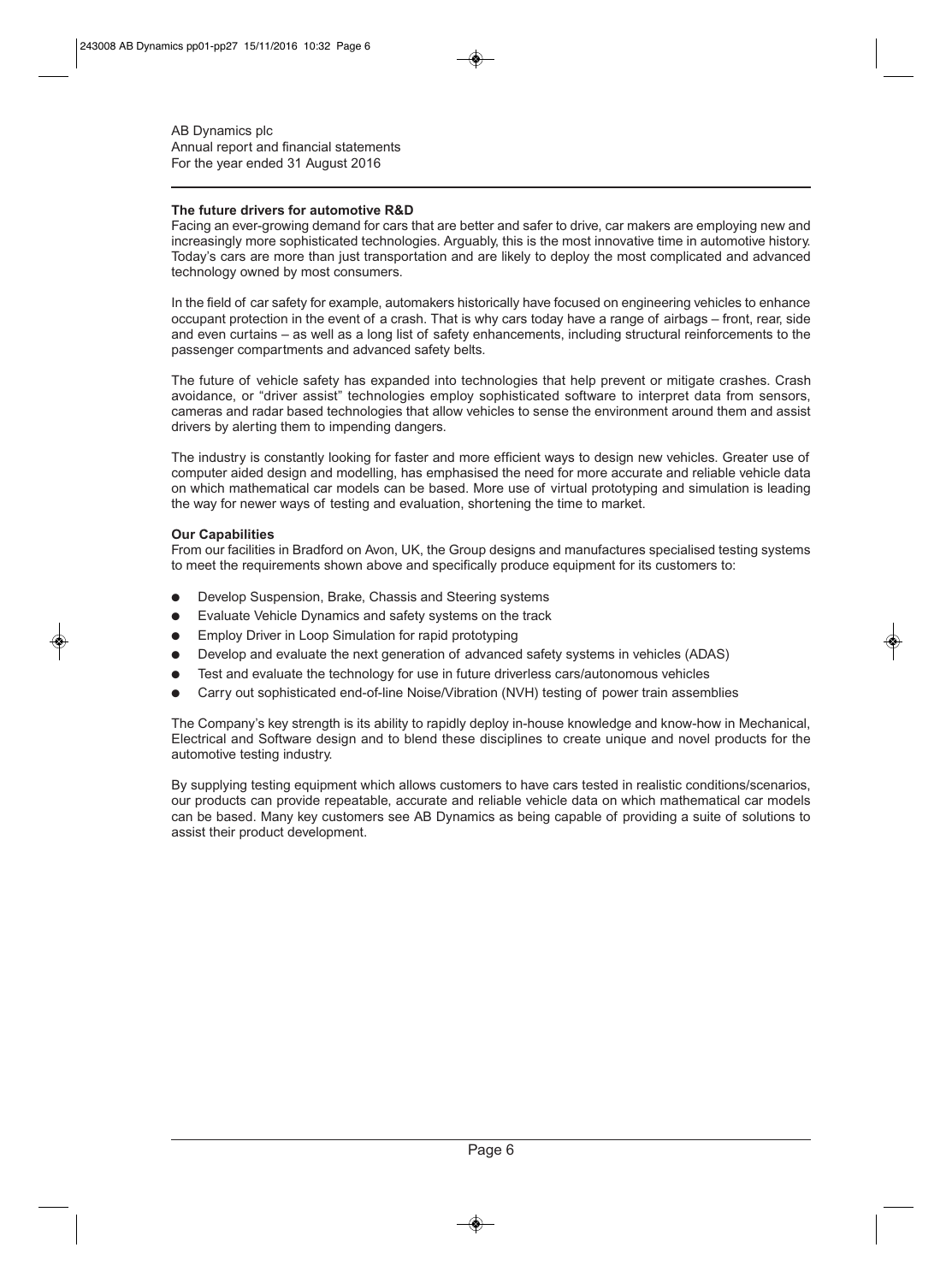# **Suite of [Synergistic] Solutions for Vehicle Development**

The Company employs a common and consistent software approach across its track and laboratory testing products, allowing data to be readily shared and read across the platforms.

Customers can utilise this synergy, by running repeatable "*test*" and "*measurement*" scenarios, in both track and laboratory environments and gain the accurate and reliable vehicle data, on which their mathematical car models can be based.

By further introducing the "*simulation*" element, the customer now has access to multiple validation approaches in both virtual and real time.

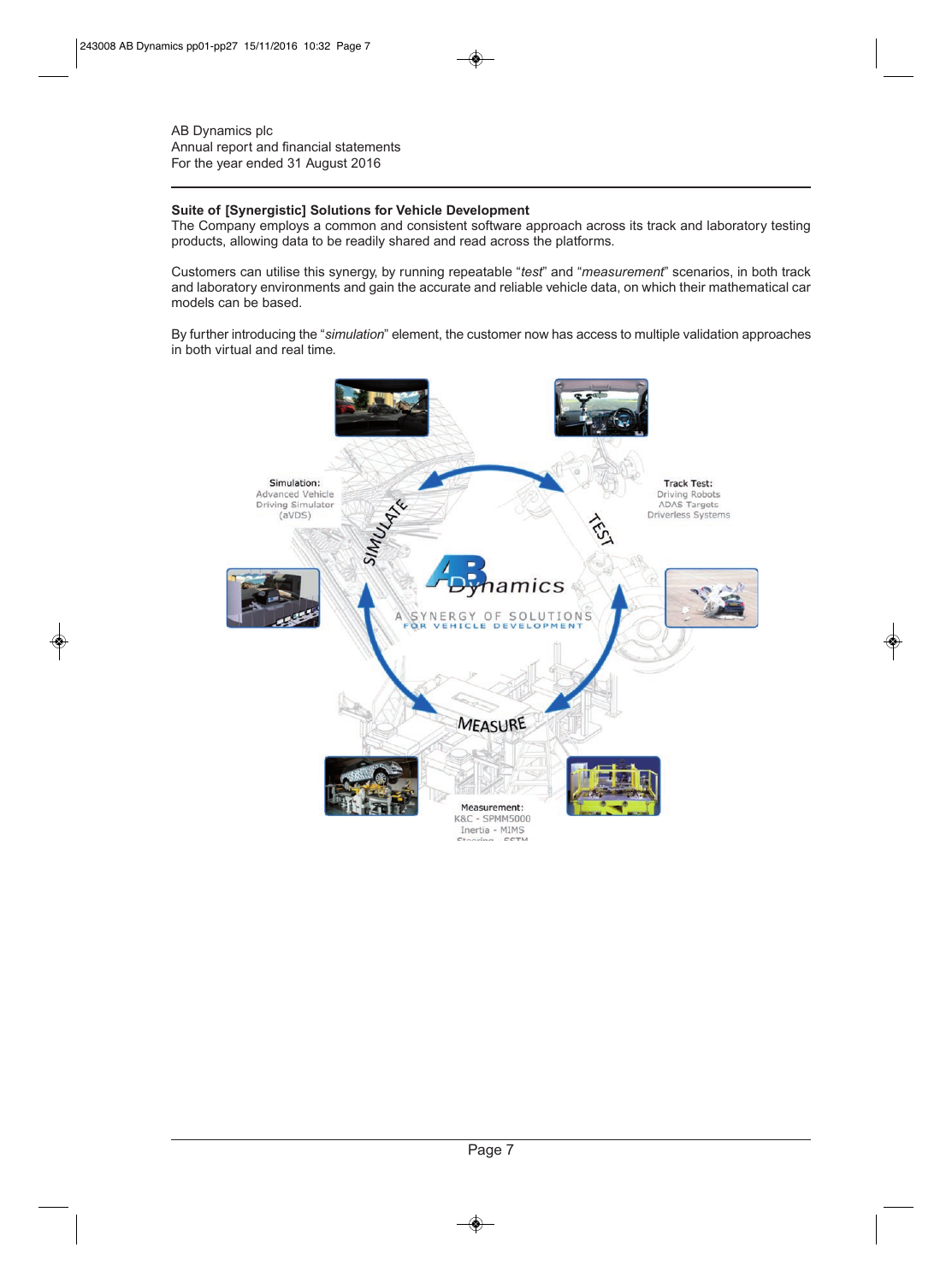# **Improved products and greater global reach**

AB Dynamics has become a recognised leader in the supply of whole car solutions for vehicle testing. The Company has spent more on R&D than in previous years and has seen the performance, quality and reputation of its products lead to steady growth in their uptake.

Further expansion of the Company's global network of distributors and regional offices has included the appointment of a Commercial Director based in Germany to improve links with the German OEMs and a global remit to work with the Company's distributor network to improve its commercial offering to key customers worldwide.

To build on the Company's reputation for good customer service and to reflect the fact that more systems are out in the field than ever before, a new customer support team has been established, consisting of engineers located in the UK, Germany and Japan to provide local and direct support to distributors and customers alike.

# **The Company's network now covers the major automotive producer countries of the world:**

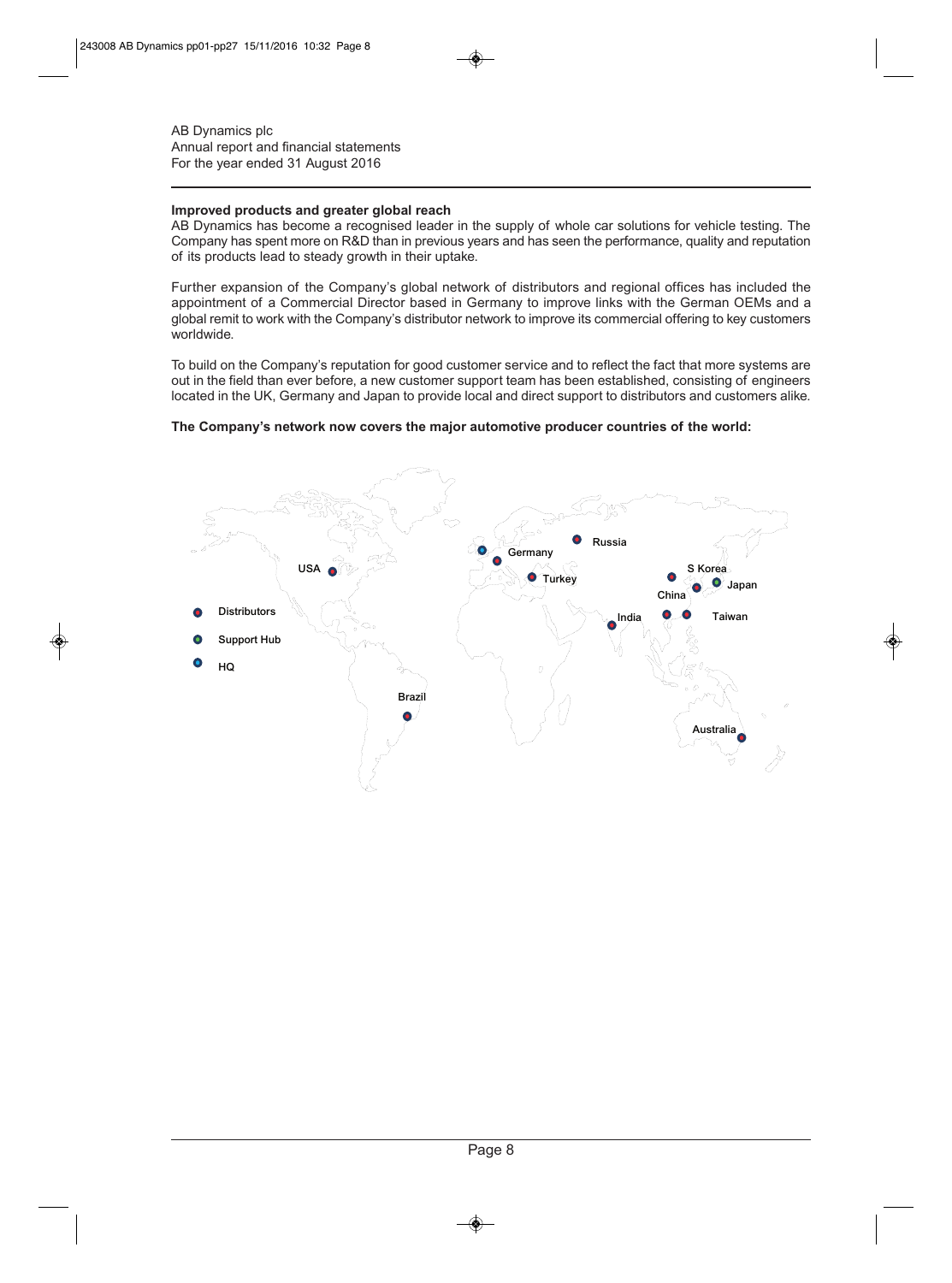#### **Review of the Simulator project**

In March this year, AB Dynamics entered into an agreement with Williams Advanced Engineering group to develop an automotive grade simulator based on Williams F1's simulator motion platform.

This marked an exciting move by the Company into Driver-in-Loop ('DIL') simulation. Simulation is a rapidly growing market and the strategic deal with Williams Advanced Engineering is a logical and potentially very rewarding avenue for the Group to develop. The agreement combines Williams' expertise in F1 simulation and high speed dynamic motion platforms with ABD's industry knowledge and reach, manufacturing abilities and data gathering test equipment. Together this provides the opportunity to introduce high frequency Vehicle Dynamic simulators to the broader market. AVL, a leading automotive consulting firm, estimates that 30% of costs incurred during vehicle development could be saved by using a DIL simulator with subjective feedback.

DIL simulators represent the next generation of driving simulators and enable automotive OEM's, motorsports teams and tier 1 suppliers with a means to accelerate and streamline their development processes. Stemming from F1, vehicle modelling and simulation, a DIL approach allows engineers to 'physically' test drive conceptual vehicle designs through numerous virtual environments and scenarios, well in advance of the availability of physical prototypes. The Company's advanced vehicle dynamic simulator (aVDS) consist of a highly responsive motion platform, lightweight driver chassis, advanced low-latency sensing and virtual high resolution 3D screens to allow human drivers to interact in real time with vehicle simulations, in effect virtual test driving.



*Screen shot – Simulated street scene from the aVDS*



*Representation of aVDS layout*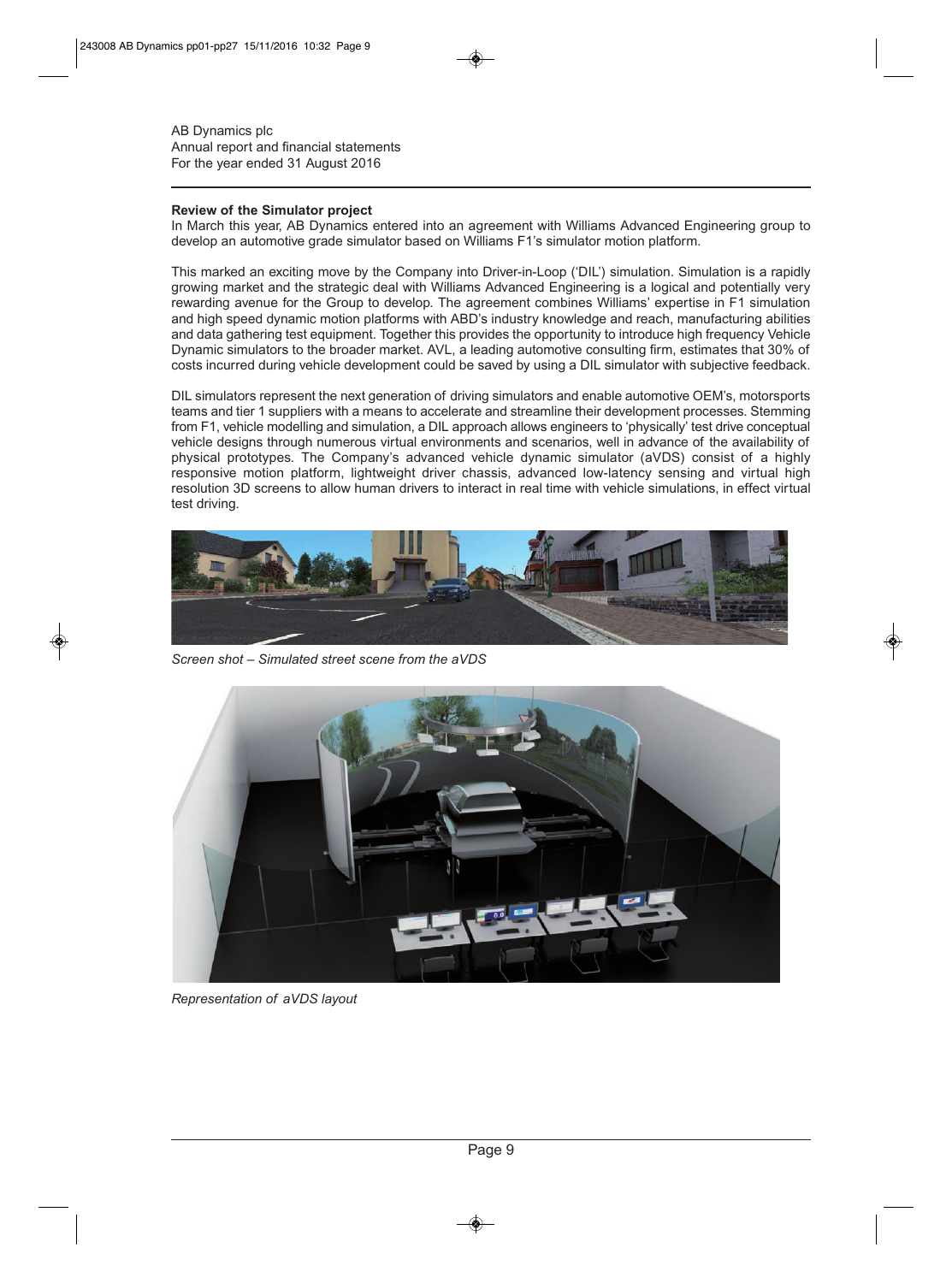## **Key activities undertaken this year to support the Group's strategies**

#### *Expansion of the Group's core manufacturing and final assembly capabilities*

The Company has leased additional new offsite assembly facilities which more than triple the facilities occupied at the time of our AIM listing in May 2013. In addition, the Company has commenced building its new HQ which is expected to be completed by September 2017.

#### *Active recruitment of key personnel*

The Group has continued to successfully recruit new personnel, including software and electrical development and support engineers, production planning management and accounts/administration personnel as well as the above mentioned new German based Commercial Director. Our full time head count has now reached 86, with further new appointments expected by the end of 2016.

#### *Continued improvements in supply chain and product fulfilment*

The Group has generated improvements in supply chain and product fulfilment following a reorganisation of the mechanical and electrical production units, resulting in better utilisation of resources shortening delivery times and increasing units delivered.

#### **The Group's key performance indicators**

#### **1. Maintain sustainable growth in revenue and operating profit**

The Directors aim to achieve steady sustainable growth in turnover and operating profit. Strong cash management is fundamental to delivering sustainable profit growth and the consistent delivery of cash-backed profit remains a key performance indicator for the Group. In 2016, there was a net cash inflow from operating activities of £4.1m (2015: £4.0m) and our working capital (net current assets) increased by £3.07m to £14.94m (2015: £11.87m).

Aside from maintaining focus on current product lines, the Directors are focused on developing new product offerings in order to meet customer requirements and demands. The Company seeks to grow organically and also through selected acquisition of companies offering complementary products and services in the same sector.

#### **2. Retain, develop and ensure the safety of our people**

The recruitment, development, retention and health and safety of our staff and everyone who works with us or is affected by our operations is paramount. We seek to ensure that safe working practices are consistently adopted and supported by rigorous reviews and training. In 2016, as explained above the company has increased its overall numbers and has retained and promoted key personnel, additionally no incidents arose and we continue to review our HSE procedures and we retain an external HSE contractor.

#### **3. Facilities**

The Group needs to expand its factory space over time and this year has added significantly to the capacity of the Group. The Directors remain focused on increasing the facilities further, as explained above.

These matters remain key areas of focus for the forthcoming financial year.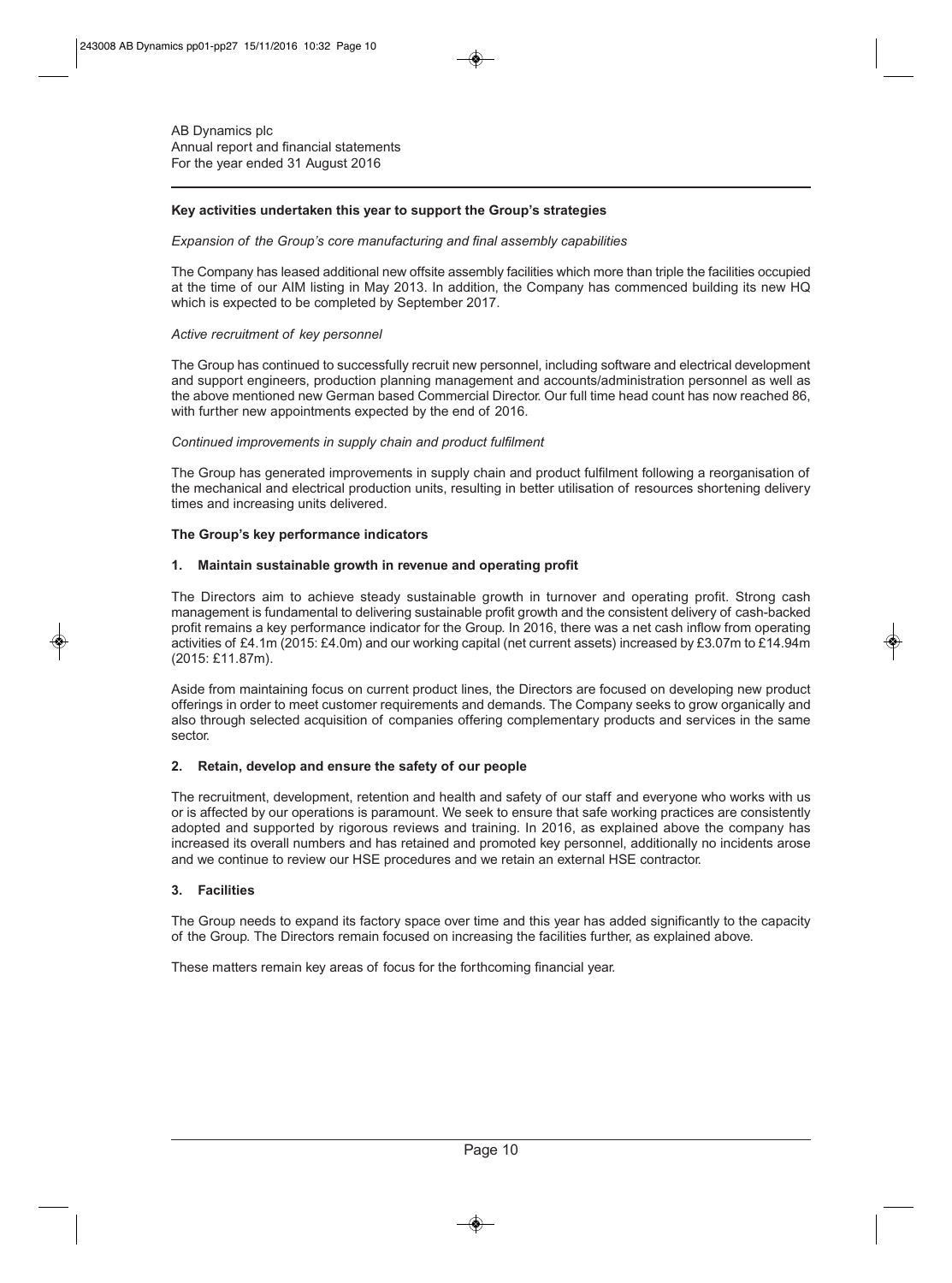# **Principal risks and uncertainties facing the business**

#### **Principal risks and uncertainties**

Set out below are certain risk factors which could have an impact on the Group's long term performance. The factors discussed below should not be regarded as a complete and comprehensive statement of all potential risks and uncertainties facing the Group.

#### **1. Risks relating to the business and operations of the group**

#### **The Group is reliant on key executives and personnel**

The Group's business, development and prospects are dependent upon the continued services and performance of its Directors and other key personnel. The experience and commercial relationships of the Group's personnel help provide the Group with a competitive advantage. The Directors believe that the loss of services of any existing key executives, for any reason, or failure to attract and retain necessary additional personnel, could adversely impact on the business, development, financial condition, results of operations and prospects of the Group. However, several members of staff have worked for the Group for over 20 years and the Group continues to recruit and develop intelligent and motivated individuals. In addition, key man insurance exists for all key personnel in the Group, save for Anthony Best.

#### **The Group may not successfully manage its growth**

Expansion of the business of the Group may place additional demands on the Group's management, administrative and technological resources and marketing capabilities, and may require additional capital expenditure. If the Group is unable to manage any such expansion effectively, then this may adversely impact the business, development, financial condition, results of operations, prospects, profits, cash flow and reputation of the Group.

The Group's growth and future success will be dependent to some extent on the successful completion of such expansion strategies proposed to be undertaken by the Group and the sufficiency of demand for the Group's products. The execution of the Group's expansion strategies may also place a strain on its managerial, operational and financial reserves. Should the Group fail to implement such expansion strategies or should there be insufficient demand for the Group's products and services, the Group's business operations, financial performance and prospects may be adversely affected.

#### **Potential requirement for further investment**

The Group may require additional capital in the future for expansion, its activities and/or business development, whether from equity or debt sources. There can be no guarantee that the necessary funds will be available on a timely basis, on favourable terms, or at all, or that such funds if raised, would be sufficient. If additional funds are raised by issuing equity securities, material dilution to the existing shareholdings may result. The level and timing of future expenditure will depend on a number of factors, many of which are outside of the Group's control. If the Group is not able to obtain additional capital on acceptable terms, or at all, it may be forced to curtail or abandon such expansion, activities and/or business development which could adversely impact upon the Group, its business, development, financial condition, operating results or prospects.

#### **Litigation**

Legal proceedings, with or without merit, may arise from time to time in the course of the Group's business, including in connection with intellectual property rights. The Directors cannot preclude litigation being brought against the Group and any litigation brought against the Group could have a material adverse effect on the financial condition, results or operations of the Group. The Group's business may be materially adversely affected if the Group and/or its employees or agents are found not to have met the appropriate standard of care or exercised their discretion or authority in a prudent or appropriate manner in accordance with accepted standards.

#### **Internal controls**

Future growth and prospects for the Group will depend on its management's ability to manage the business of the Group and to continue to expand and improve operational, financial and management information and quality control systems on a timely basis, whilst at the same time maintaining effective cost controls. Any failure to expand and improve operational, financial and management information and quality control systems in line with the Group's growth could have a material adverse effect on the Group's business, financial condition and results of operations.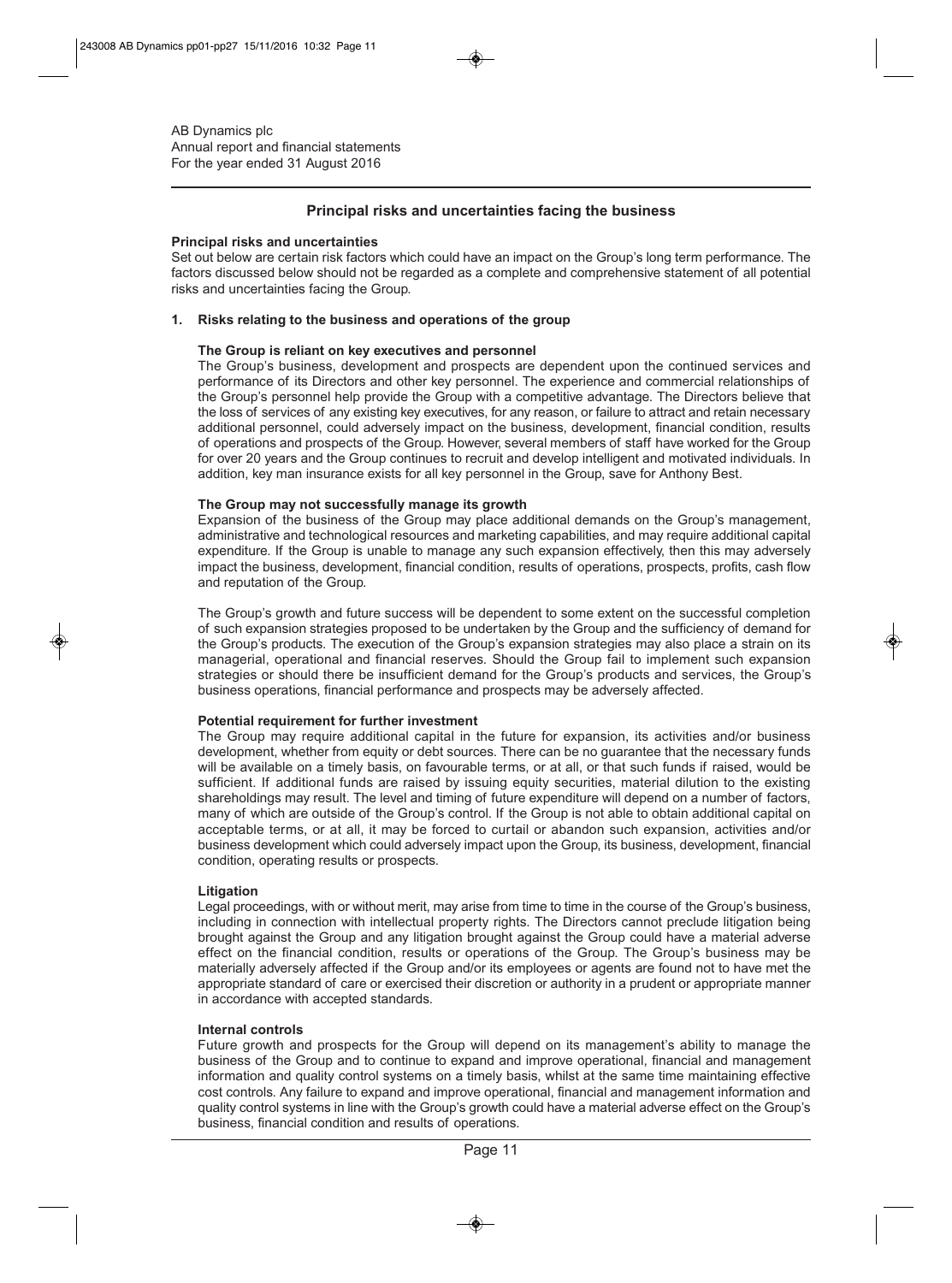#### **The Group is reliant on overseas sales representatives, agents and distributors**

The Group has appointed a number of sales representatives, agents and distributors for certain of its products in overseas jurisdictions, including the US, Canada, India, Japan, Malaysia, Mexico, Germany, China and Taiwan. However, for the majority of these individuals, there are no formal written terms of engagement. Terms concerning, *inter alia*, notice and termination are therefore uncertain, meaning that there are potential issues regarding the Group's ability to sell and distribute in certain jurisdictions should such sales representatives, agents and distributors cease to work with the Group at short notice. In addition, provisions as to termination payments and/or compensation are also uncertain, meaning the Group is at risk of being liable to pay uncapped compensation to these individuals, either under the Commercial Agents (Council Directive) Regulations 1993 or local law equivalent, as well as possible common law damages if statutory minimum notice periods are not complied with.

#### **Uninsured liabilities**

The Group may be subject to substantial liability claims due to the technical nature of its business and products or for acts or omissions of its sales representatives, agents or distributors. The Group can give no assurance that the proceeds of insurance applicable to covered risks will be adequate to cover expenses relating to losses or liabilities. Accordingly, the Group may suffer material losses from uninsurable or uninsured risks or insufficient insurance coverage.

#### **Competitors**

While the Directors are unaware of any single competitor that provides the range of products and services offered by the Group, there are a number of competitors for each of the Group's product categories. The acquisition of market share by any of these competitors may have a material adverse impact on the Group's revenues and profitability.

#### **Limited IP protection**

The Group does not have a formal policy on intellectual property. While the Directors believe that the barriers to entry in its market are high, the ability of a competitor to develop similar products to those manufactured by the Group may have a material adverse impact on the Group's revenues and profitability.

#### **2. Risks relating to the market in which the group operates**

#### **Research & development budgets of global automotive corporations can get squeezed or significantly reduced**

The global automotive market is highly competitive and continues its recovery from the significant downturn in 2008. Competition is expected to intensify further in light of continuing globalisation in the industry, possibly resulting in industry reorganisation. Factors affecting competition include product quality and features, safety, reliability, fuel economy, the amount of time required for innovation and development, pricing, customer service and financing terms. Increased competition may lead to lower vehicle unit sales, which may result in downward pressure on research and development budgets. Furthermore, adverse issues arising in the automotive industry or in the global economy may significantly reduce the level of these research and development budgets.

The Group's ability to respond adequately to changes in the automotive industry and to maintain its position as a leading technology supplier will be fundamental to its future success in existing and new markets and to maintain its market share. There can be no assurance that the Group will be able to compete successfully in the future.

#### **Key suppliers**

Over the past 30 years, the Group has built up a reliable supplier base for its externally sourced components. At present, a significant proportion of these components are supplied by certain key suppliers. While the Group uses its design capabilities to dual source components, there remains a risk of material impact in the short term if one of its key suppliers were to fail.

In certain instances, the Group has taken out an insurance policy to protect its profits should a key supplier be unable to supply for whatever reason.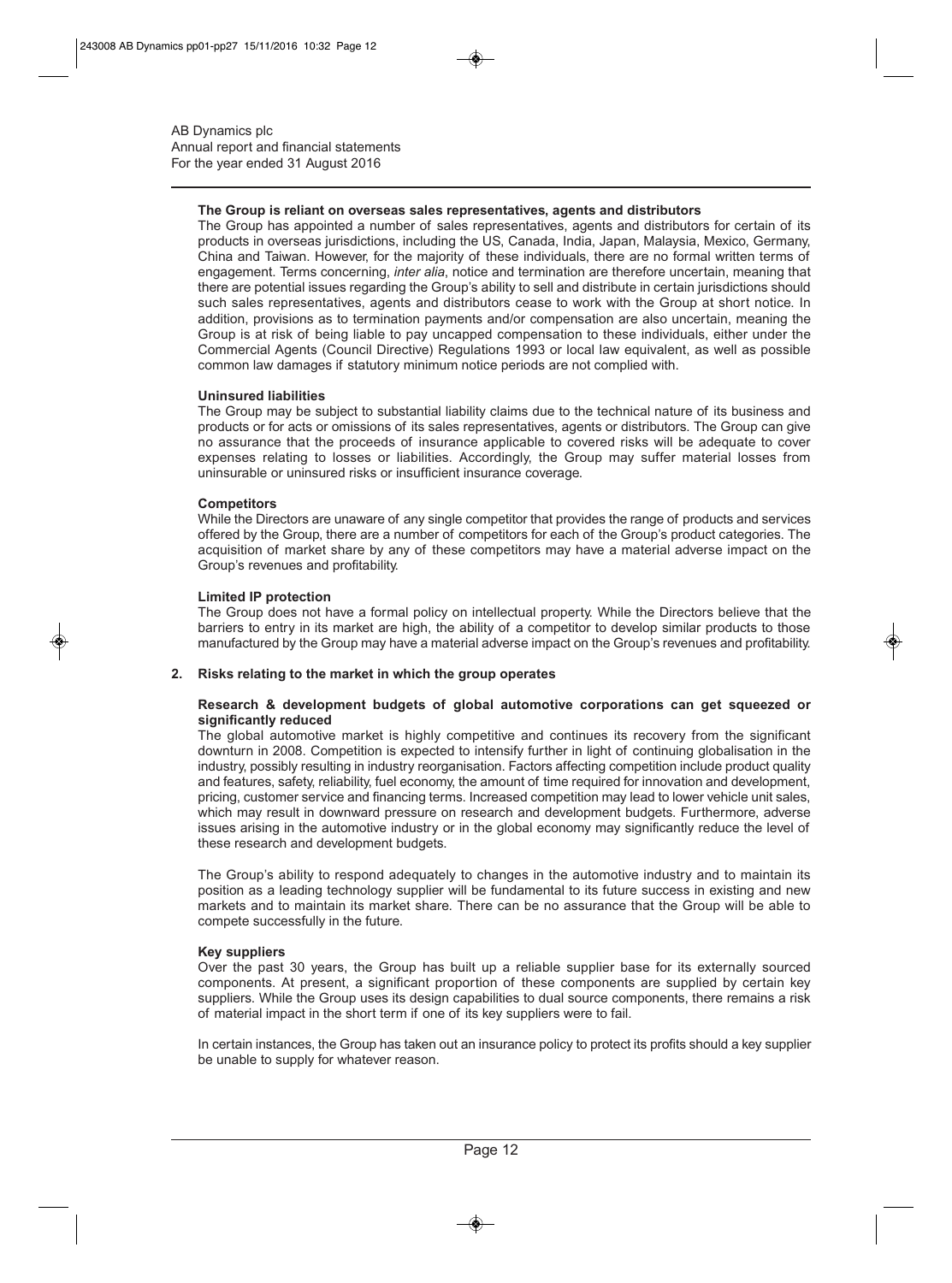#### **Exposure to exchange rate fluctuations**

The Group is exposed to exchange rate fluctuations, principally the GBP, the US\$, the Euro and, to a lesser extent, the Japanese Yen and Chinese RMB. Changes in foreign currency exchange rates may affect the Group's pricing of products sold and materials purchased in foreign currencies.

The Directors believe that its use of certain derivative financial instruments, including foreign currency forward contracts used to mitigate the impact of commitments denominated in foreign currencies, reduces the Group's exposure to this risk.

#### **Exposure to economic cycle**

Market conditions may affect the value of the Group's share price regardless of operating performance. The Group could be affected by unforeseen events outside of its control including economic and political events and trends, inflation and deflation, terrorist attacks or currency exchange fluctuation. The combined effect of these factors is difficult to predict and an investment in the Group could be affected adversely by changes in economic, political, administrative, taxation or other regulatory factors in any jurisdiction in which the Group may operate. Deterioration in the economic climate could result in a delay or cancellation of clients' projects.

#### **Force majeure events**

There is a risk that the markets in which the Group currently operates could be affected by events such as war, civil war, riot or armed conflict, acts of terrorism, floods, explosions or other catastrophes, epidemics or quarantine restrictions, which are outside of the Directors' control and generally not covered by insurance. Such events could have a variety of materially adverse consequences for the Group, including risks and costs related to decline in revenues or reputational damage, and injury or loss of life, as well as litigation related thereto.

## **Laws and regulations**

The Group is subject to the laws of the United Kingdom. Existing and future legislation and regulation could cause additional expense, capital expenditure and restrictions and delays in the activities of the Group, the extent of which cannot be predicted. No assurance can be given that new laws, rules and regulations will not be enacted or existing laws, rules and regulations will not be applied in a manner which could limit or curtail certain of the Group's activities or services. In addition, the Group may have to defend itself against legal proceedings which could have an adverse effect on trading performance and, in turn, future profits. The Group also exports its products overseas and therefore its exports may be subject to existing and future overseas legislation and regulation and similar risks therefore also applying in relation to such overseas existing and future legislation and regulation.

Approved by the board on 15 November 2016

**Tim Rogers Director**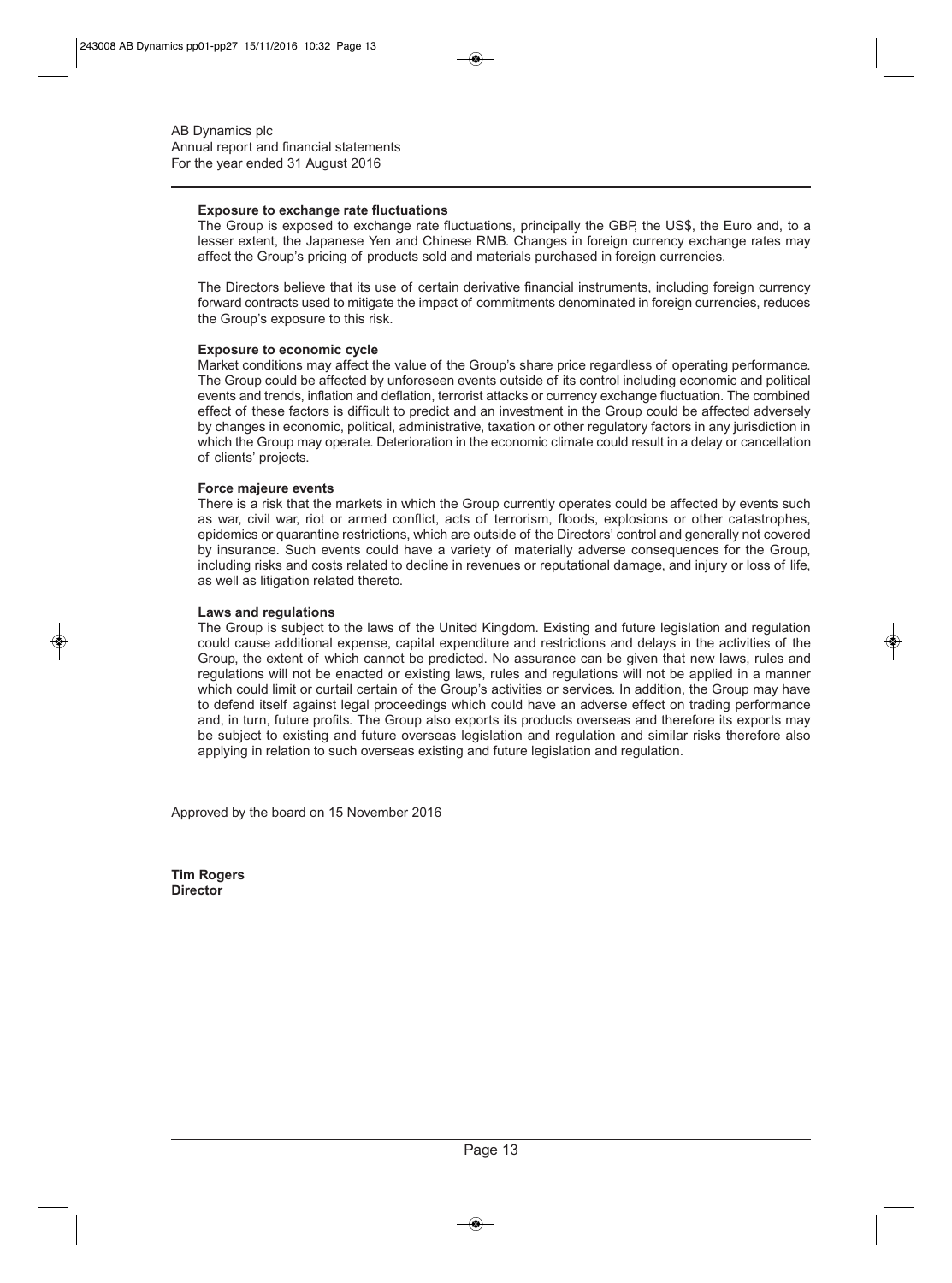# **Directors' report**

The directors present their report and the audited financial statements of AB Dynamics plc for the year ended 31 August 2016.

#### **Dividends**

During the year an interim dividend of £0.0121 per share was paid and the Board has proposed a final dividend of £0.01815 per share.

#### **Research and development**

The Group continues to invest in research and development associated with the design and manufacture of test equipment for vehicle suspension, steering, noise and vibration. Costs attributed to this process have been charged to profit or loss to the extent that they do not meet all of the criteria for capitalisation as set out in IAS 38 'Intangible Assets'. No development costs have been capitalised in the year.

Research and development costs expensed is separately identified and disclosed in Note 5.

#### **Financial instruments**

The Company's principal financial instruments comprise cash at bank, bank facilities, and various items within current assets and current liabilities that arise directly from its operations including foreign currency forward contracts. The Group's financial risk management objectives and policies are set out in note 19 to the financial statements.

#### **Future Developments**

Please see the Strategic Report for details of future developments.

#### **Directors**

The following directors have held office during the year:-

Anthony Best Timothy John Rogers Robert Andrew Leonard Hart Graham Dudley Eves Frederick Bryan Smart

At the forthcoming Annual General Meeting in accordance with the Company's articles of association, Robert Hart will retire by rotation and being eligible will offer himself for re-election.

#### **Conflicts of interest**

Under the articles of association of the company and in accordance with the provisions of the Companies Act 2006, a director must avoid a situation where he has, or can have, a direct or indirect interest that conflicts, or possibly may conflict with the company's interests. However, the directors may authorise conflicts and potential conflicts, as they deem appropriate. As a safeguard, only directors who have no interest in the matter being considered will be able to take the relevant decision, and the directors will be able to impose limits or conditions when giving authorisation if they think this is appropriate. During the financial year ended 31 August 2016, the directors have authorised no such conflicts or potential conflicts.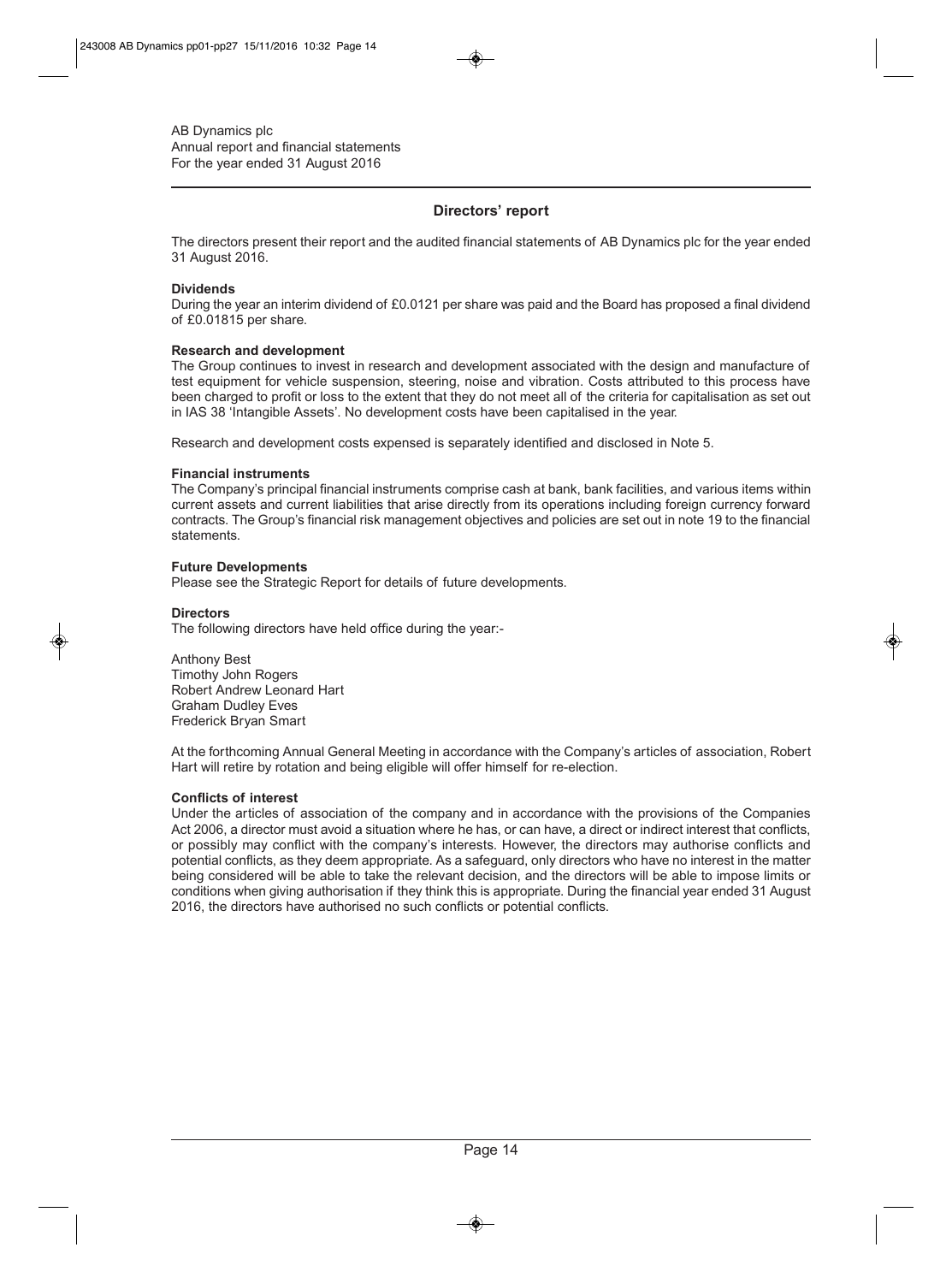#### **Directors' interests in shares**

Directors' interests in the shares of the Company, including family interests, were as follows:

| <b>Anthony Best</b>        | 6,497,107 |
|----------------------------|-----------|
| Timothy John Rogers        | 408.953   |
| Robert Andrew Leonard Hart | 19,332    |
|                            |           |

There have been no changes in the Directors' shareholdings since the year end.

| Directors' interests in share options             |                            |                                    |                                        |                            |                                      |                                                            |
|---------------------------------------------------|----------------------------|------------------------------------|----------------------------------------|----------------------------|--------------------------------------|------------------------------------------------------------|
|                                                   | <b>Exercise</b><br>(pence) | As at<br>price 1 September<br>2015 | <b>Exercised</b><br>durina<br>the vear | As at<br>31 August<br>2016 | <b>Earliest date</b><br>for exercise | <b>Latest date</b><br>for exercise                         |
| Timothy John Rogers<br>Robert Andrew Leonard Hart | 12.52<br>12.52             | 186.100<br>5.134                   | 186.100<br>5.134                       | $\sim$                     |                                      | 22 May 2016 1 February 2023<br>22 May 2016 1 February 2023 |

During the period, the directors were issued with the following share options which are outstanding as at 31 August 2016:

|                            | <b>Exercise Price</b>  | No. of options<br>awarded |  |  |
|----------------------------|------------------------|---------------------------|--|--|
| Timothy John Rogers        | 395.00 pence per share | 75.379                    |  |  |
| Robert Andrew Leonard Hart | 395.00 pence per share | 100.341                   |  |  |

#### **Directors' remuneration and service contracts**

The remuneration paid to the directors during 2016 is shown below:

|                              | <b>Short</b><br>term<br>(Incl. bonus) | Post<br>benefits employment<br><b>benefits</b><br>£ | <b>Share</b><br>based<br>payments | 2016<br><b>Total</b><br>£ | 2015<br><b>Total</b><br>£ |
|------------------------------|---------------------------------------|-----------------------------------------------------|-----------------------------------|---------------------------|---------------------------|
| <b>Anthony Best</b>          | 74,036                                |                                                     |                                   | 74,036                    | 80,043                    |
| Timothy John Rogers *        | 197,836                               | 9,012                                               | 17,220                            | 224,068                   | 200,490                   |
| Robert Andrew Leonard Hart   | 129,739                               | 8,225                                               | 20,210                            | 158,174                   | 127,736                   |
| <b>Graham Dudley Eves</b>    | 30,000                                |                                                     |                                   | 30,000                    | 30,000                    |
| <b>Frederick Bryan Smart</b> | 30,000                                |                                                     |                                   | 30,000                    | 30,000                    |
|                              | 461,611                               | 17,237                                              | 37,430                            | 516,278                   | 468,269                   |
|                              |                                       |                                                     |                                   |                           |                           |

\* Highest paid director

The gain made on the exercise of share options during the year was £731,432 of which £711,795 was attributable to share options of the highest paid director.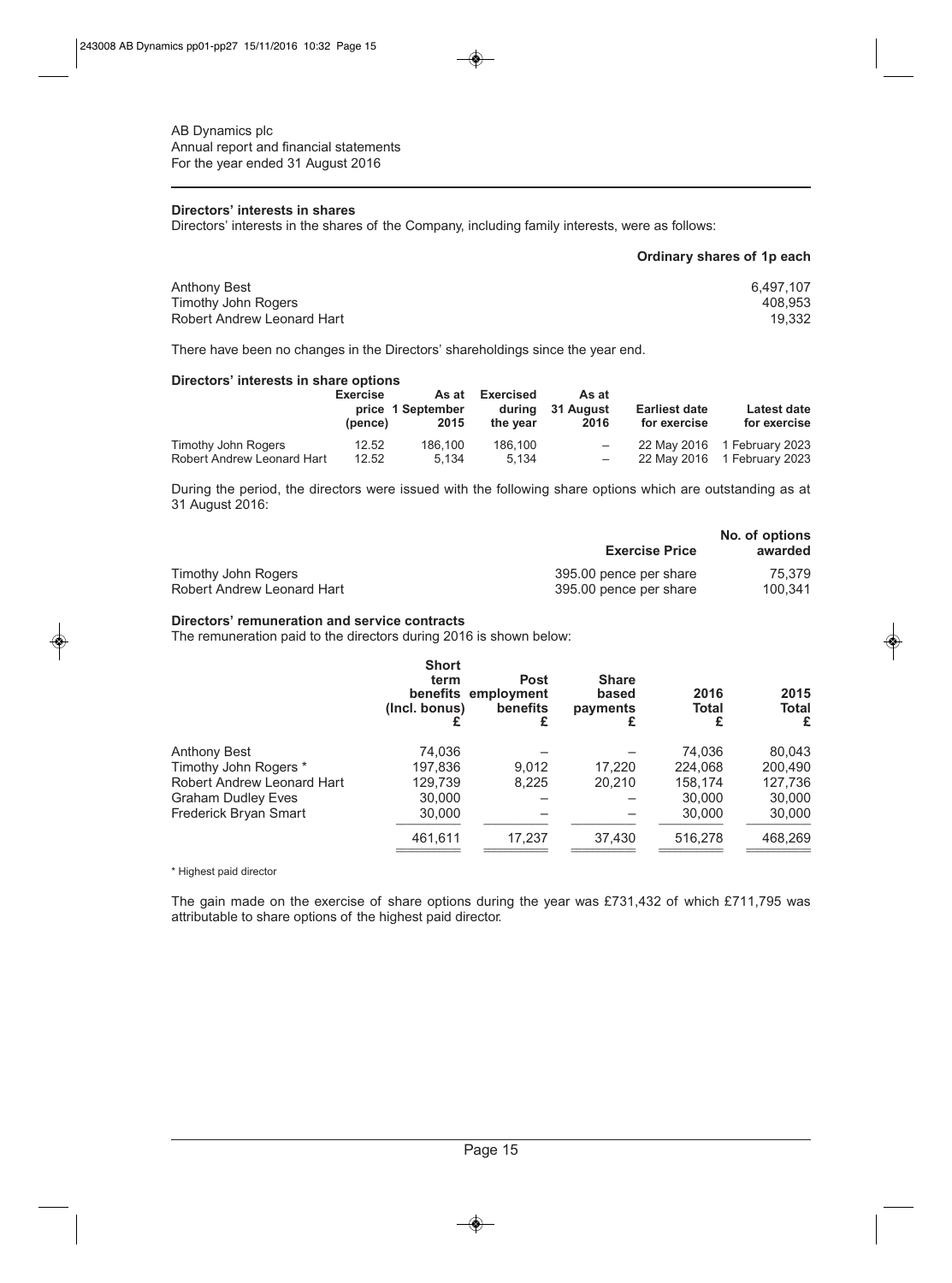#### **Other substantial shareholdings**

As at 15th November 2016, being the latest practicable date before the issue of these financial statements, the company had been notified of the following shareholdings which constitute 3% or more of the total issued shares of the company.

|                                | Ordinary<br>shares<br>No. | Shareholding<br>% |
|--------------------------------|---------------------------|-------------------|
| <b>Anthony Best</b>            | 4,997,107                 | 28.1              |
| Anne Middleton                 | 1,500,000                 | 8.4               |
| Naemi Best                     | 1,500,000                 | 8.4               |
| <b>Euroclear Nominees</b>      | 565,000                   | 3.2               |
| Rathbone Investments Mgt       | 559,282                   | 3.1               |
| Hargreaves Lansdown (Nominees) | 557,513                   | 3.1               |

#### **Statement of Directors' responsibilities**

The Directors are responsible for preparing the Strategic Report, Directors' Report, any other surround information and the group and parent company financial statements in accordance with applicable law and regulations. Company law requires the Directors to prepare group and parent company financial statements for each financial year. Under that law, they are required to prepare the group financial statements in accordance with International Reporting Standards (IFRSs) as adopted by the European Union (EU) and applicable law and have elected to prepare the parent company financial statements in accordance with UK Accounting Standards and applicable law (UK Generally Accepted Accounting Practice).

Under Company law, the Directors must not approve the financial statements unless they are satisfied that they give a true and fair view of the state of affairs of the group and parent company and of their profit or loss for that year. In preparing each of the group and parent company financial statements, the Directors are required to:

- select suitable accounting policies and then apply them consistently;
- make judgments and estimates that are reasonable and prudent;
- state whether applicable accounting standards have been followed, subject to any material departures disclosed and explained in the financial statements; and
- prepare the financial statements on the going concern basis unless it is inappropriate to presume that the group and the parent company will continue in business.

The Directors are responsible for keeping adequate accounting records that are sufficient to show and explain the group and the parent company's transactions and disclose with reasonable accuracy at any time the financial position of the group and the parent company and enable them to ensure that the financial statements comply with the Companies Act 2006. They are also responsible for safeguarding the assets of the group and the parent company and hence for taking reasonable steps for the prevention and detection of fraud and other irregularities.

Under applicable law and regulations, the Directors are also responsible for preparing a Directors' report and Strategic Report that complies with that law and those regulations.

The Directors are responsible for the maintenance and integrity of the website. Legislation in the United Kingdom concerning the preparation and dissemination of financial statements may differ from legislation in other jurisdictions. The work carried out by the auditors does not involve the consideration of these matters and, accordingly, the auditors accept no responsibility for any changes that may have occurred in the accounts since they were initially presented on the website.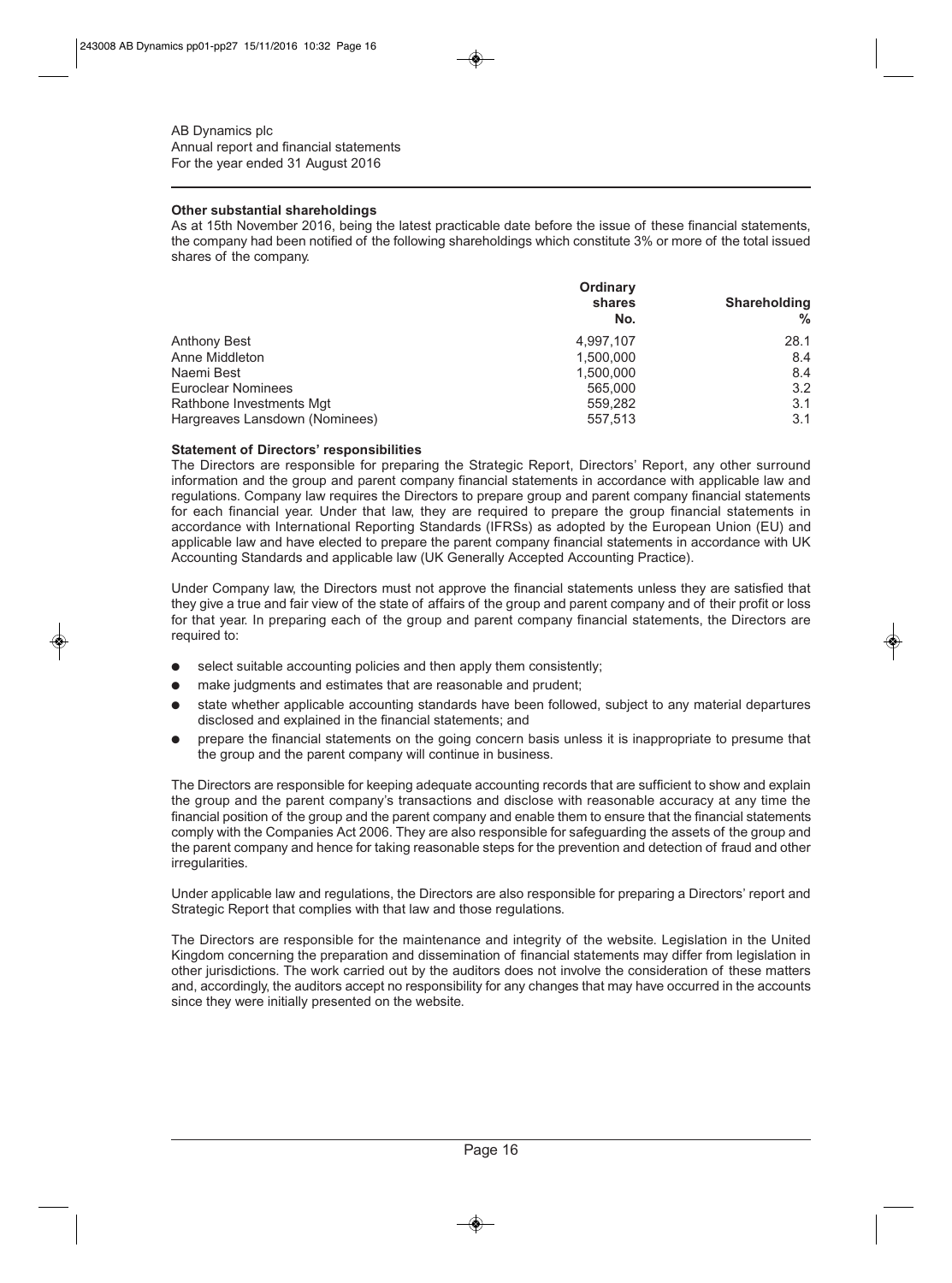#### **Provision of information to auditors**

Each of the persons who are directors at the time when this Directors' Report is approved has confirmed that:

- so far as that director is aware, there is no relevant audit information of which the Company's auditors are unaware; and
- that director has taken all the steps that ought to have been taken as a director in order to be aware of any information needed by the Company's auditors in connection with preparing their report and to establish that the Company's auditors are aware of the information.

#### **Auditor**

The auditors, Crowe Clark Whitehill LLP, will be proposed for re-appointment in accordance with Section 489 of the Companies Act 2006.

This report was approved by the board and signed on its behalf.

**Tim Rogers Director 15 November 2016**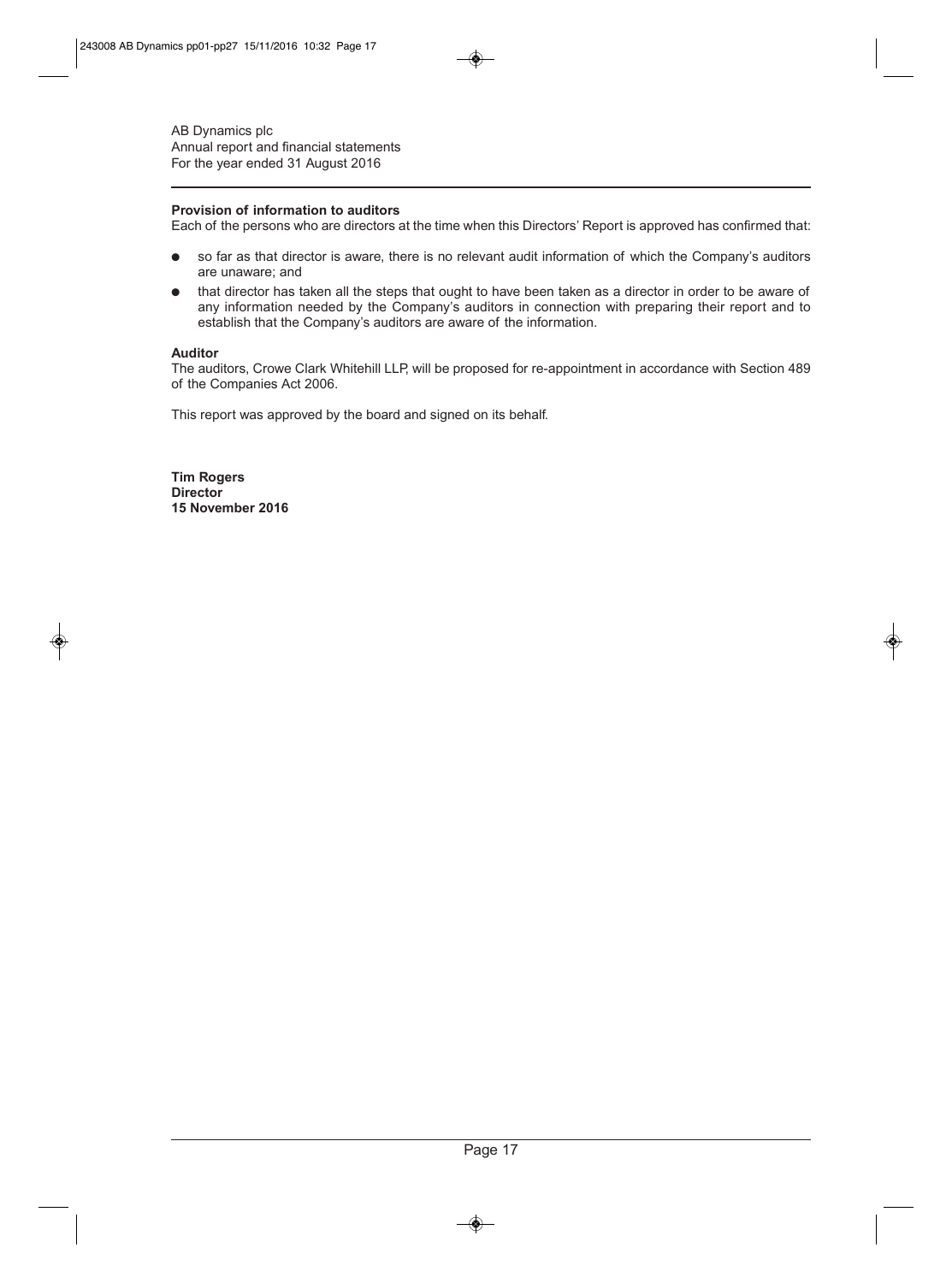

# **Operating Profit £m**



# **Operating Profit Margin %**



# **Total Assets £m**



# **Finance Director's Report**

# **Revenue**

The Group's revenue for the financial year ended 31 August 2016 increased to £20.47m from £16.52m in 2015.

# **Operating Profit**

Operating profit increased to £4.38m from £3.77m in 2015, an increase of 16% driven by strong demand for Track Testing products, notably for the testing of Advanced Driver Assistance Systems (ADAS).

# **Operating Profit Margin %**

The operating profit margin reduced slightly to 21.4% (2015: 22.8%). This reflects the decrease in gross margin from 32.4% in 2015 to 30.2% in 2016.

This reduction was mainly due to share option costs of £273k, the adjusted operating profit margin excluding this is 22.7%.

## **Total Assets**

Total assets increased by approximately 26% during the year. Further details can be found on page 25 of the financial statements.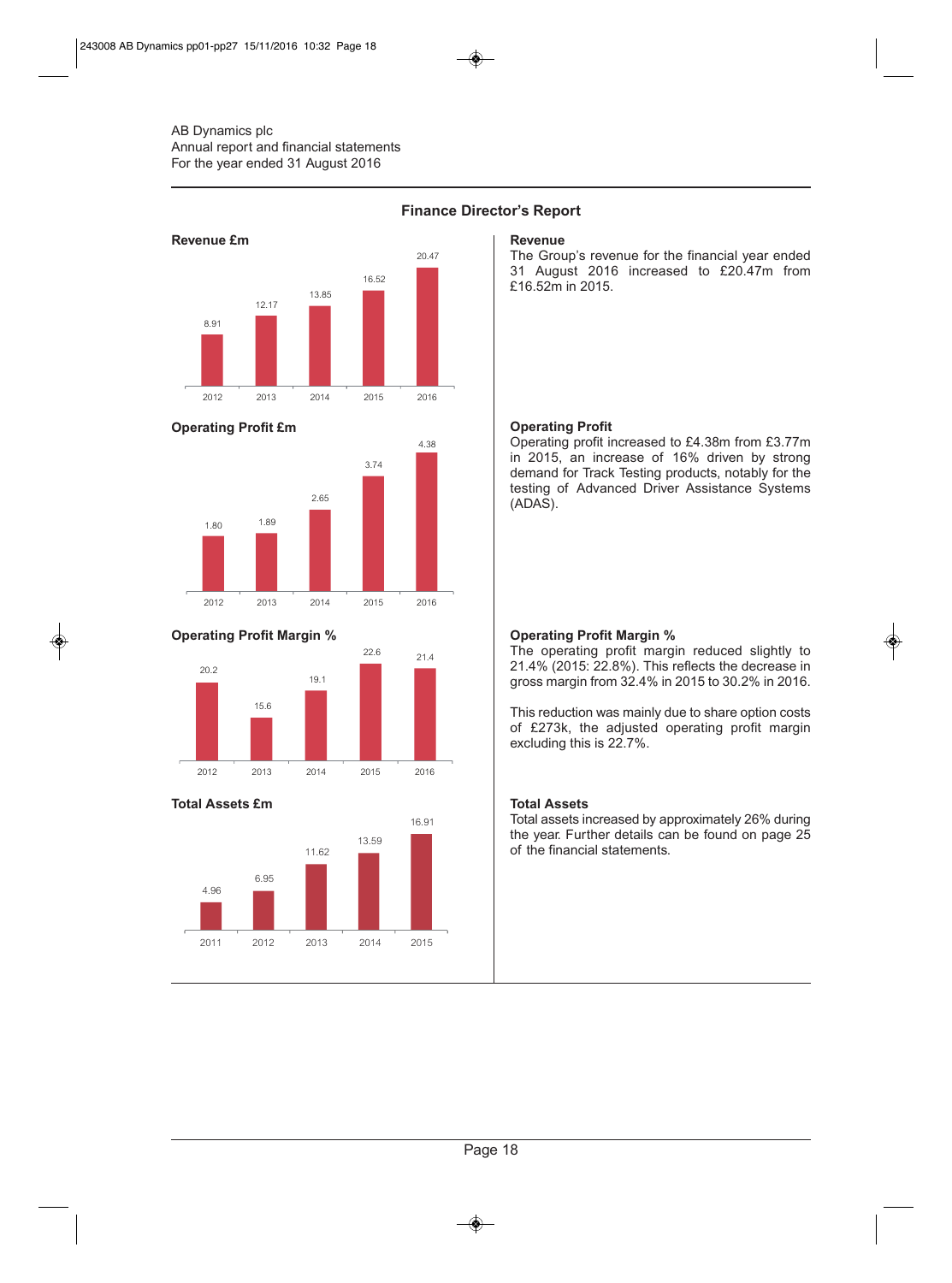

# **Taxation**

The effective tax rate for the Group in 2016 was 13.0% (2015: 15.0%) principally as a result of sizeable R&D and Patent Box tax credits.

## **Cash**

Cash generated from operations in 2016 totalled £4.62m (2015: £4.45m). Year-end cash and cash equivalents increased by £2.4m to £10.4m (2015: £8.0m).

Further details can be found on page 27 of the financial statements.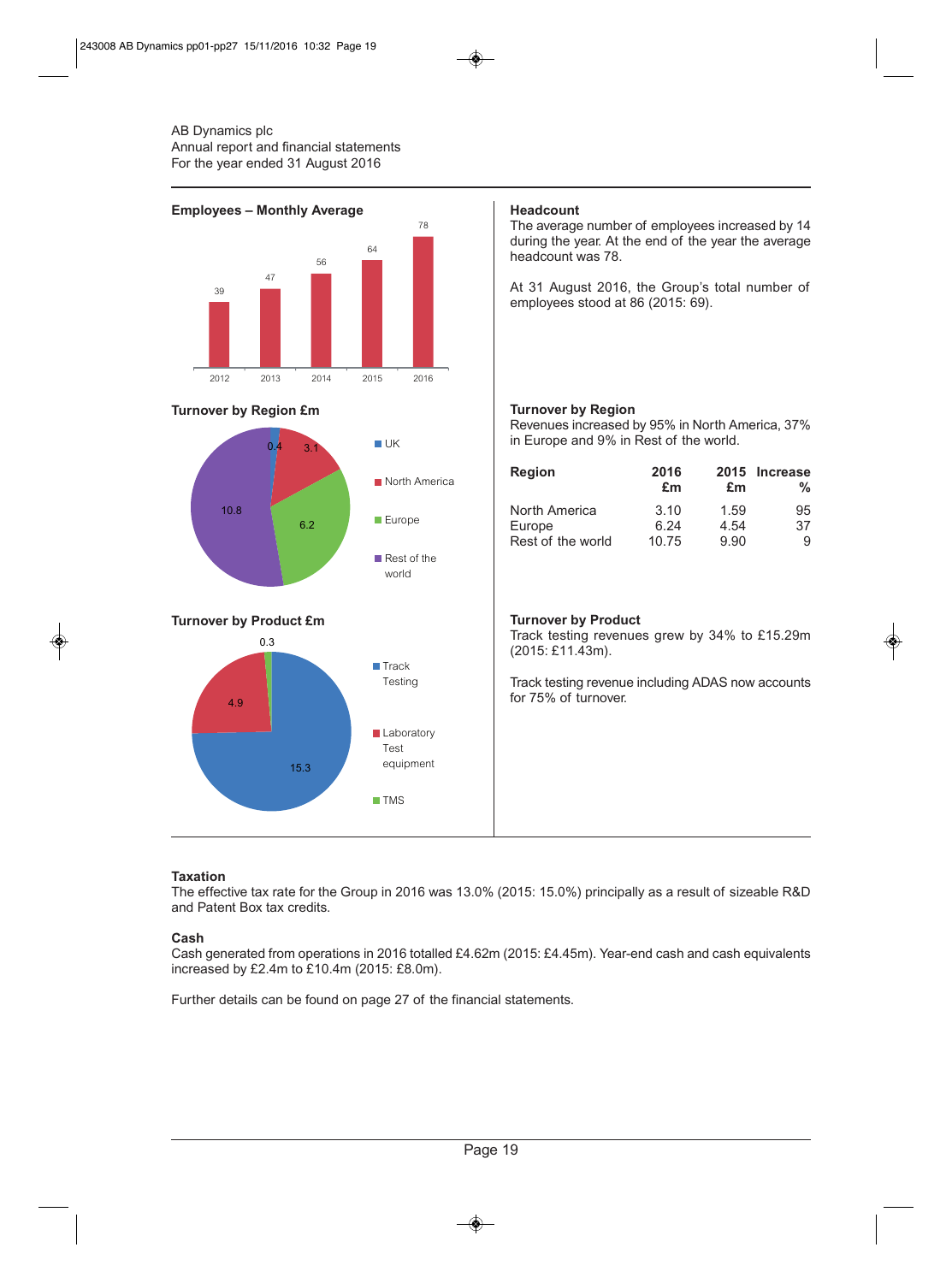#### **Earnings per Share**

Basic earnings per share was 22.25p (2015: 19.16p). This calculation is based on the profit after tax of £3.874m and 17,414,329 shares, being the weighted average number of shares in issue during the year.

Diluted earnings per share were 22.25p (2015: 18.26p).

Further details of the earnings per share calculations are provided in note 8 to the financial statements.

#### **Working Capital**

Working capital (net current assets) increased by £3.07m to £14.94m (2015: £11.87m).

#### **Capital Expenditure**

Capital expenditure on tangible assets was £1,608,527 (2015: £691,244) and included approximately £785,000 of costs incurred in respect of the new facility. Capital expenditure in 2017 is expected to be significantly higher given the new building project.

#### **Interest Received**

Bank interest received was £72,643 (2015: £42,689).

#### **Foreign Exchange Risk**

The Group continues to monitor the need for forward contracts depending upon the level of natural hedging achievable and the extent to which surplus currencies are expected to be generated.

Exchange gains in the year amounted to £356,890 compared to a loss of £12,903 in 2015.

#### **Share Capital and Reserves**

The Group's issued share capital at the year-end totalled 17,764,578 ordinary shares (2015: 17,334,406). The issued shares arose from the exercise of share options by various members of staff and Directors. See note 16 for further details.

On 12 July 2016, the Group announced that replacement share options schemes had been approved following the lapsing of the share option schemes in place since the Group's IPO in 2013. This provides the Group with the ability to continue to issue share options as a means of rewarding and incentivising key staff across the Group. Share options issued in the year totalled 1,337,122. See note 22 for further details.

## **Order Intake**

The Board considers order intake and the resultant period end order book as a critical guide to the Group's ability to achieve its profit targets. As it currently stands, the order book takes us into the third quarter of FY17.

#### **Dividends**

The Board has proposed a final dividend of 1.815p per share. Together with the interim dividend of 1.21p per share this gives a total Ordinary dividend of 3.025p for the year (2015: 2.75p).

Dividend cover, defined as the ratio of underlying earnings per share to dividend per share, was 7.4 times (2015: 7.0 times). If approved by shareholders, the final dividend will be paid to shareholders on the register at 25 November 2016.

The Group's policy is to pay a progressively increasing dividend provided the Group retains sufficient cash with which to pursue its R&D and business development policies.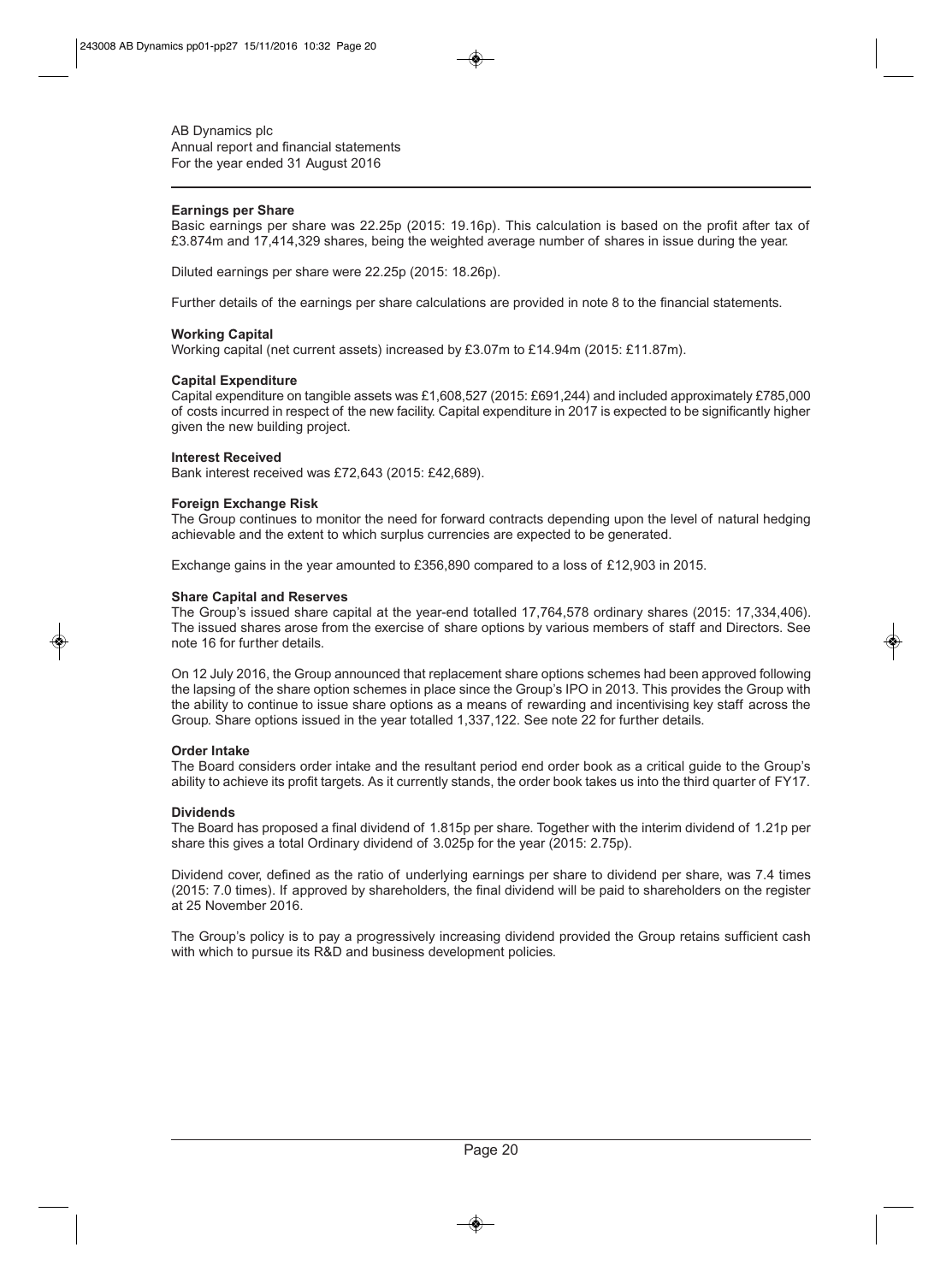#### **Corporate governance statement**

The Board of AB Dynamics plc appreciate the value of good corporate governance and have regard to the provisions of the Corporate Governance Guidelines for Smaller Quoted Companies, published from time to time by the Quoted Companies Alliance, to the extent that they believe it is appropriate in light of the size, stage of development and resources of an AIM-quoted company.

The Board is responsible for the direction and overall performance of the Group with emphasis on policy and strategy, financial results and major operational issues.

#### **Board structure**

During the year, the Board consisted of five directors of which three were executive and two non-executive. Subsequent to the year end this has changed to two executive and three non-executive.

The Board meets as and when required and is satisfied that it is provided with information in an appropriate form and quality to enable it to discharge its duties. All directors are required to retire by rotation with one third of the board seeking re-election each year.

The board has undertaken a formal assessment of the auditor's independence and will continue to do so at least annually. This assessment includes:

- a review of non-audit services provided to the company and the related fees;
- a review of the auditor's own procedures for ensuring the independence of the audit firm and parties and staff involved in the audit; and
- obtaining confirmation from the auditor that, in their professional judgement, they are independent.

#### **Internal controls**

The Board is responsible for the Company's system of internal controls and for reviewing their effectiveness. The internal controls are designed to ensure the reliability of financial information for both internal and external purposes. The Directors are satisfied that the current controls are effective with regard to the size of the Company. Any internal control system can only provide reasonable, but not absolute assurance against material mis-statement or loss.

Given the size of the Company, the Board consider there is currently no need for an internal audit function.

**Rob Hart Finance Director – Company Secretary 15 November 2016**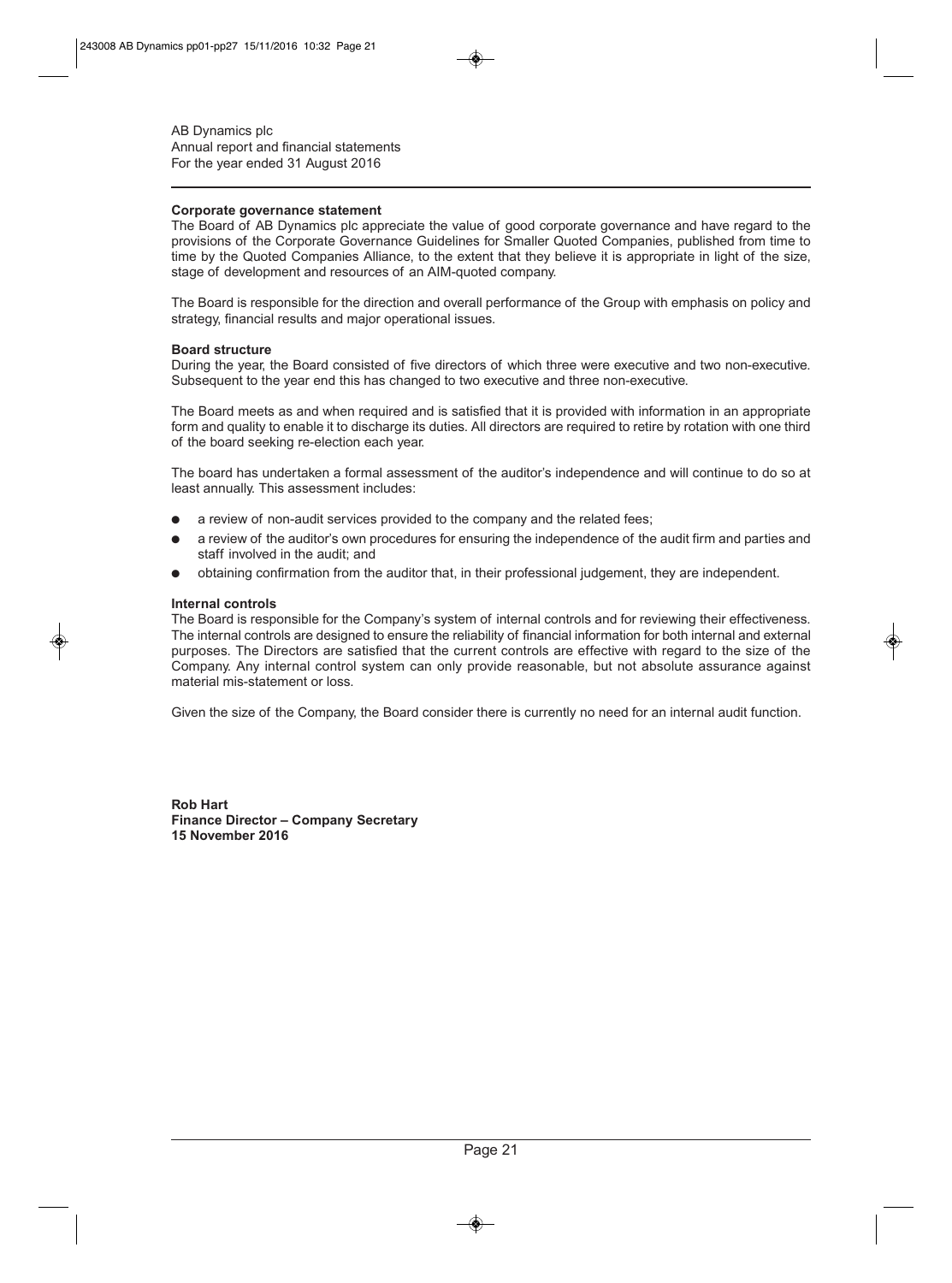# **Independent Auditor's report to the members of AB Dynamics plc**

We have audited the financial statements of AB Dynamics plc for the year ended 31 August 2016 which comprise of the Consolidated Statement of Comprehensive Income, the Consolidated Statement of Financial Position, the Consolidated Statement of Changes in Equity, the Consolidated Statement of Cash Flows, the Parent Company Balance Sheet and the related notes.

The financial reporting framework that has been applied in the preparation of the group financial statements is applicable law and International Financial Reporting Standards (IFRS) as adopted by the European Union. The financial reporting framework that has been applied in the preparation of the Parent Company financial statements is applicable law and United Kingdom Accounting Standards, including Financial Reporting Standard 102 *The Financial Reporting Standard applicable in the UK and Republic or Ireland* (United Kingdom Generally Accepted Accounting Practice).

This report is made solely to the company's members, as a body, in accordance with Chapter 3 of Part 16 of the Companies Act 2006. Our audit work has been undertaken so that we might state to the company's members those matters we are required to state to them in an auditor's report and for no other purpose. To the fullest extent permitted by law, we do not accept or assume responsibility to anyone other than the company and the company's members as a body, for our audit work, for this report, or for the opinions we have formed.

#### **Respective responsibilities of directors and auditors**

As explained more fully in the Statement of Directors' Responsibilities, the directors are responsible for the preparation of the financial statements and for being satisfied that they give a true and fair view. Our responsibility is to audit and express an opinion on the financial statements in accordance with applicable law and International Standards on Auditing (UK and Ireland). Those standards require us to comply with the Auditing Practices Board's Ethical Standards for Auditors.

#### **Scope of the audit of the financial statements**

An audit involves obtaining evidence about the amounts and disclosures in the financial statements sufficient to give reasonable assurance that the financial statements are free from material misstatement, whether caused by fraud or error. This includes an assessment of: whether the accounting policies are appropriate to the company's circumstances and have been consistently applied and adequately disclosed; the reasonableness of significant accounting estimates made by the directors; and the overall presentation of the financial statements.

We read all the financial and non-financial information in the Chairman's Statement, Strategic Report, Directors' Report, Finance Director's Report and Corporate Governance Statement and any other surround information to identify material inconsistencies with the audited financial statements and to identify any information that is apparently materially incorrect based on, or materially inconsistent with, the knowledge acquired by us in the course of performing the audit. If we become aware of any apparent material misstatements or inconsistencies we consider the implications for our report.

#### **Opinion on financial statements**

In our opinion:

- the financial statements give a true and fair view of the state of the group's and of the parent company's affairs as at 31 August 2016 and of the group's profit for the year then ended;
- the group financial statements have been properly prepared in accordance with IFRS as adopted by the European Union;
- the parent company financial statements have been properly prepared in accordance with United Kingdom Generally Accepted Accounting Practice; and
- the financial statements have been prepared in accordance with the requirements of the Companies Act 2006.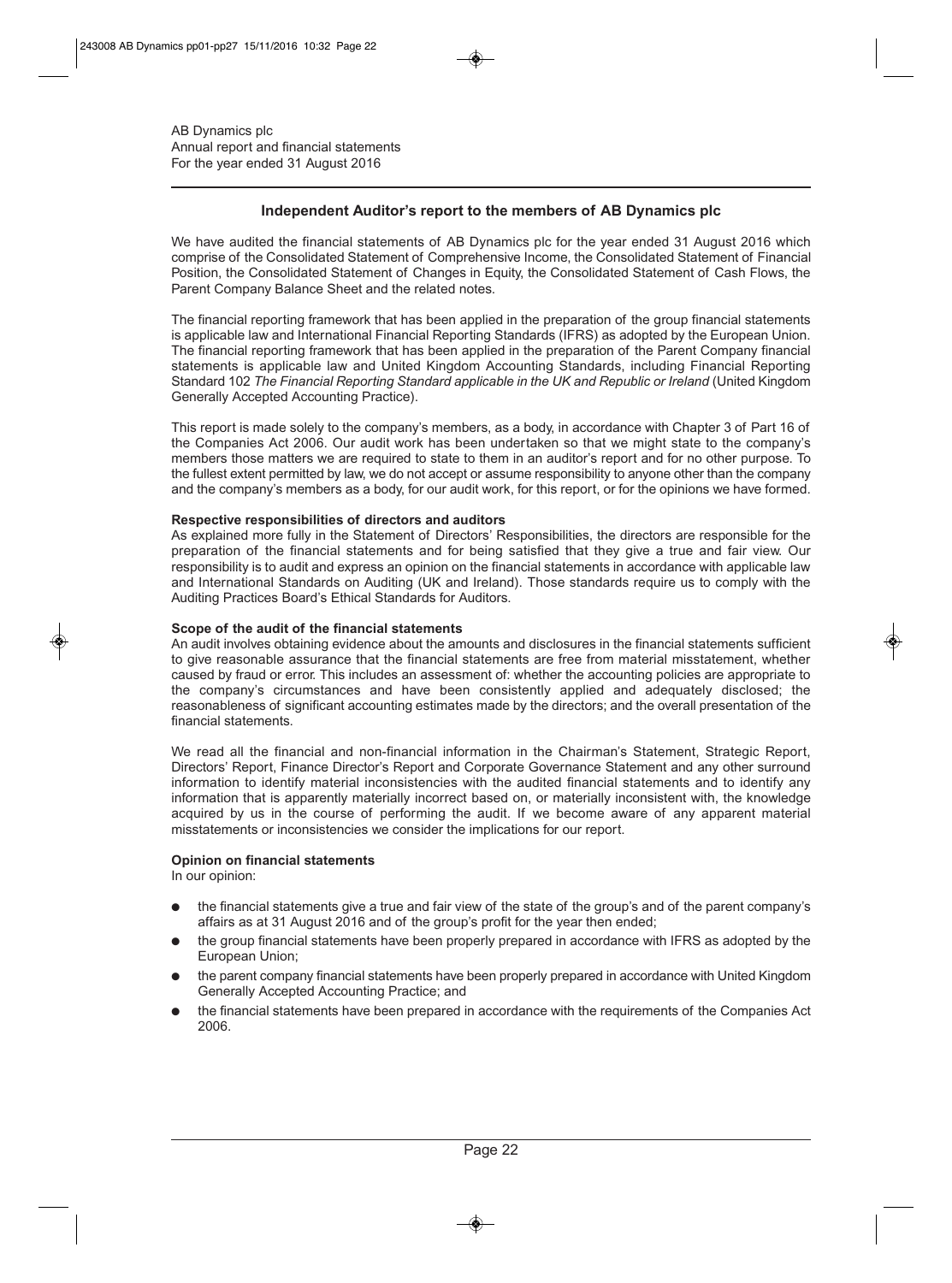# **Opinion on other matter prescribed by the Companies Act 2006**

In our opinion the information given in the Strategic Report and the Directors' Report for the financial year for which the financial statements are prepared is consistent with the financial statements.

#### **Matters on which we are required to report by exception**

We have nothing to report in respect of the following matters where the Companies Act 2006 requires us to report to you if, in our opinion:

- adequate accounting records have not been kept by the parent company, or returns adequate for our audit have not been received from branches not visited by us; or
- the parent company financial statements are not in agreement with the accounting records and returns; or
- certain disclosures of directors' remuneration specified by law are not made; or
- we have not received all the information and explanations we require for our audit.

Leo Malkin Senior Statutory Auditor for and on behalf of Crowe Clark Whitehill LLP, Statutory Auditor St Bride's House, 10 Salisbury Square London EC4Y 8EH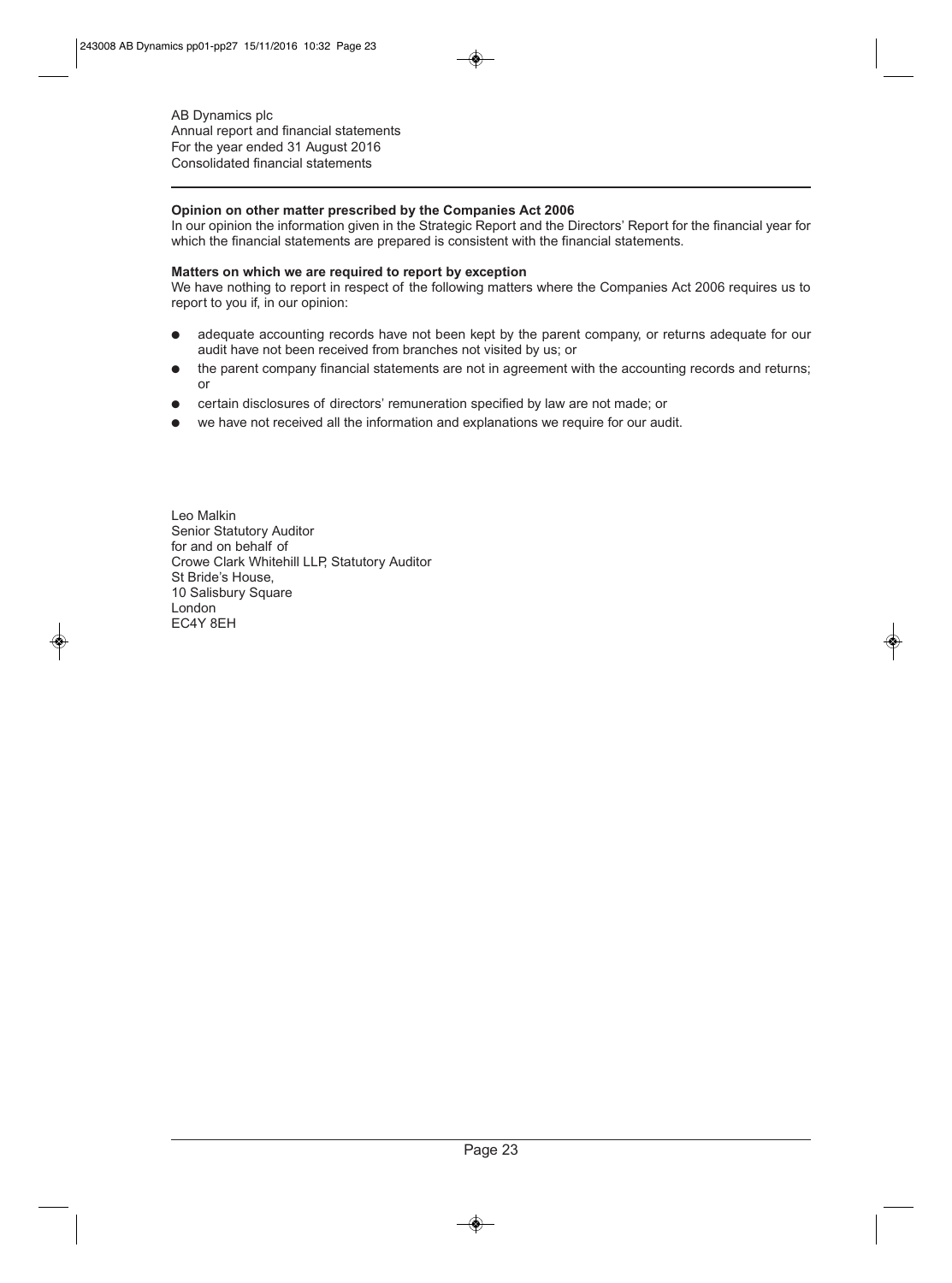# **Consolidated statement of comprehensive income**

|                                                                                                     | <b>Note</b> | <b>Year ended</b><br>31 August<br>2016<br>£ | Year ended<br>31 August<br>2015<br>£ |
|-----------------------------------------------------------------------------------------------------|-------------|---------------------------------------------|--------------------------------------|
|                                                                                                     |             |                                             |                                      |
| Continuing operations<br>Revenue<br>Cost of sales                                                   |             | 20,472,244<br>(14, 296, 445)                | 16,522,627<br>(11, 172, 617)         |
| Gross profit<br>Administrative expenses<br>Fair value (losses)/gains in respect of foreign currency |             | 6,175,799<br>(1,635,977)                    | 5,350,010<br>(1,643,048)             |
| forward contracts                                                                                   |             | (161, 145)                                  | 67,343                               |
| <b>Operating profit</b><br>Finance income                                                           | 4           | 4,378,677<br>72,643                         | 3,774,305<br>42,689                  |
| <b>Profit before taxation</b><br>Corporation tax expense                                            | 5<br>6      | 4,451,320<br>(576, 935)                     | 3,816,994<br>(570,986)               |
| <b>Profit after taxation</b><br>Other comprehensive income                                          |             | 3,874,385                                   | 3,246,008                            |
| Total comprehensive income for the year attributed<br>to equity holders                             |             | 3,874,385                                   | 3,246,008                            |
| Earnings per share - Basic (pence)<br>Earnings per share - Diluted (pence)                          | 8<br>8      | 22.25p<br>22.25p                            | 19.16p<br>18.26p                     |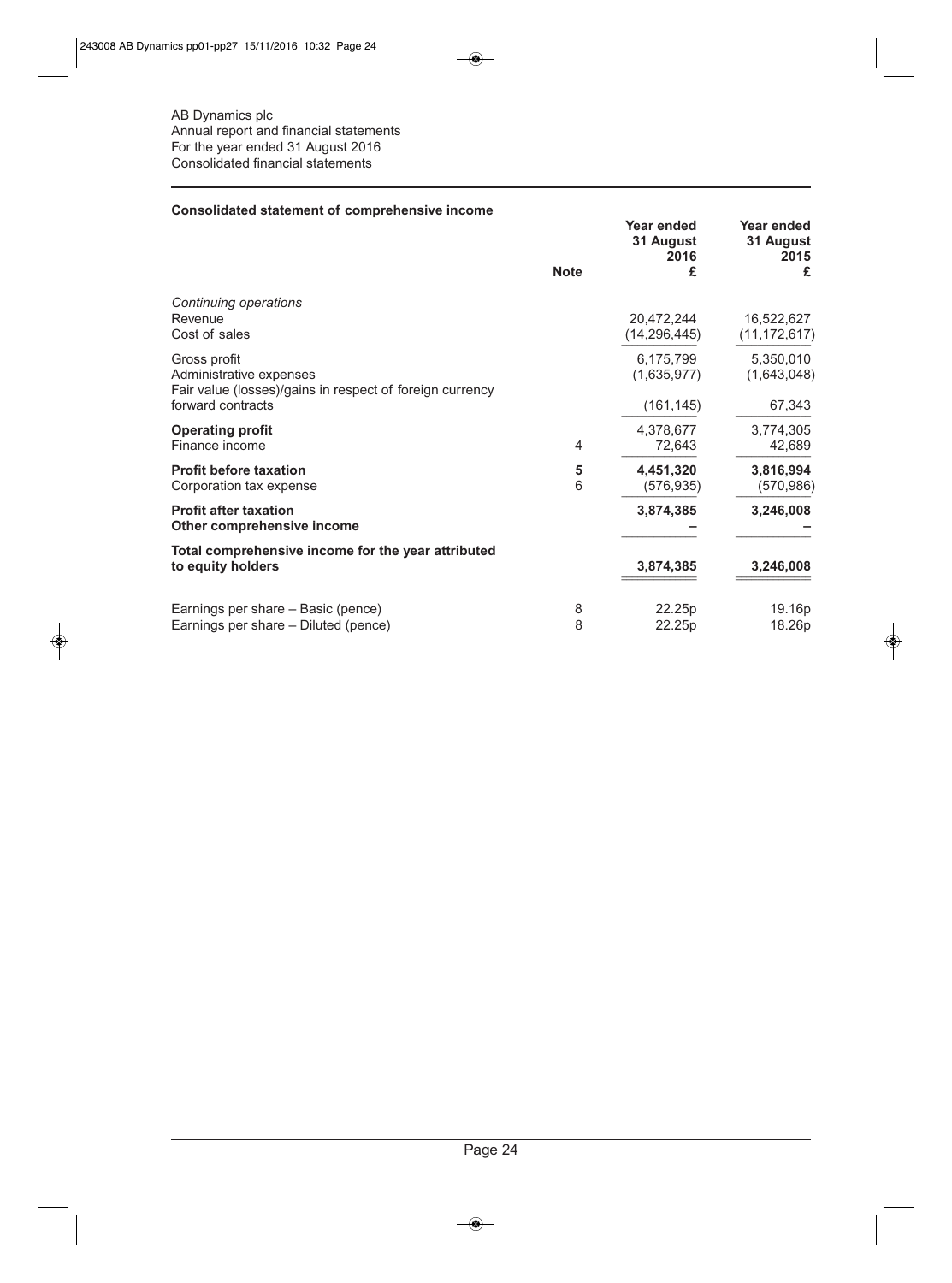#### **Consolidated statement of financial position**

as at 31 August 2016

|                                                                     | <b>Note</b> | 2016<br>£      | 2015<br>£      |
|---------------------------------------------------------------------|-------------|----------------|----------------|
| <b>ASSETS</b>                                                       |             |                |                |
| <b>NON-CURRENT ASSETS</b>                                           |             |                |                |
| Property, plant and equipment                                       | $9\,$       | 2,695,097      | 1,727,349      |
| Deferred tax assets                                                 | 17          |                | 48,548         |
|                                                                     |             | 2,695,097      | 1,775,897      |
| <b>CURRENT ASSETS</b>                                               |             |                |                |
| Inventories                                                         | 10          | 3,191,642      | 2,541,704      |
| Trade receivables                                                   | 11          | 2,601,857      | 2,825,148      |
| Other receivables, deposits and prepayments                         | 12          | 1,006,657      | 464,462        |
| Amount owing by contract customers                                  | 13          | 1,285,922      | 1,301,169      |
| Derivative financial instruments                                    | 14          |                | 33,743         |
| Taxation                                                            |             | 148,992        |                |
| Cash and cash equivalents                                           | 15          | 10,404,523     | 7,967,808      |
|                                                                     |             | 18,639,593     | 15,134,034     |
| <b>TOTAL ASSETS</b>                                                 |             | 21,334,690     | 16,909,931     |
| <b>EQUITY AND LIABILITIES</b>                                       |             |                |                |
| Share capital                                                       | 16          | 177,646        | 173,344        |
| Share premium                                                       |             | 2,590,267      | 2,540,711      |
| Reconstruction reserve                                              |             | (11, 284, 500) | (11, 284, 500) |
| Merger relief reserve                                               |             | 11,390,000     | 11,390,000     |
| Retained profits                                                    |             | 14,643,035     | 10,830,329     |
| Total equity attributable to owners of the Company and total equity |             | 17,516,448     | 13,649,884     |
| <b>NON-CURRENT LIABILITIES</b>                                      |             |                |                |
| Deferred tax liabilities                                            | 17          | 118,946        |                |
| <b>CURRENT LIABILITIES</b>                                          |             |                |                |
| Trade and other payables and accruals                               | 18          | 3,608,862      | 3,089,487      |
| Provision for taxation                                              |             |                | 170,560        |
| Derivative financial instruments                                    | 14          | 90,434         |                |
|                                                                     |             | 3,699,296      | 3,260,047      |
|                                                                     |             |                |                |
| <b>TOTAL LIABILITIES</b>                                            |             | 3,818,242      | 3,260,047      |
| <b>TOTAL EQUITY AND LIABILITIES</b>                                 |             | 21,334,690     | 16,909,931     |
|                                                                     |             |                |                |

The financial statements were approved by the Board of Directors and authorised for issue on 15 November 2016 and are signed on its behalf by:

| <b>Anthony Best</b> | <b>Robert Hart</b> |
|---------------------|--------------------|
| <b>Director</b>     | Director           |

# COMPANY REGISTRATION NUMBER: 08393914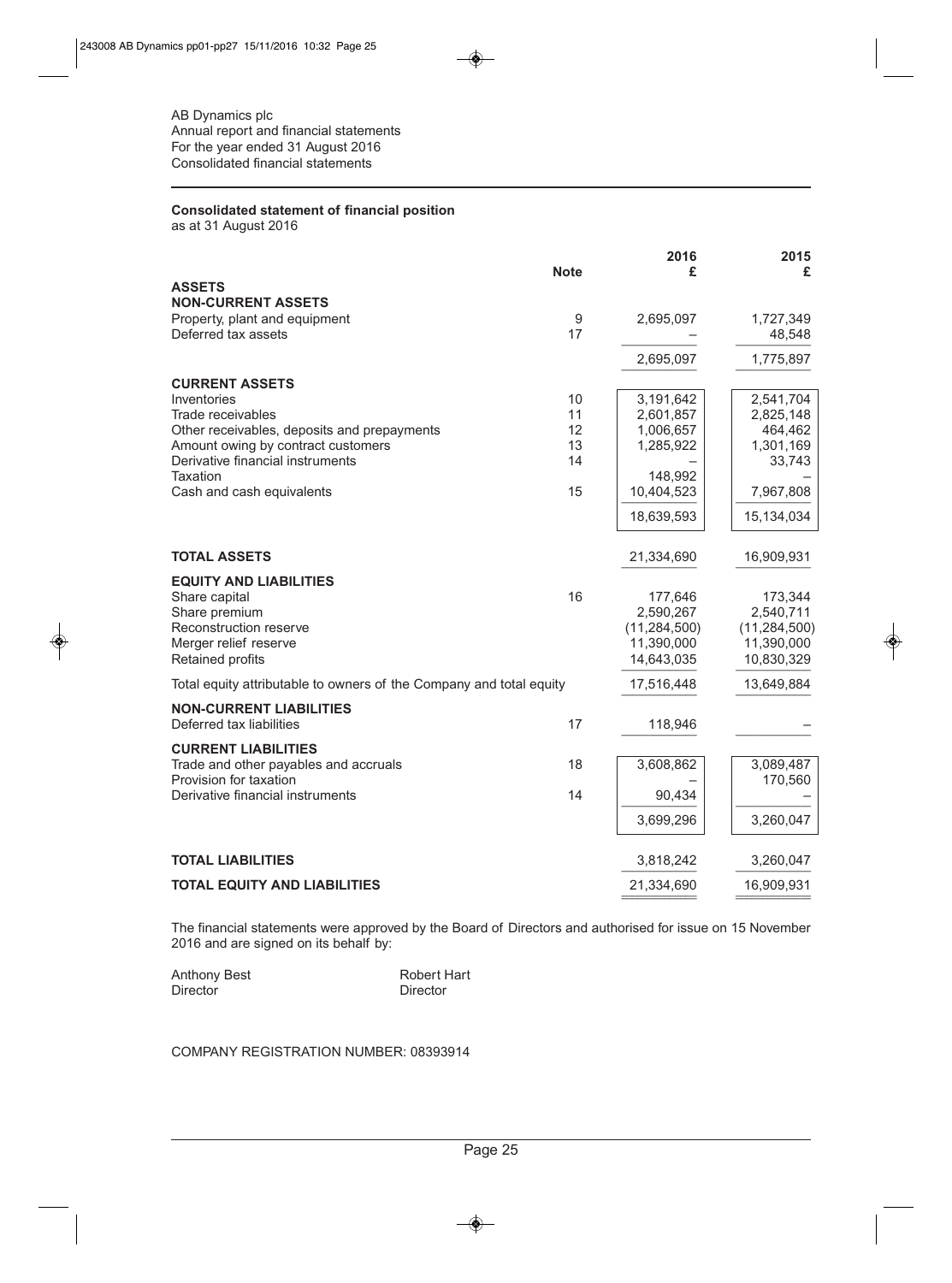#### **Consolidated statement of changes in equity**

|                                                                                      | <b>Note</b>    | <b>Share</b><br>capital<br>£ | <b>Share</b><br>premium<br>£ | <b>Merger</b><br>relief<br>reserve<br>£ | Recon-<br>struction<br>reserve<br>£ | <b>Retained</b><br>profits<br>£ | Total<br>equity<br>£ |
|--------------------------------------------------------------------------------------|----------------|------------------------------|------------------------------|-----------------------------------------|-------------------------------------|---------------------------------|----------------------|
| Balance at 1 September 2014                                                          |                | 167,757                      | 2,385,910                    |                                         | 11,390,000 (11,284,500)             | 7,666,718                       | 10,325,885           |
| Share based payment expense                                                          |                |                              |                              |                                         |                                     | 13,410                          | 13,410               |
| Deferred Tax on Share Options                                                        |                |                              |                              |                                         |                                     | 168,387                         | 168,387              |
| Profit after taxation and<br>total comprehensive<br>income for the financial<br>year |                |                              |                              |                                         |                                     | 3,246,008                       | 3,246,008            |
| Tax impact of exercised Share<br>Options                                             |                |                              |                              |                                         |                                     | 172,632                         | 172,632              |
| Dividend paid                                                                        | $\overline{7}$ |                              |                              |                                         |                                     | (436, 826)                      | (436, 826)           |
| Issue of shares, net of<br>share issue costs                                         |                | 5,587                        | 154,801                      |                                         |                                     |                                 | 160,388              |
| Balance at 31 August 2015                                                            |                | 173,344                      | 2,540,711                    |                                         | 11,390,000 (11,284,500) 10,830,329  |                                 | 13,649,884           |
| Balance at 1 September 2015                                                          |                | 173,344                      | 2,540,711                    |                                         | 11,390,000 (11,284,500) 10,830,329  |                                 | 13,649,884           |
| Share based payment<br>expense                                                       |                |                              |                              |                                         |                                     | 273,405                         | 273,405              |
| Deferred Tax on Share Options                                                        |                |                              |                              |                                         |                                     | (168, 387)                      | (168, 387)           |
| Profit after taxation and<br>total comprehensive<br>income for the financial<br>year |                |                              |                              |                                         |                                     | 3,874,385                       | 3,874,385            |
| Tax impact of exercised<br><b>Share Options</b>                                      |                |                              |                              |                                         |                                     | 329,066                         | 329,066              |
| Dividend paid                                                                        | $\overline{7}$ |                              |                              |                                         |                                     | (495, 763)                      | (495, 763)           |
| Issue of shares, net of<br>share issue costs                                         |                | 4,302                        | 49,556                       |                                         |                                     |                                 | 53,858               |
| Balance at 31 August 2016                                                            |                | 177,646                      | 2,590,267                    |                                         | 11,390,000 (11,284,500) 14,643,035  |                                 | 17,516,448           |
|                                                                                      |                |                              |                              |                                         |                                     |                                 |                      |

The share premium account is a non-distributable reserve representing the difference between the nominal value of shares in issue and the amounts subscribed for those shares.

The reconstruction reserve and merger relief reserve have arisen as follows:

The acquisition by the Company of the entire issued share capital of Anthony Best Dynamics Limited in 2013 was accounted for as a reverse acquisition under IFRS3 (revised). Consequently, the previously recognised book values and assets and liabilities were retained and the consolidated financial information for the period to 31 August 2013 was presented as if the Company had always been the parent company of the Group which included a capital redemption reserve arising in the subsidiary amounting to £62,500.

The share capital for the period covered by these consolidated financial statements and the comparative periods is stated at the nominal value of the shares issued pursuant to the above share arrangement. Any differences between the nominal value of these shares and previously reported nominal values of shares and applicable share premium issued by Anthony Best Dynamics Limited were transferred to the reconstruction reserve.

Retained profits represent the cumulative value of the profits not distributed to shareholders, but retained to finance the future capital requirements of the Group.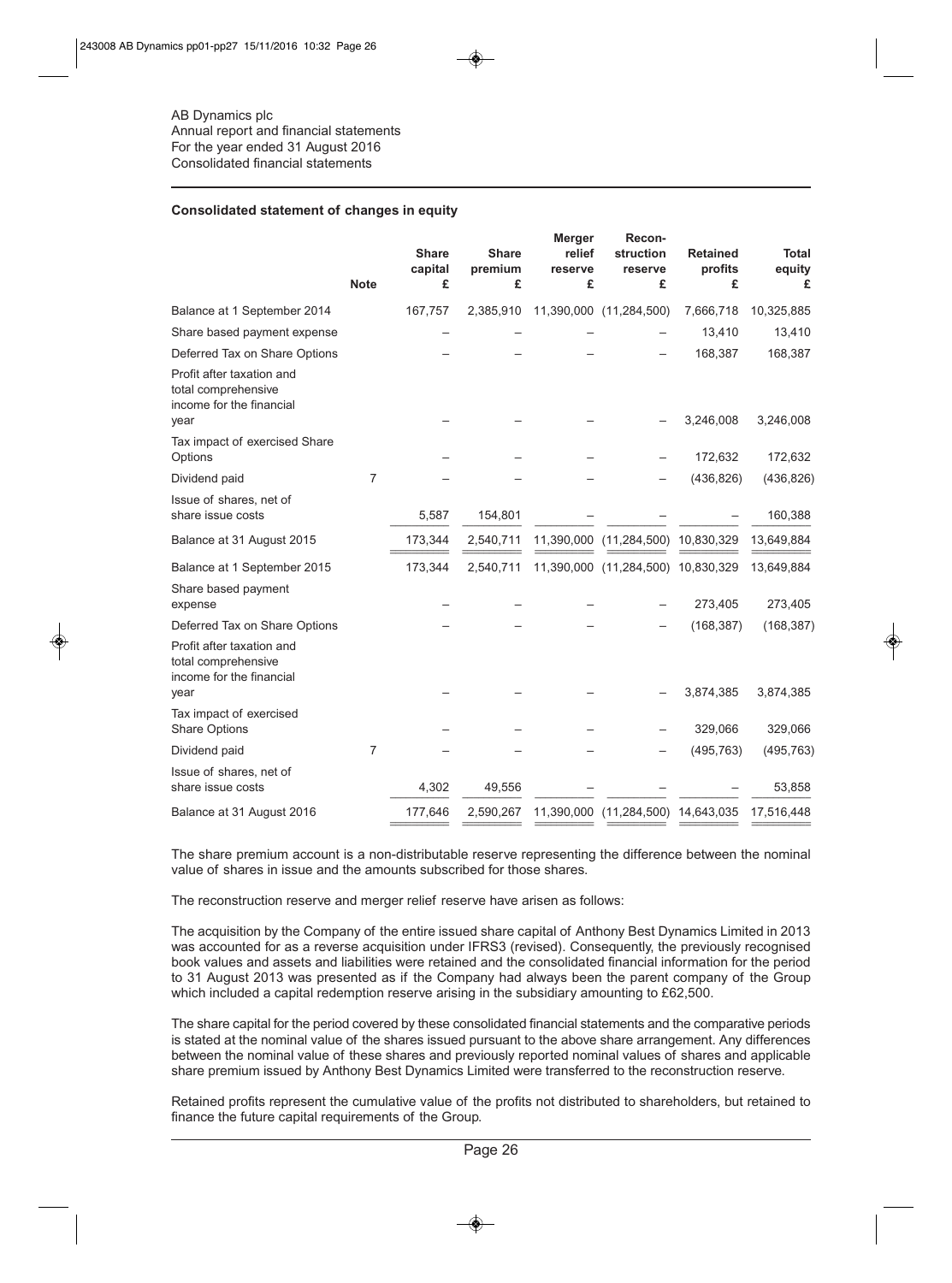# **Consolidated statement of cash flows**

|                                                                | 2016<br>£     | 2015<br>£  |
|----------------------------------------------------------------|---------------|------------|
| <b>Cash flow from operating activities</b>                     |               |            |
| Profit before taxation                                         | 4,451,320     | 3,816,994  |
| Adjustments for:                                               |               |            |
| Depreciation of property, plant and equipment                  | 277,695       | 183,836    |
| Loss on sale of property, plant and equipment                  | 2,336         | 42         |
| Interest income                                                | (72, 643)     | (42, 689)  |
| Share based payment                                            | 273,405       | 13,410     |
| Operating profit before working capital changes                | 4,932,113     | 3,971,593  |
| Increase in inventories                                        | (649, 939)    | (542, 873) |
| Decrease/(increase) in trade and other receivables             | (303, 657)    | 883,180    |
| Increase in trade and other payables and accruals              | 519,375       | 175,644    |
| Fair value loss/(gain) on derivative instruments               | 124,178       | (33, 743)  |
| <b>Cash flow from operations</b>                               | 4,622,070     | 4,453,801  |
| Interest received                                              | 72,643        | 42,689     |
| Income tax paid                                                | (568, 314)    | (457, 206) |
| Net cash flow from operating activities                        | 4,126,399     | 4,039,284  |
| <b>Cash flow from investing activities</b>                     |               |            |
| Purchase of property, plant and equipment                      | (1,608,527)   | (691, 244) |
| Sale of property, plant and equipment                          | 360,748       |            |
| Cash flow used in investing activities                         | (1, 247, 779) | (691, 244) |
| <b>Cash flow from financing activities</b>                     |               |            |
| Dividends paid                                                 | (495, 763)    | (436, 826) |
| Proceeds from issue of share capital, net of share issue costs | 53,858        | 160,388    |
| Net cash flow used in financing activities                     | (441, 905)    | (276, 438) |
| Net increase in cash and cash equivalents                      | 2,436,715     | 3,071,602  |
| Cash and cash equivalents at beginning of the financial year   | 7,967,808     | 4,896,206  |
| Cash and cash equivalents at end of the financial year         | 10,404,523    | 7,967,808  |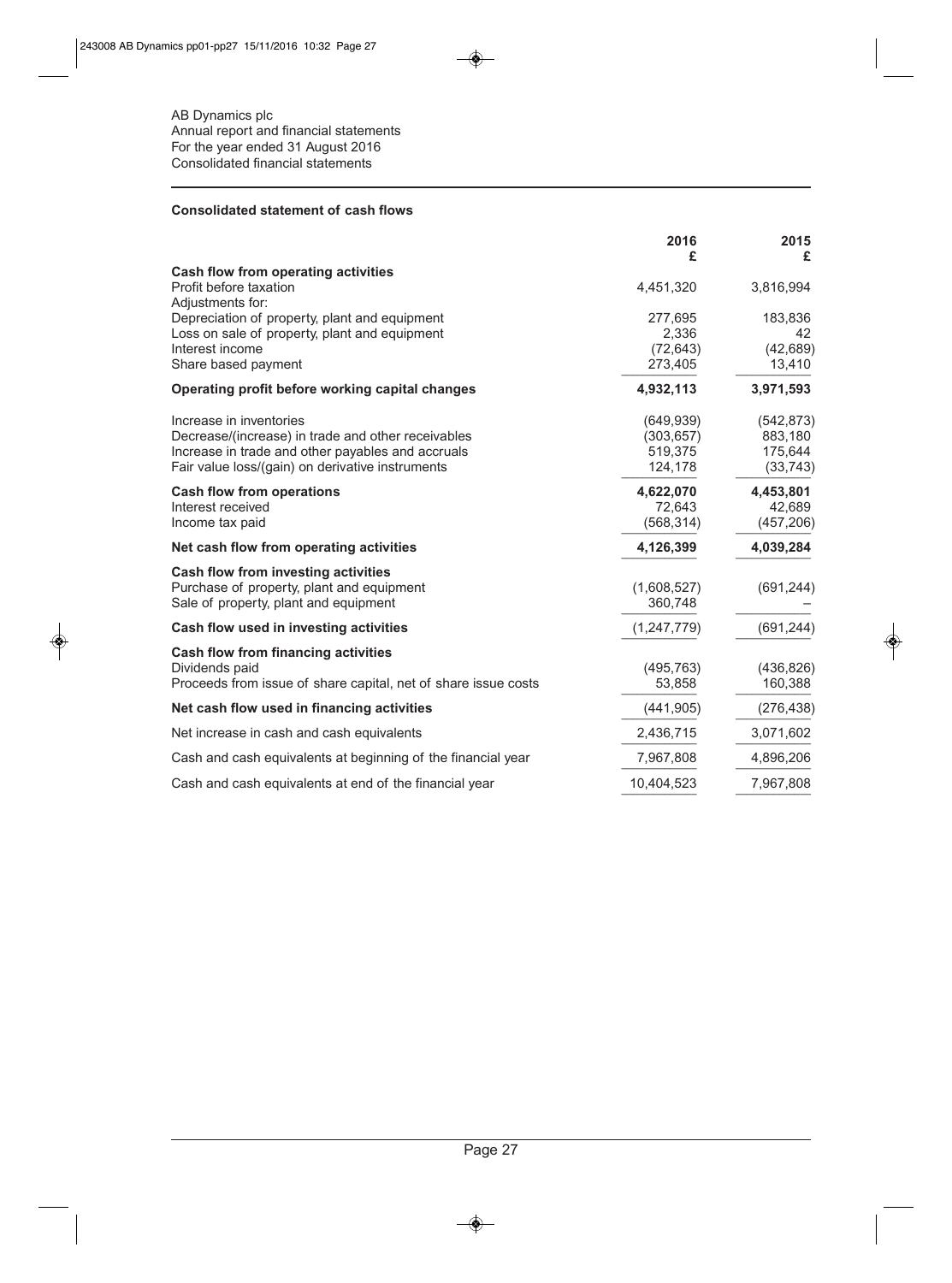#### **Notes to the consolidated financial statements**

#### **1. General information**

The Company is a public company limited by shares and incorporated under the UK Companies Act. The Company is domiciled in the United Kingdom and the registered office and principal place of business is Holt Road, Bradford on Avon, Wiltshire, BA15 1AJ.

The principal activity is the specialised area of design and manufacture of test equipment for vehicle suspension, steering, noise and vibration. The company also offers a range of services which include analysis, design, prototype manufacture, testing and development.

## **Basis of preparation**

The Company was incorporated on 7 February 2013 and on 8 May 2013 acquired the entire share capital of Anthony Best Dynamics Limited. As a result of this transaction, the ultimate shareholders in Anthony Best Dynamics Limited received shares in the Company in direct proportion to their original shareholdings in Anthony Best Dynamics Limited.

Under IFRS 3 (revised) "Business Combinations", the acquisition of Anthony Best Dynamics Limited by the Company was accounted for as a reverse acquisition and the consolidated IFRS financial information of the Company is therefore a continuation of the financial information of Anthony Best Dynamics Limited.

The financial statements are measured and presented in sterling  $(E)$ , unless otherwise stated, which is the currency of the primary economic environment in which the entities operate. They have been prepared under the historical cost convention, except for financial instruments that have been measured at fair value through profit or loss.

The financial statements have been prepared on the going concern basis, which assumes that the Group will continue to be able to meet its liabilities as they fall due for the foreseeable future.

The financial information has been prepared in accordance with International Financial Reporting Standards as adopted by the EU ("IFRS") issued by the International Accounting Standards Board ("IASB"), including related interpretations issued by the International Financial Reporting Interpretations Committee ("IFRIC").

## **Standards, amendments and interpretations to published standards not yet effective**

The Directors have considered those Standards and Interpretations, which have not been applied in the Financial Statements but are relevant to the Group's operations, that are in issue but not yet effective and, with the exception of IFRS 15 and IFRS16 referred to below, do not consider that any will have a material impact on the future results of the Group.

The Directors are aware of the potential changes that may occur under IFRS 15 "Revenue from Contracts with Customers" and are in the process of developing a method to assess the impact that this might have on the results of the group. This is expected to apply to periods commencing on or after 1 January 2018 and the assessment will be made over the next year and reported in the next financial information.

The Directors are in the process of considering the potential changes that may occur to the financial statements under IFRS 16 "Leases". This is expected to apply to periods commencing on or after 1 January 2019 and the assessment will be made over the next year and reported in future financial information.

The Group financial statements are presented in sterling and all values are rounded to the nearest pound except where otherwise indicated.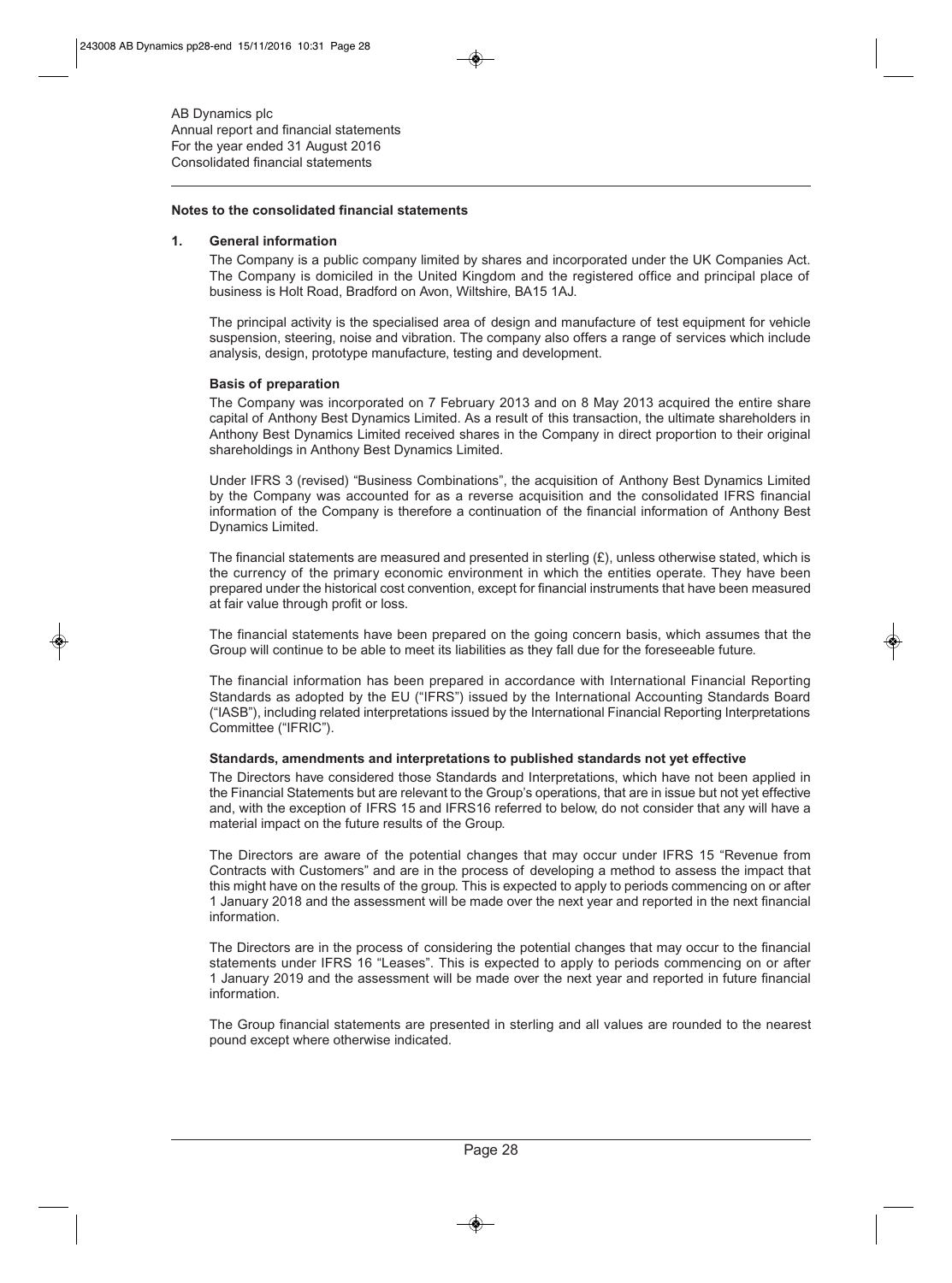#### **2. Summary of significant accounting policies**

#### **(a) Going concern**

The Group's activities and an outline of the developments taking place in relation to its products, services and marketplace are considered in the Chairman's & Chief Executive's Statement on page 2.

Note 19 to the Consolidated Financial Statements sets out the company's financial risks and the management of capital risks.

Accordingly, after careful enquiry and review of available financial information, including projections of profitability and cash flows, the Directors believe that the company has adequate resources to continue to operate for the foreseeable future and that it is therefore appropriate to continue to adopt the going concern basis of accounting in the preparation of the consolidated and company financial statements.

## **(b) Critical accounting estimates and judgements**

Estimates and judgements are continually evaluated by the directors and management and are based on historical experience and other factors, including expectations of future events that are believed to be reasonable under the circumstances.

The key assumptions concerning the future and other key sources of estimation uncertainty at the statement of financial position date, that have a significant risk of causing a material adjustment to the carrying amounts of assets and liabilities within the next financial period are as stated below:

#### *Assessment of the percentage of completion of construction projects*

Where the outcome of a construction contract can be estimated reliably, the Group recognises revenue and costs by reference to the stage of completion of the contract activity at the statement of financial position, based on the proportion of contract costs incurred for work performed to date relative to the estimated total contract costs. Variations in contract work, rectification claims and incentive payments are included to the extent that they have been agreed with the customer.

Where the outcome of a construction contract cannot be estimated reliably, contract revenue is recognised to the extent it is probable that contract costs incurred will be recoverable. Contract costs are recognised as expenses in the period in which they are incurred.

When it is probable that total contract costs will exceed total contract revenue, the expected loss is recognised as an expense immediately.

The above estimates are made internally by the Group and any changes of these estimates will result in a corresponding change on revenue and profit. The Group's accounting approach reflects a sound judgement as potential losses on contract are being considered and reflected with its probability immediately upon occurrence, while contract revenue which cannot be estimated reliably is realised only after confirmed by written agreement.

#### *Share based payment*

The calculation of the fair value of share based payments at the grant date impacts the profit or loss over the vesting period and in the current year this has resulted in a charge of £273,405.

The magnitude of the fair value is primarily determined by the estimated volatility. The volatility has been based on historical share price movement but this is not necessarily representative of future volatility. If share price volatility had been 5% higher this would have resulted in the current year charge being £25,685 higher than currently shown.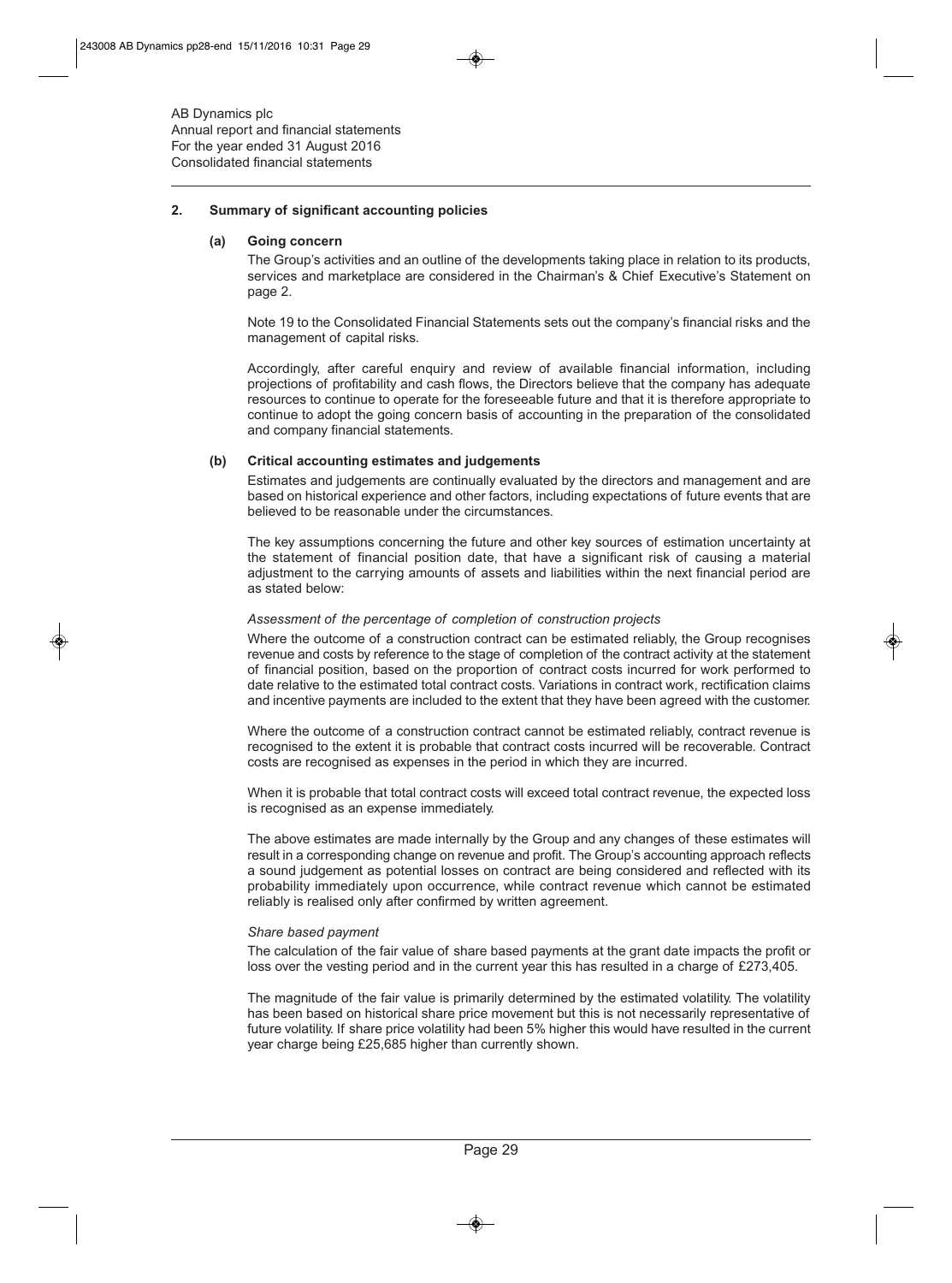#### **(c) Basis of consolidation**

The consolidated financial statements include the financial statements of all subsidiaries. The financial year ends of all entities in the Group are coterminous.

The financial statements of subsidiaries are included in the consolidated financial statements from the date on which control over the operating and financial decisions is obtained and cease to be consolidated from the date on which control is transferred out of the Group. Control exists when the Company has the power, directly, or indirectly, to govern the financial and operating policies of an entity so as to obtain economic benefits from its activities.

All intercompany balances and transactions, including recognised gains arising from inter-group transactions, have been eliminated in full.

Unrealised losses are eliminated in the same manner as recognised gains except to the extent that they provide evidence of impairment.

#### **(d) Work in progress**

When a contract with a customer is judged to be a construction contract, contract revenue and contract costs are recognised over the period of the contract, respectively, as revenue and expenses. The Group uses the percentage of completion method to determine the appropriate amount of revenue and costs to recognise in a given period. Management considers the terms and conditions of the contract, including how the contract was negotiated and any elements the customer specifies when identifying individual projects as a construction contract. The percentage of completion is normally measured by the proportion that contract costs incurred for work performed to date bear to the estimated total contract costs, except where this would not be representative of the stage of completion. Where this is not representative of the stage of completion, management will assess the completion of a physical proportion of the contract work in determining the overall stage of completion.

Variations in contract work, claims and incentive payments are included to the extent that they have been agreed with the customer. The probability of a profitable outcome of the contract is determined by regular review by management of project milestones, actual costs against budgeted costs and any other pertinent information. When it is probable that total contract costs will exceed total contract revenue, the expected loss is recognised as an expense immediately.

The aggregate of the cost incurred and the profit/loss recognised on each contract is compared against the progress billings up to the year end.

Where costs incurred and recognised profits (less recognised losses) exceed progress billings, the balance is shown as amount owing from contract customers. Where the progress billings exceed costs incurred plus recognised profits (less recognised losses), the balance is shown as payments in advance, under trade and other payables and accruals. Business development and other pre-contract costs are expensed as incurred.

#### **(e) Inventories**

Inventories are valued on a first in, first out basis at the lower of cost and net realisable value. Cost includes all expenditure incurred during the normal course of business in bringing in inventories to their present location and condition, including in the case of work-in-progress and finished goods an appropriate proportion of production overheads. Net realisable value is based on the estimated useful selling price less further costs expected to be incurred to completion and subsequent disposal.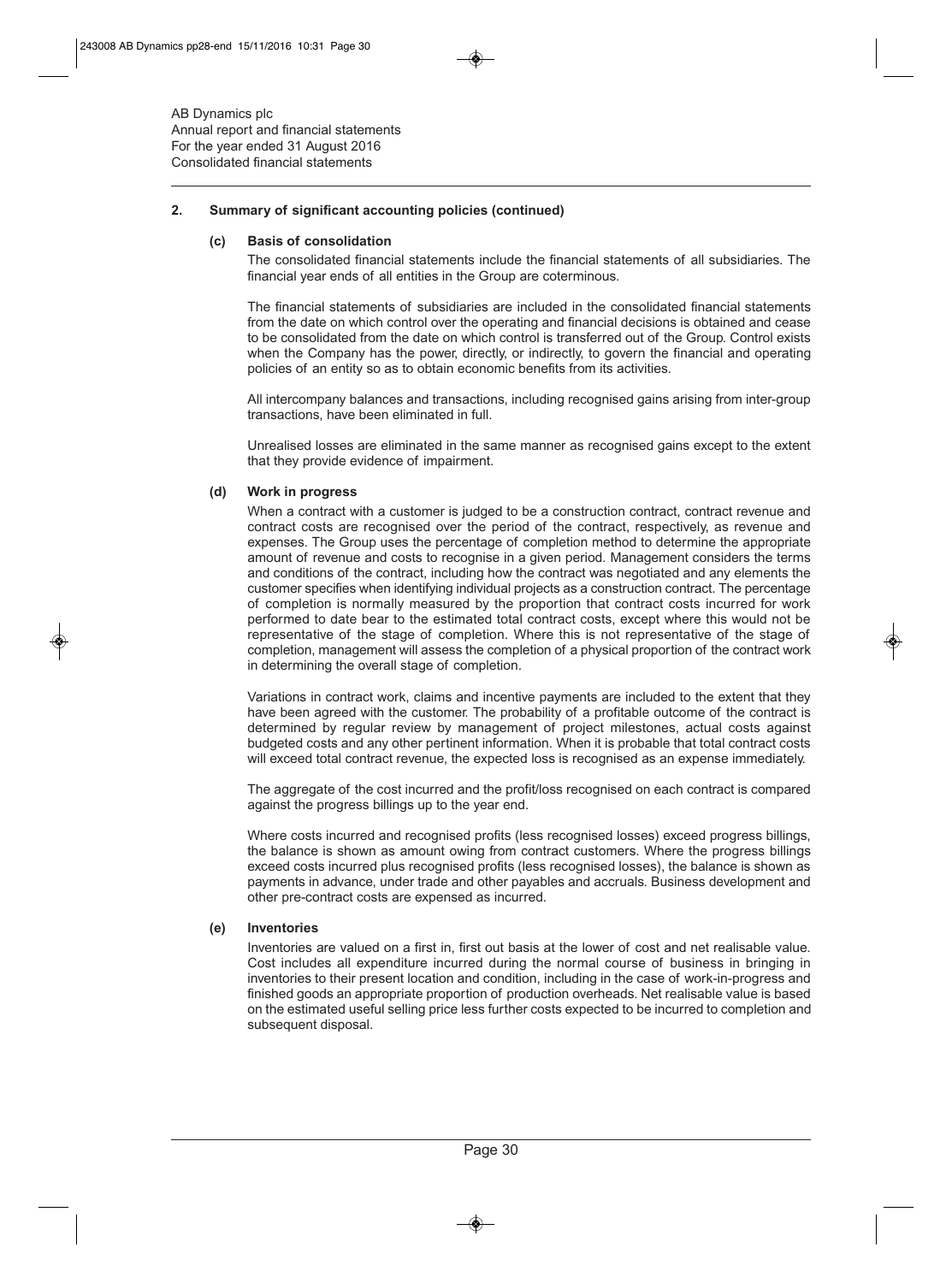## **(f) Financial instruments**

Financial instruments are recognised in the statements of financial position when the Company has become a party to the contractual provisions of the instruments.

Financial instruments are classified as liabilities or equity in accordance with the substance of the contractual arrangement. Interest, dividends, gains and losses relating to a financial instrument classified as a liability, are reported as an expense or income. Distributions to holders of financial instruments classified as equity are charged directly to equity.

Financial instruments are offset when the Group has a legally enforceable right to offset and intends to settle either on a net basis or to realise the asset and settle the liability simultaneously. A financial instrument is recognised initially, at its fair value plus, in the case of a financial instrument not at fair value through profit or loss, transaction costs that are directly attributable to the acquisition or issue of the financial instrument. Financial instruments recognised in the statements of financial position are disclosed in the individual policy statement associated with each item.

# **(i) Financial assets**

On initial recognition, financial assets are classified as either financial assets at fair value through profit or loss or loans and receivables financial assets. The group does not hold any held-to-maturity investments or available-for-sale financial assets, as appropriate.

- *Financial assets at fair value through profit or loss* As at the end of the reporting period, there were no foreign currency forward contracts classified under this category.
- *Loans and receivables financial assets*

Trade receivables and other receivables that have fixed or determinable payments that are not quoted in an active market are classified as loans and receivables financial assets. Loans and receivables financial assets are measured at amortised cost using the effective interest method, less any impairment loss. Interest income is recognised by applying the effective interest rate, except for short-term receivables when the recognition of interest would be immaterial.

## **(ii) Financial liabilities**

All financial liabilities are initially recorded at fair value plus directly attributable transaction costs and subsequently measured at amortised cost using the effective interest method other than those categorised as fair value through profit or loss.

Fair value through profit or loss category comprises financial liabilities that are either held for trading or are designated to eliminate or significantly reduce a measurement or recognition inconsistency that would otherwise arise. Derivatives are also classified as held for trading unless they are designated as hedges.

## **(iii) Equity instruments**

Ordinary shares are classified as equity. Incremental costs directly attributable to the issue of new shares or options are shown in equity as a deduction, net of tax, from proceeds.

Interim dividends are recognised when paid and final dividends on ordinary shares are recognised as liabilities when approved for appropriation.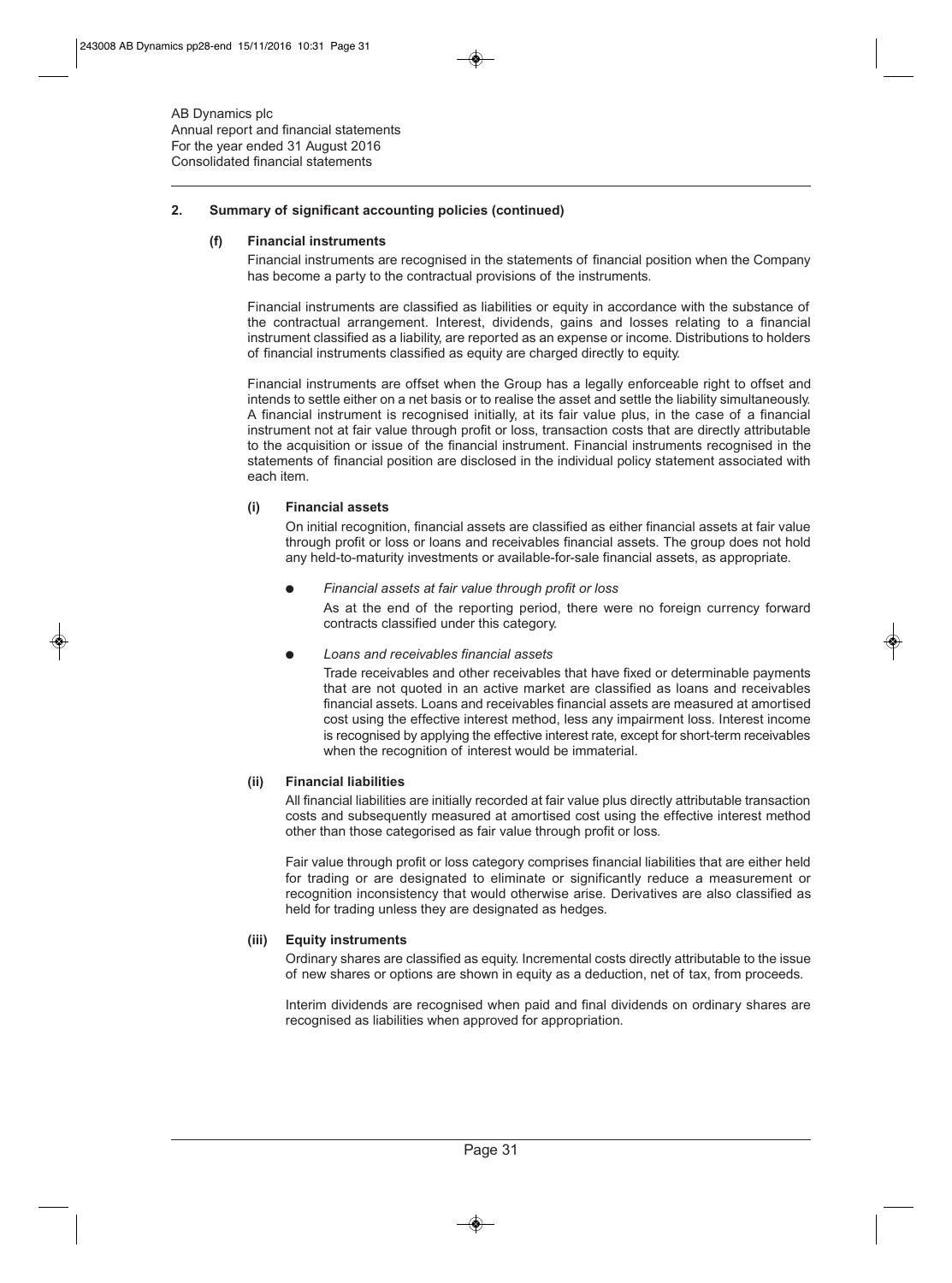#### **(g) Property, plant and equipment**

Property, plant and equipment are stated at cost less accumulated depreciation and impairment losses, if any.

Depreciation is calculated under the straight-line method to write off the depreciable amount of the assets over their estimated useful lives. Depreciation of an asset does not cease when the asset becomes idle or is retired from active use unless the asset is fully depreciated. The principal annual rates used for this purpose are:

| Plant and machinery     | 10% straight line            |
|-------------------------|------------------------------|
| Motor vehicles          | 25% reducing balance         |
| Furniture and fittings  | 10% straight line            |
| Computer equipment      | 25% straight line            |
| General equipment       | 10% straight line            |
| Proprietorial equipment | 20% straight line            |
| Test equipment          | Between 10 20% straight line |
| <b>Buildings</b>        | 5% straight line             |
|                         |                              |

The depreciation method, useful lives and residual values are reviewed, and adjusted if appropriate, at the end of each reporting period to ensure that the amounts, method and periods of depreciation are consistent with previous estimates and the expected pattern of consumption of the future economic benefits embodied in the items of the property, plant and equipment. Assets under construction are not depreciated until they are ready for use.

Subsequent costs are included in the asset's carrying amount or recognised as a separate asset, as appropriate, only when the cost is incurred and it is probable that the future economic benefits associated with the asset will flow to the Group and the cost of the asset can be measured reliably. The carrying amount of parts that are replaced is derecognised. The costs of the dayto-day servicing of property, plant and equipment are recognised in profit or loss as incurred.

An item of property and equipment is derecognised upon disposal or when no future economic benefits are expected from its use. Any gain or loss arising from derecognition of the asset is recognised in profit or loss. The revaluation reserve included in equity is transferred directly to retained profits on retirement or disposal of the asset.

## **(h) Impairment**

## **(i) Impairment of non-financial assets**

The carrying values of assets, other than those to which IAS 36 Impairment of Assets does not apply, are reviewed at the end of each reporting period for impairment when there is an indication that the assets might be impaired. Impairment is measured by comparing the carrying values of the assets with their recoverable amounts. The recoverable amount of the assets is the higher of the assets' fair value less costs to sell and their value in use, which is measured by reference to discounted future cash flow.

## **(ii) Impairment of non-financial assets (continued)**

An impairment loss is recognised in profit or loss immediately.

When there is a change in the estimates used to determine the recoverable amount, a subsequent increase in the recoverable amount of an asset is treated as a reversal of the previous impairment loss and is recognised to the extent of the carrying amount of the asset that would have been determined (net of amortisation and depreciation) had no impairment loss been recognised. The reversal is recognised in profit or loss immediately.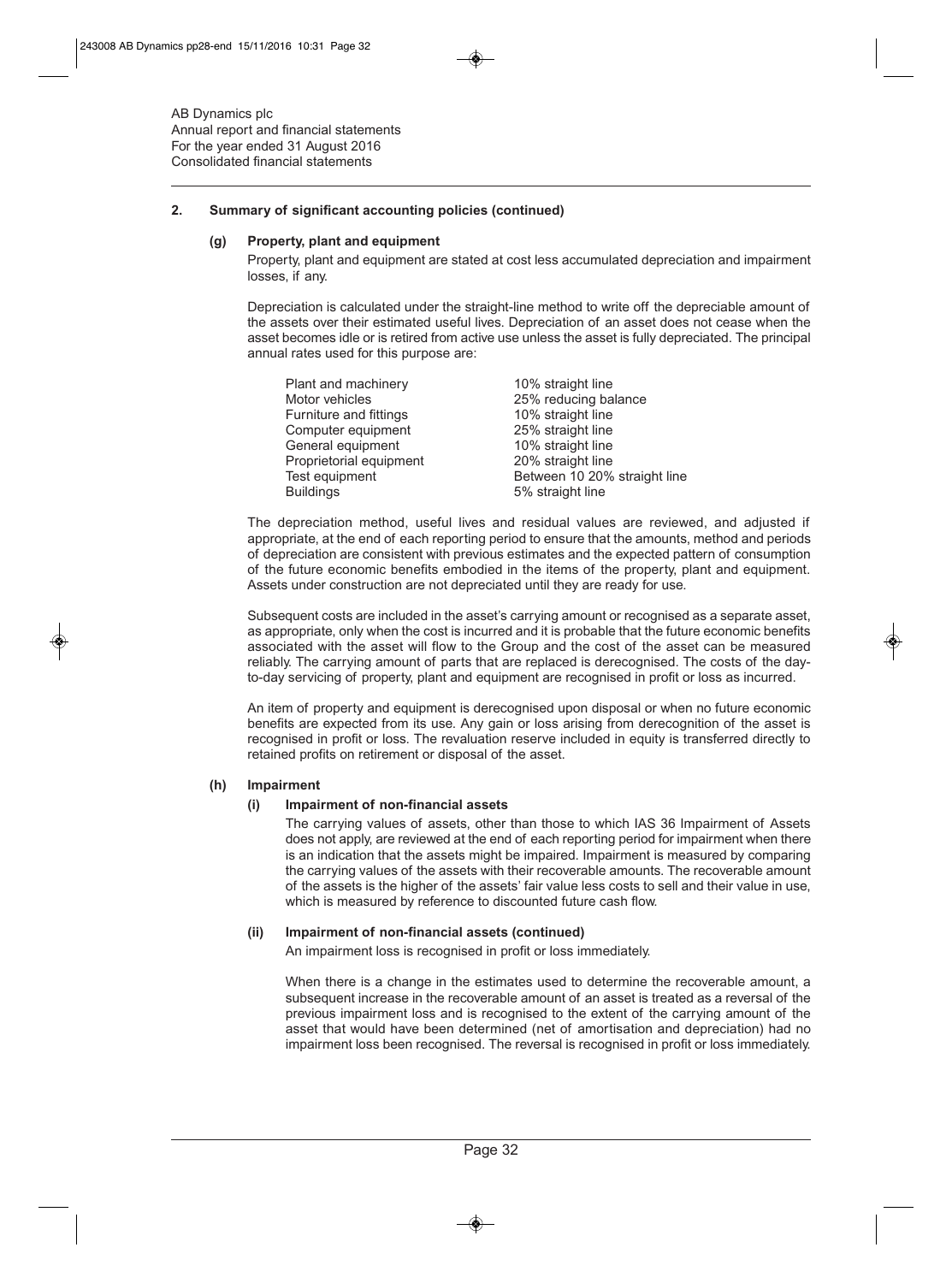## **(i) Income taxes**

The income tax expense for the period comprises current and deferred tax. Tax is recognised in the income statement, except to the extent that it relates to items recognised in other comprehensive income or directly in equity. In this case, the tax is recognised in other comprehensive income or directly in equity, respectively.

The current income tax charge is calculated on the basis of the tax laws enacted or substantively enacted at the balance sheet date in the countries where the company and its subsidiaries operate and generate taxable income. Management periodically evaluates positions taken in tax returns with respect to situations in which applicable tax regulation is subject to interpretation. It establishes provisions where appropriate on the basis of amounts expected to be paid to the tax authorities.

Deferred income tax is recognised, using the liability method, on temporary differences arising between the tax bases of assets and liabilities and their carrying amounts in the consolidated financial statements.

Deferred income tax is determined using tax rates (and laws) that have been enacted or substantively enacted by the balance sheet date and are expected to apply when the related deferred income tax asset is realised or the deferred income tax liability is settled.

Deferred income tax assets are recognised only to the extent that it is probable that future taxable profit will be available against which the temporary differences can be utilised.

#### **(j) Cash and cash equivalents**

Cash and cash equivalents comprise cash in hand, bank balances, deposits with financial institutions and short-term, highly liquid investments that are readily convertible to known amounts of cash and which are subject to an insignificant risk of changes in value.

## **(k) Employee benefits**

## **(i) Short-term benefits**

Wages, salaries, paid annual leave and sick leave, bonuses and non-monetary benefits are accrued in the period in which the associated services are rendered by employees of the Group.

## **(ii) Defined contribution plans**

The Group's contributions to defined contribution plans are recognised in profit or loss in the period to which they relate. Once the contributions have been paid, the Group has no further liability in respect of the defined contribution plans.

# **(l) Provisions, contingent liabilities and contingent assets**

Provisions are recognised when the Group has a present or constructive obligation as a result of past events, when it is probable that an outflow of resources embodying economic benefits will be required to settle the obligation, and when a reliable estimate of the amount can be made. Provisions are reviewed at the end of each financial reporting period and adjusted to reflect the current best estimate. Where the effect of the time value of money is material, the provision is the present value of the estimated expenditure required to settle the obligation.

A contingent liability is a possible obligation that arises from past events and whose existence will only be confirmed by the occurrence of one or more uncertain future events not wholly within the control of the Group. It can also be a present obligation arising from past events that is not recognised because it is not probable that outflow of economic resources will be required or the amount of obligation cannot be measured reliably.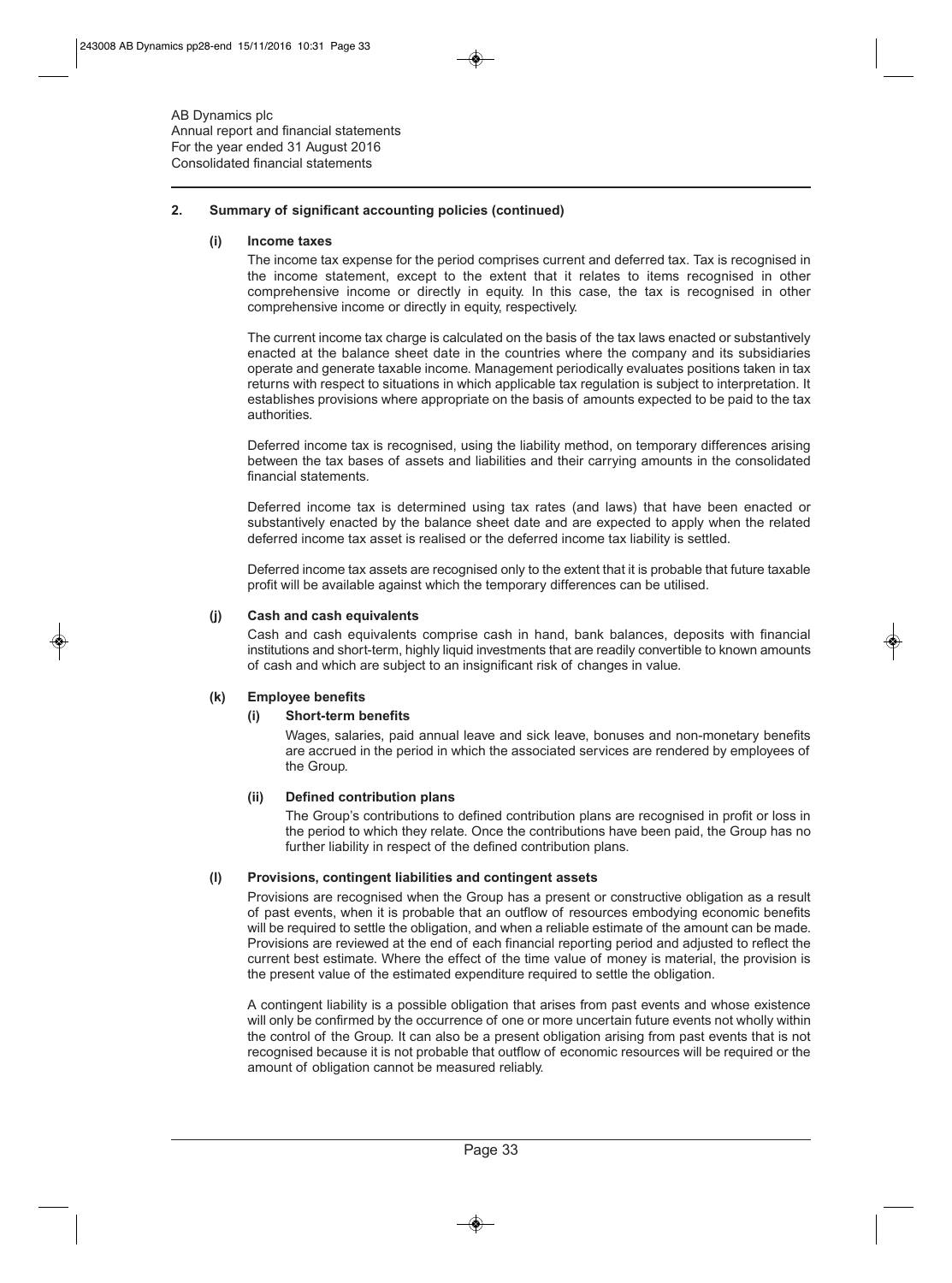#### **(l) Provisions, contingent liabilities and contingent assets (continued)**

A contingent liability is not recognised but is disclosed in the notes to the financial statements. When a change in the probability of an outflow occurs so that the outflow is probable, it will then be recognised as a provision.

A contingent asset is a probable asset that arises from past events and whose existence will be confirmed only by the occurrence or non-occurrence of one or more uncertain events not wholly within the control of the Group. Contingent assets are not recognised by the Group but are disclosed where inflows of economic benefits are probable, but not virtually certain.

## **(m) Revenue and other income**

Revenue represents the value, net of sales taxes, of goods sold and services provided to customers.

Revenues on long-term and certain other contracts are recognised according to the percentage of completion method (see note 2(b) for further information). Revenue is recognised on a prorata basis according to the work performed and the degree of completion of the contract. Where the value of the work performed on a contract exceeds the aggregate of payments received on account from customers, the resulting balance is included in trade and other receivables. Where the aggregate of payments received on account from customers exceeds the value of work performed on a contract, the resulting balance is included in current liabilities.

Revenue from the sale of goods is recognised when the significant risks and rewards of ownership have passed to the buyer, usually on delivery.

Interest income is recognised as other income on an accruals basis based on the effective yield on the investment.

## **(n) Share-based payments**

Employees (including Directors and Senior Executives) of the Group receive remuneration in the form of share-based payment transactions, whereby these individuals render services as consideration for equity instruments ("equity-settled transactions"). These individuals are granted share option rights approved by the Board which can only be settled in shares of the respective companies that award the equity-settled transactions. Share options rights are also granted to these individuals by majority shareholders over their shares held. No cash settled awards have been made or are planned.

The cost of equity-settled transactions is recognised, together with a corresponding increase in equity, over the period in which the performance and/or service conditions are fulfilled, ending on the date on which the relevant individuals become fully entitled to the award ("vesting point"). The cumulative expense recognised for equity-settled transactions at each reporting date until the vesting date reflects the extent to which the vesting period has expired and the Group's best estimate of the number of equity instruments and value that will ultimately vest. The statement of comprehensive income charge for the year represents the movement in the cumulative expense recognised as at the beginning and end of that period.

The fair value of share-based remuneration is determined at the date of grant and recognised as an expense in profit or loss on a straight line basis over the vesting period, taking account of the estimated number of shares that will vest. The fair value is determined by use of Black Scholes model method.

## **(o) Derivative financial instruments and hedging activities**

Derivatives are initially recognised at fair value on the date a derivative contract is entered into and are subsequently measured at their fair value. The method of recognising any resulting gain or loss depends on whether the derivative is designated as a hedging instrument and, if so, the nature of the item being hedged. Changes in the fair value of any derivative instruments that do not qualify for hedge accounting are recognised immediately in the income statement.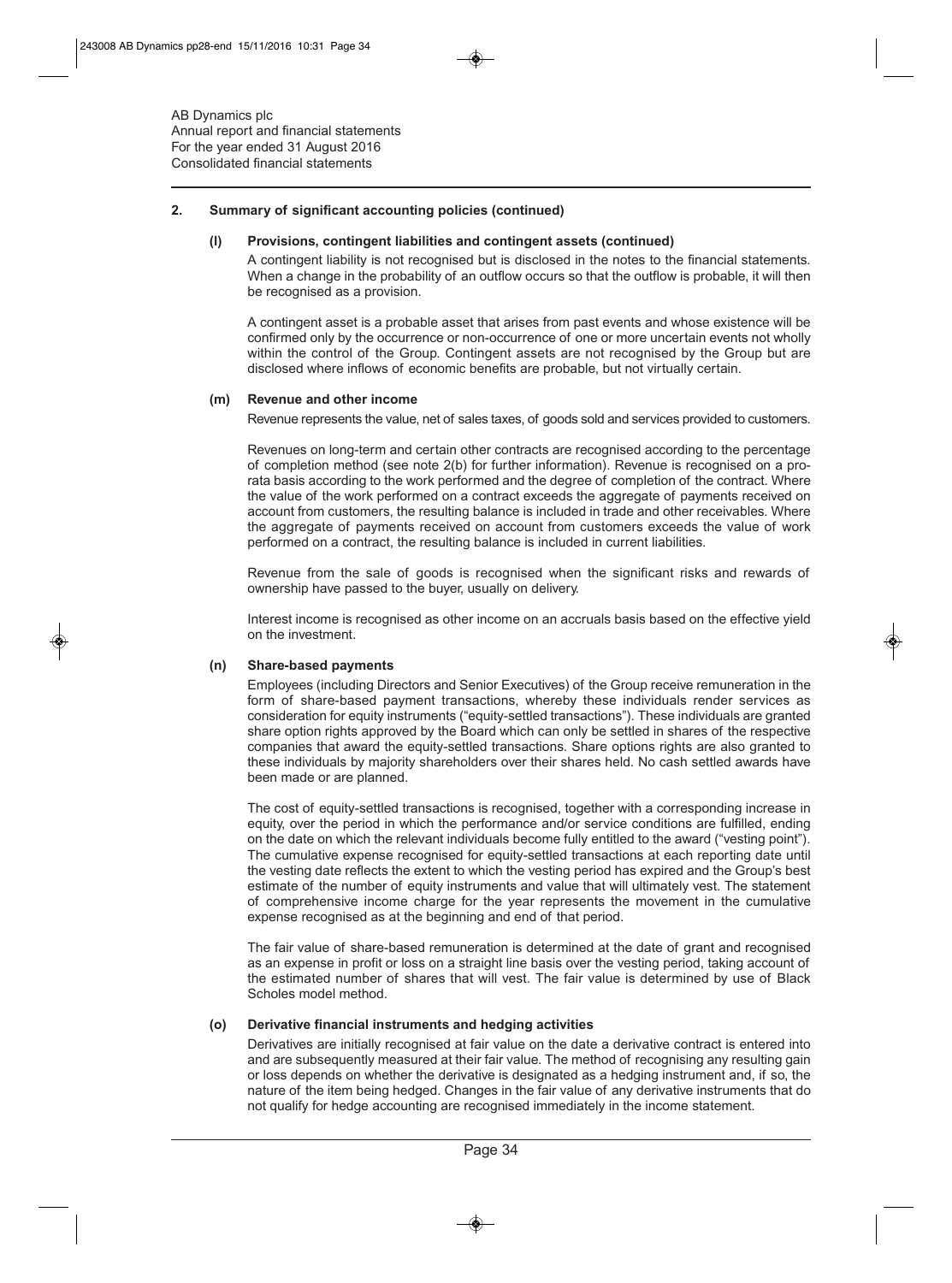# **3. Segment reporting**

The Group derives revenue from the sale of its advanced measurement and testing products derived in assisting the global automotive industry in the laboratory and on the test track. The income streams are all derived from the utilisation of these products which, in all aspects except details of revenue, are reviewed and managed together within the Group and as such are considered to be the only segment.

Per IFRS 8, the operating segment is based on internal reports about components of the group, which are regularly reviewed and used by the board of directors being the Chief Operating Decision Maker ("CODM").

All of the Group's non-current assets are held in the UK.

Material revenues attributable to individual foreign countries are as follows:

|                            | 2016       | 2015       |  |
|----------------------------|------------|------------|--|
|                            | £          | £          |  |
| United Kingdom             | 379.418    | 498,948    |  |
| Rest of the European Union | 6,241,564  | 4,537,758  |  |
| North America              | 3,099,983  | 1,588,822  |  |
| Rest of the World          | 10,751,279 | 9,897,099  |  |
|                            | 20,472,244 | 16,522,627 |  |
|                            |            |            |  |

No revenues derive from major customers, which individually represent 10% or more of total revenue.

There were no material non-current assets located outside the United Kingdom.

Revenues are derived from the following:

| Revenue from sale of goods<br>Revenue from construction contracts | 15,612,065<br>4,860,179 | 11,670,526<br>4,852,101 |
|-------------------------------------------------------------------|-------------------------|-------------------------|
|                                                                   | 20,472,244              | 16,522,627              |
| <b>Finance income</b><br>4.                                       |                         |                         |
|                                                                   | 2016<br>£               | 2015<br>£               |
| Interest received                                                 | 72,643                  | 42,689                  |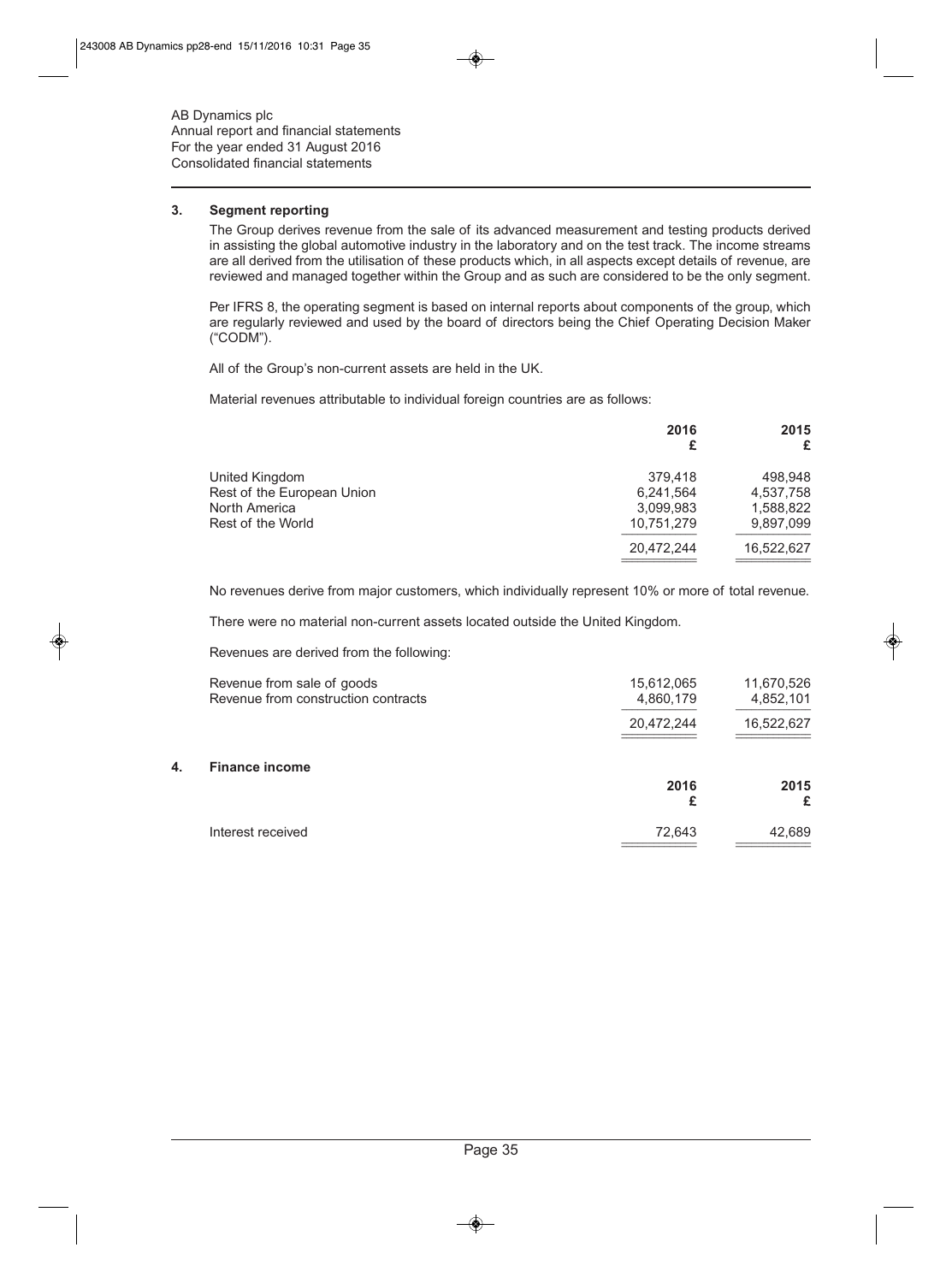# **5. Profit before taxation**

The profit before taxation is arrived at after charging/(crediting):

|                                                              | 2016<br>£ | 2015<br>£ |
|--------------------------------------------------------------|-----------|-----------|
| Fees payable to the Company's auditors for the audit of the  |           |           |
| Company's financial statements                               | 17,115    | 15,225    |
| Fees payable to the Company's auditors for other services:   |           |           |
| The audit of the company's subsidiary subject to legislation | 16,815    | 15,225    |
| Fees payable to the Company's auditors for tax compliance    |           |           |
| services                                                     | 8,400     | 11,700    |
| Fees payable to the Company's auditors for RGF Due Diligence |           | 22,612    |
| Total                                                        | 42,330    | 64,762    |
| Depreciation                                                 | 277,695   | 183,836   |
| Loss on sale of assets                                       | 2,336     | 42        |
| Realised loss/(gain) on foreign exchange                     | (356,890) | 12,903    |
| Staff costs:                                                 |           |           |
| - salaries, allowances and bonuses                           | 4,363,700 | 3,431,555 |
| Social security costs                                        | 450,170   | 365,786   |
| Defined contribution pension scheme costs                    | 238,734   | 134,815   |
| Share based payments                                         | 273,405   | 13,410    |
| Research and development costs                               | 448,047   | 130,541   |
| Operating lease payments recognised as an expense            | 102,488   | 65,856    |

The average monthly number of employees, including the directors, during the year was as follows:

|                         | 2016<br>No. | 2015<br>No. |
|-------------------------|-------------|-------------|
| Directors & Commercial  | 9           | 9           |
| Engineers & Technicians | 58          | 47          |
| Administration          | 11          | 8           |
|                         | 78          | 64          |
|                         |             |             |

Total remuneration of key management personnel, being the directors of the company and its subsidiary, is set out below in aggregate for each of the categories specified in IAS24, related party disclosures:

|                                       | 2016<br>£ | 2015<br>£ |
|---------------------------------------|-----------|-----------|
| Short term employee benefits          | 934.314   | 900,988   |
| Post employment benefits              | 46,779    | 24,713    |
| Social security costs                 | 115.204   | 108,342   |
| Share based payments - equity settled | 96.207    | 8.373     |
|                                       | 1,192,504 | 1,042,416 |
|                                       |           |           |

Further details relating to the remuneration of each member of key management can be found in the Directors report on page 15.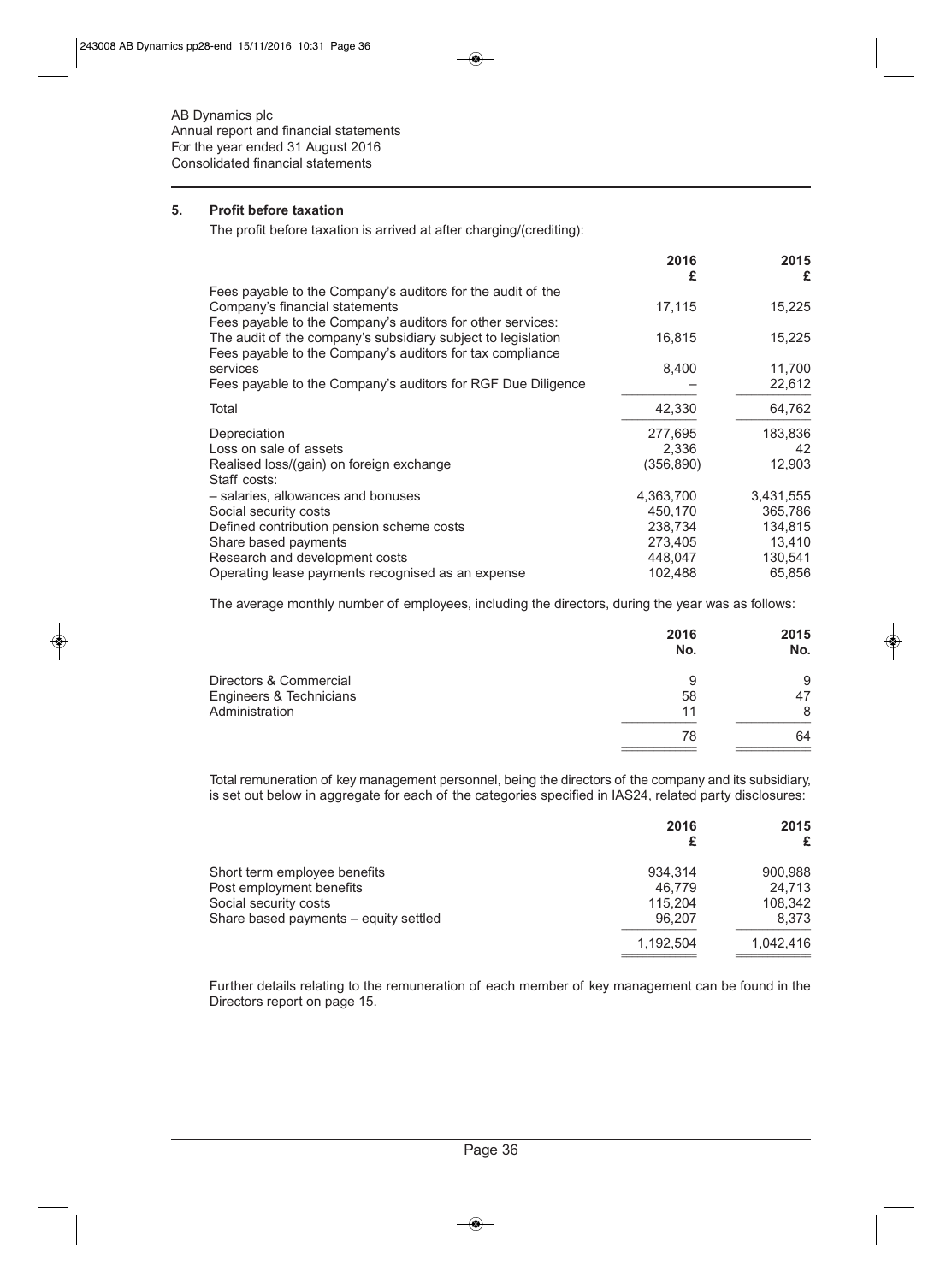#### **6. Income tax expense**

|                                                     | 2016      | 2015       |
|-----------------------------------------------------|-----------|------------|
| Current tax expense:                                |           |            |
| - for the financial year<br>- overprovision in the  | 606,006   | 675,098    |
| previous financial year                             | (28, 178) | (144, 679) |
|                                                     | 577,828   | 530,419    |
| Deferred tax liabilities: (Note 17):                |           |            |
| - origination and reversal of temporary differences | (893)     | 40,567     |
|                                                     | 576,935   | 570,986    |

The tax assessed for the year is the same as (*2015 – the same as*) the standard rate of corporation tax in the UK of 20.00% (*2015 – 20.58%*) as set out below.

A reconciliation of income tax expense applicable to the profit before taxation at the effective tax rate to the income tax expense at the effective tax rate of the Group are as follows:

|                                                                                                                                                                                                                                                                                                     | 2016<br>£                                                           | 2015<br>£                                                        |
|-----------------------------------------------------------------------------------------------------------------------------------------------------------------------------------------------------------------------------------------------------------------------------------------------------|---------------------------------------------------------------------|------------------------------------------------------------------|
| Profit before taxation                                                                                                                                                                                                                                                                              | 4,451,320                                                           | 3,816,994                                                        |
| Tax at the applicable statutory tax rate of<br>$20.00\%$ (2015 - 20.58%)                                                                                                                                                                                                                            | 890,264                                                             | 785,537                                                          |
| Tax effects of:<br>Non-deductible expenses<br>Adjustment in research and development tax credit<br>Over provision in the previous financial year<br>Non-taxable foreign currency forward contracts<br>Patent box relief*<br>Other differences including change in rate of deferred tax<br>provision | 3.259<br>(116, 492)<br>(28,178)<br>24,836<br>(183,005)<br>(13, 749) | 710<br>(34, 141)<br>(144, 679)<br>(6,944)<br>(52, 153)<br>22,656 |
| Income tax expense for the financial year                                                                                                                                                                                                                                                           | 576,935                                                             | 570,986                                                          |

\* Patent box relief represents the tax effect of the reduced amount payable on profits that fall within the Patent Box.

In addition to the amount charged to the profit or loss, the following amounts relating to tax have been recognised directly in equity:

|                                                                  | 2016      | 2015       |
|------------------------------------------------------------------|-----------|------------|
| <b>Current tax</b>                                               |           |            |
| Excess tax deductions related to share-based payments on         |           |            |
| exercised options                                                | (329,066) | (172, 632) |
| Deferred tax                                                     |           |            |
| Change in estimated excess tax deductions related to share-based |           |            |
| payments                                                         | 168,387   | (168, 387) |
| Total income tax recognised directly in equity                   | (160,679) | (341, 019) |
|                                                                  |           |            |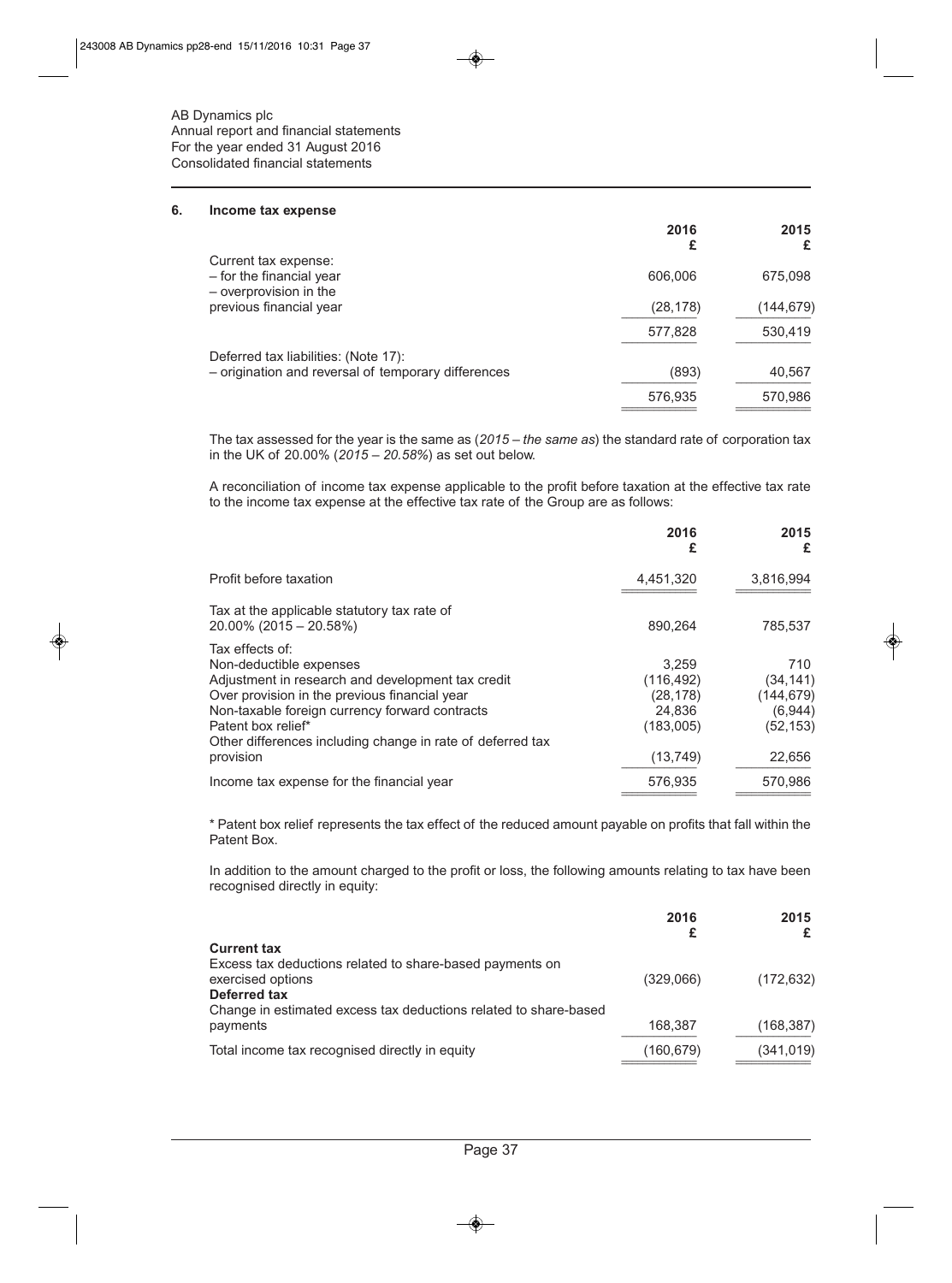# **7. Dividends paid**

|                                               | 2016<br>£ | 2015<br>£ |
|-----------------------------------------------|-----------|-----------|
| Final 2014 dividend paid of £0.015 per share  |           | 251,634   |
| Interim dividend paid of £0.011 per share     |           | 185,192   |
| Final 2015 dividend paid of £0.0165 per share | 286,017   |           |
| Interim dividend paid of £0.0121 per share    | 209.746   |           |
|                                               | 495.763   | 436.826   |
|                                               |           |           |

The Board has proposed a final dividend of 1.815p per share totalling £322,427. Together with the interim dividend of 1.21p per share this gives a total Ordinary dividend of 3.025p for the year.

# **8. Earnings per share**

Basic earnings per share is calculated by dividing the profit attributable to equity holders by the weighted average number of ordinary shares in issue during the period.

Diluted earnings per share is calculated by adjusting the weighted average number of ordinary shares outstanding to assume conversion of all dilutive potential shares. The Company has one category of potentially dilutive shares, namely share options.

The calculation of earnings per share is based on the following earnings and number of shares.

| <b>Years ended 31 August</b><br>2015<br>2016 |
|----------------------------------------------|
|                                              |
| £3,246,008<br>£3,874,385                     |
|                                              |
| 16,940,438<br>17,414,329                     |
| 832,207                                      |
| 17,772,645<br>17,414,329                     |
|                                              |
| 22.25<br>19.16                               |
| 18.26<br>22.25                               |
|                                              |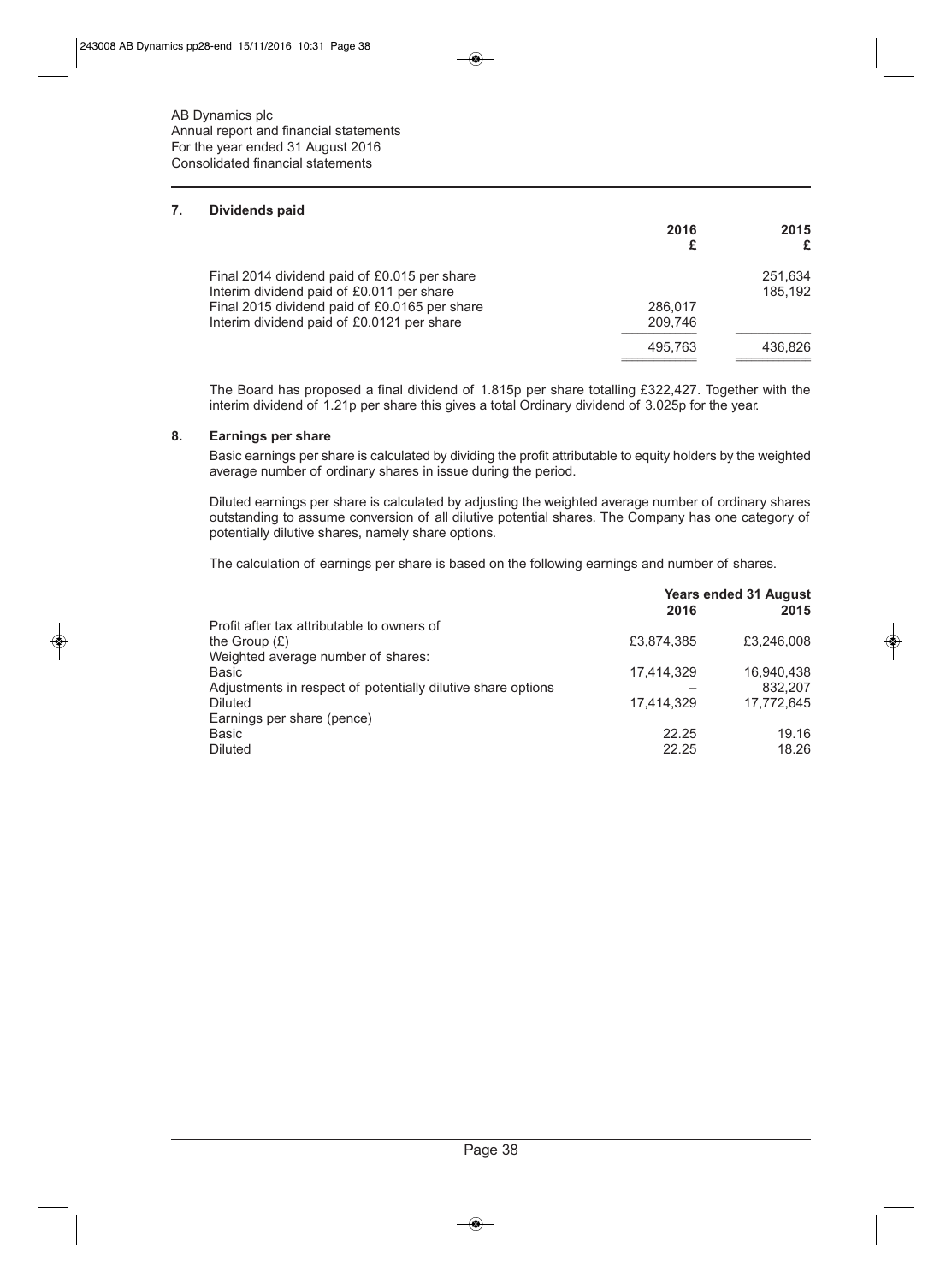#### **9. Property, plant and equipment**

|                                                                                                        | Test<br><b>Equipment</b><br>£  | <b>Furniture</b><br>and<br>fittings | Motor<br><b>Vehicles</b><br>£ | <b>Plant and</b><br>machinery | <b>Other fixed</b><br>assets   | Land &<br><b>Buildings</b>     | Total<br>£                          |
|--------------------------------------------------------------------------------------------------------|--------------------------------|-------------------------------------|-------------------------------|-------------------------------|--------------------------------|--------------------------------|-------------------------------------|
| Cost                                                                                                   |                                |                                     |                               |                               |                                |                                |                                     |
| <b>At 31 August 2015</b>                                                                               | 677,763                        | 734,166                             | 87,422                        | 286,411                       | 609,587                        | 1,131,211                      | 3,526,560                           |
| Additions<br><b>Disposals</b>                                                                          | 475.119<br>(336,589)           | 88,256<br>(209,713)                 | 7,667                         | 93,080<br>(15,071)            | 42,581<br>(548,273)            | 901,824<br>(480,951)           | 1,608,527<br>(1,590,597)            |
| <b>At 31 August 2016</b>                                                                               | 816,293                        | 612,709                             | 95,089                        | 364,420                       | 103,895                        | 1,552,084                      | 3,544,490                           |
| <b>Accumulated depreciation</b><br><b>At 31 August 2015</b><br>Charge for the year<br><b>Disposals</b> | 511,208<br>34,404<br>(335,572) | 412,446<br>70.046<br>(207,679)      | 46,353<br>10,968              | 183,679<br>23,432<br>(15,037) | 572,242<br>16,313<br>(548,273) | 73,283<br>122,532<br>(120,952) | 1,799,211<br>277,695<br>(1,227,513) |
| <b>At 31 August 2016</b>                                                                               | 210,040                        | 274,813                             | 57,321                        | 192,074                       | 40,282                         | 74,863                         | 849,393                             |
| Net book value<br><b>At 31 August 2015</b>                                                             | 166,555                        | 321,720                             | 41,069                        | 102,732                       | 37,345                         | 1,057,928                      | 1,727,349                           |
| <b>At 31 August 2016</b>                                                                               | 606,253                        | 337,896                             | 37,768                        | 172,346                       | 63,613                         | 1,477,221                      | 2,695,097                           |

Included within land and buildings is property under the course of construction with a total net book value of £1,322,499 (*2015: £537,540*). Depreciation will not be charged until the property is ready for use.

Costs associated with the development of the advanced vehicle dynamic simulator, which is under construction, are included within test equipment and have a total net book value of £408,802. Depreciation will not be charged until the asset is ready for use.

|                                 | Test<br><b>Equipment</b> | <b>Furniture</b><br>and<br>fittings | Motor<br><b>Vehicles</b> | <b>Plant and</b><br>machinery | <b>Other fixed</b><br>assets | Land &<br><b>Buildings</b> | Total     |
|---------------------------------|--------------------------|-------------------------------------|--------------------------|-------------------------------|------------------------------|----------------------------|-----------|
|                                 | £                        |                                     | £                        |                               |                              |                            | £         |
| Cost                            |                          |                                     |                          |                               |                              |                            |           |
| <b>At 31 August 2014</b>        | 620,250                  | 605,985                             | 71,102                   | 277,661                       | 588,696                      | 671,805                    | 2,835,499 |
| <b>Additions</b>                | 57,513                   | 128.364                             | 16,320                   | 8,750                         | 20,891                       | 459,406                    | 691,244   |
| Disposals                       |                          | (183)                               |                          |                               |                              |                            | (183)     |
| <b>At 31 August 2015</b>        | 677,763                  | 734,166                             | 87,422                   | 286,411                       | 609,587                      | 1,131,211                  | 3,526,560 |
| <b>Accumulated depreciation</b> |                          |                                     |                          |                               |                              |                            |           |
| <b>At 31 August 2014</b>        | 484,045                  | 347,532                             | 35,646                   | 163,387                       | 561,581                      | 23,325                     | 1,615,516 |
| Charge for the year             | 27,163                   | 65,055                              | 10,707                   | 20,292                        | 10,661                       | 49,958                     | 183,836   |
| Disposals                       |                          | (141)                               |                          |                               |                              |                            | (141)     |
| <b>At 31 August 2015</b>        | 511,208                  | 412,446                             | 46,353                   | 183,679                       | 572,242                      | 73,283                     | 1,799,211 |
| Net book value                  |                          |                                     |                          |                               |                              |                            |           |
| <b>At 31 August 2014</b>        | 136,205                  | 258,453                             | 35,456                   | 114,274                       | 27,115                       | 648,480                    | 1,219,983 |
| <b>At 31 August 2015</b>        | 166,555                  | 321,720                             | 41,069                   | 102,732                       | 37,345                       | 1,057,928                  | 1,727,349 |
|                                 |                          |                                     |                          |                               |                              |                            |           |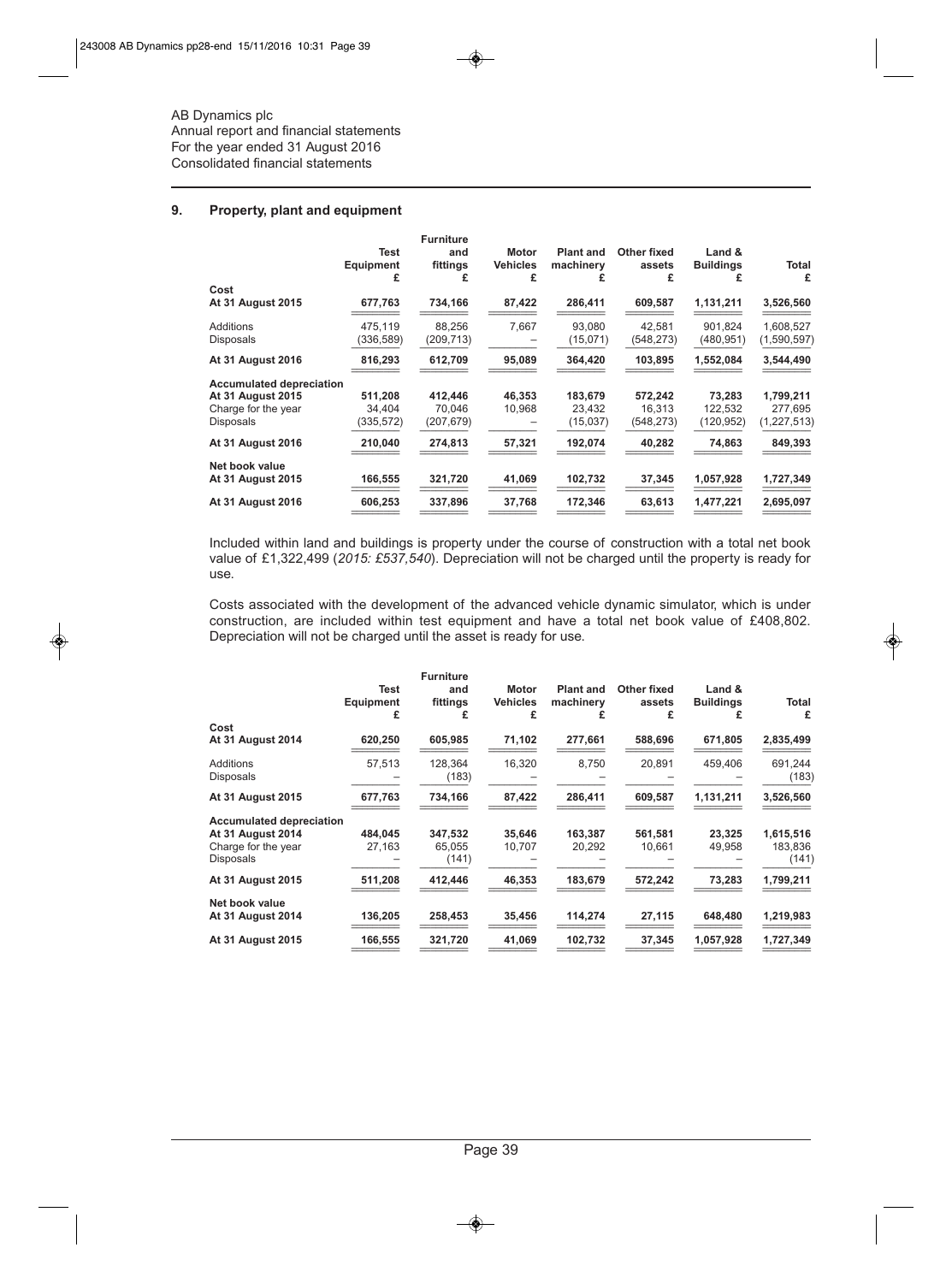#### **10. Inventories**

|                                   | 2016<br>£            | 2015<br>£              |
|-----------------------------------|----------------------|------------------------|
| Work in progress<br>Raw materials | 824,211<br>2,367,431 | 1,024,683<br>1,517,021 |
|                                   | 3,191,642            | 2,541,704              |

The value of inventories (being materials used and consumables) recognised as an expense was £6,673,768 (*2015: £4,929,994*).

The amount of write down of inventories recognised as an expense was £Nil (2015: £Nil).

# **11. Trade receivables**

|                   | 2016<br>£ | 2015      |
|-------------------|-----------|-----------|
| Trade receivables | 2,601,857 | 2,825,148 |

The Group's normal trade credit term is 30 to 60 days. Other credit terms are assessed and approved on a case by case basis.

# **12. Other receivables and prepayments**

|     |                                                                                      | 2016<br>£                            | 2015<br>£                           |
|-----|--------------------------------------------------------------------------------------|--------------------------------------|-------------------------------------|
|     | Other receivables<br>Prepayments                                                     | 339,475<br>667,182                   | 340,530<br>123,932                  |
|     |                                                                                      | 1,006,657                            | 464,462                             |
| 13. | Amount owing by contract customers                                                   |                                      |                                     |
|     |                                                                                      | 2016<br>£                            | 2015<br>£                           |
|     | Cost incurred to date<br>Attributable profits                                        | 8,867,838<br>3,034,970               | 9,957,735<br>3,626,535              |
|     | Progress billings                                                                    | 11,902,808<br>(10, 725, 679)         | 13,584,270<br>(12, 353, 253)        |
|     |                                                                                      | 1,177,129                            | 1,231,017                           |
|     | Represented by:<br>Amounts received in advance<br>Amount owing by contract customers | (108, 793)<br>1,285,922<br>1,177,129 | (70, 152)<br>1,301,169<br>1,231,017 |
|     | Amount of contract revenue recognised to date                                        | 4,860,179                            | 4,852,101                           |
|     |                                                                                      |                                      |                                     |

No retentions were held by customers for contract work.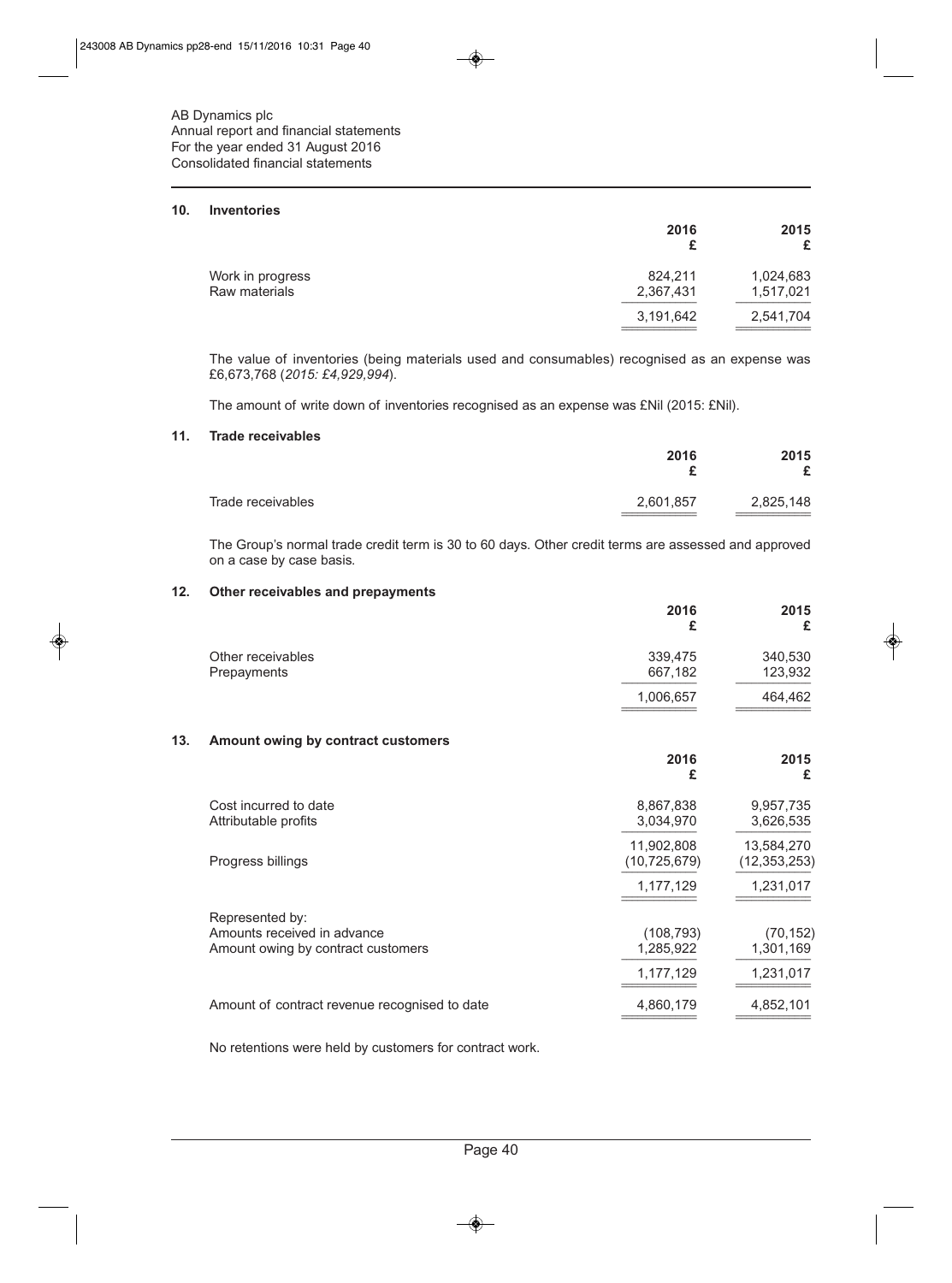# **14. Derivative financial instruments**

Derivative financial instrument balances comprise:

|                                    | 2016      | 2015<br>£ |
|------------------------------------|-----------|-----------|
| Forward foreign exchange contracts | (90, 434) | 33,743    |
|                                    | (90, 434) | 33,743    |

Further analysis of financial instruments is given in note 19.

#### **15. Cash and cash equivalents**

For the purpose of the statement of cash flows, cash and cash equivalents comprise the following:

|                        | 2016<br>c  | 2015<br>£ |
|------------------------|------------|-----------|
| Cash and bank balances | 10,404,523 | 7,967,808 |

## **16. Share capital**

The allotted, called up and full paid share capital is made up of 17,764,578 ordinary shares of £0.01 each.

|                                                                               | <b>Note</b>          | Number of<br>shares                       | <b>Share</b><br>Capital<br>£   | <b>Share</b><br>premium<br>£            | <b>Total</b><br>£                       |
|-------------------------------------------------------------------------------|----------------------|-------------------------------------------|--------------------------------|-----------------------------------------|-----------------------------------------|
| At 1 September 2014<br>On 4 December 2014<br>On 5 June 2015<br>On 5 June 2015 | (i)<br>(ii)<br>(iii) | 16,775,640<br>60,000<br>63,069<br>435,697 | 167,757<br>600<br>630<br>4,357 | 2,385,910<br>51,000<br>53,609<br>50,192 | 2,553,667<br>51,600<br>54,239<br>54.549 |
| At 31 August 2015                                                             |                      | 17,334,406                                | 173,344                        | 2,540,711                               | 2,714,055                               |
| On 24 June 2016<br>At 31 August 2016                                          | (iv)                 | 430,172<br>17,764,578                     | 4,302<br>177,646               | 49,556<br>2,590,267                     | 53,858<br>2,767,913                     |

(i) On 4 December 2014, Cairn Financial Advisers LLP exercised 60,000 warrants of £0.01 each for 86p.

(ii) On 5 June 2015, Cairn Financial Advisers LLP exercised 63,069 warrants of £0.01 each for 86p.

(iii) On 5 June 2015, a total of 435,697 share options were exercised of £0.01 each for £0.1252.

(iv) On 24 June 2016, a total of 430,172 share options were exercised of £0.01 each for £0.1252.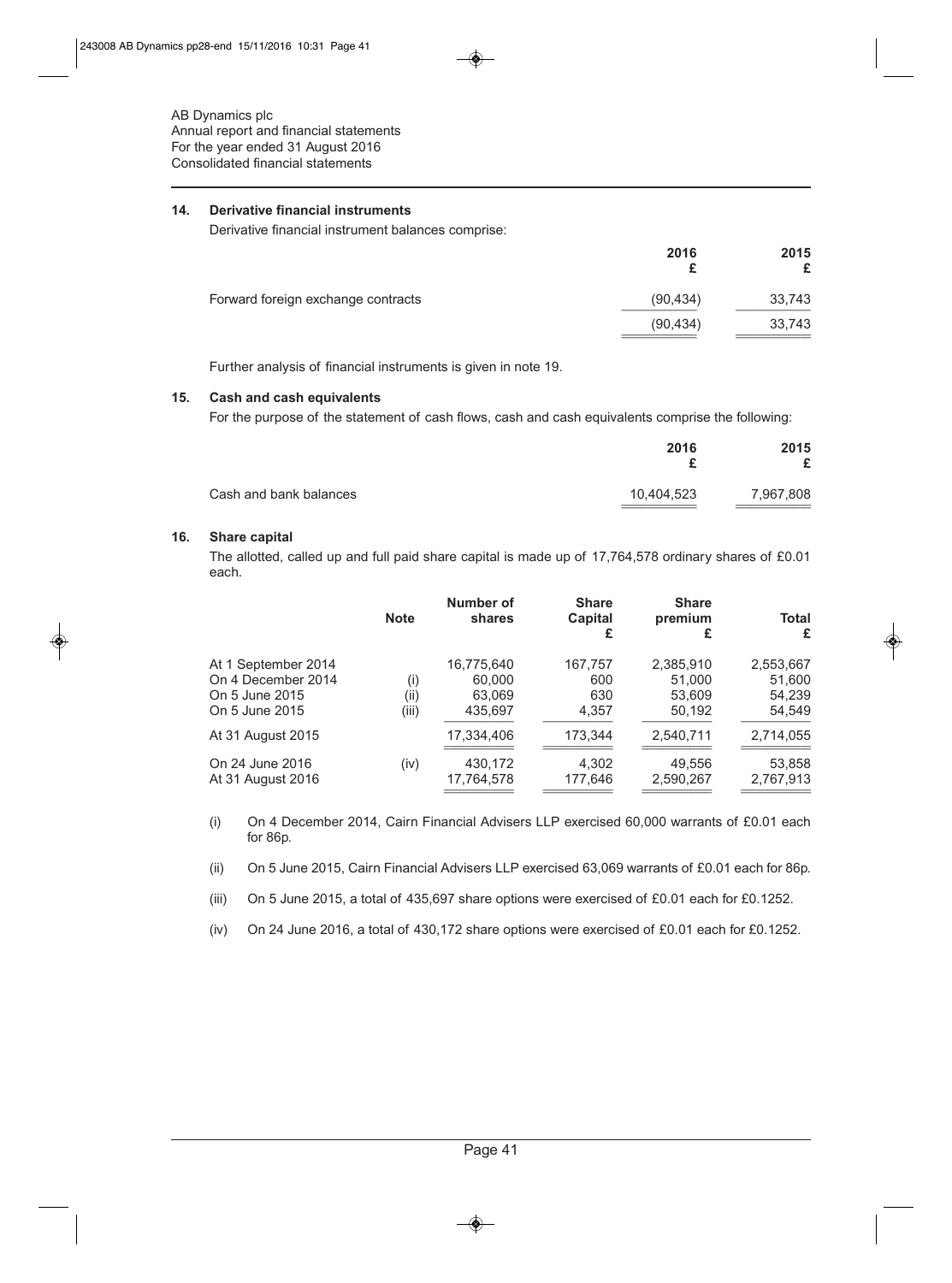#### **17. Deferred tax**

|     |                                                                                             | 2016<br>£            | 2015<br>£             |
|-----|---------------------------------------------------------------------------------------------|----------------------|-----------------------|
|     | At 1 September<br>Recognised in profit or loss:                                             | (48, 548)            | 79,273                |
|     | In respect of accelerated capital allowances<br>In respect of deferred tax on share options | 16,811<br>(17, 704)  | 40,556                |
|     | Deferred tax on share options recognised in equity                                          | 168,387              | (168, 387)            |
|     | At 31 August                                                                                | 118,946              | (48, 548)             |
|     | The deferred tax liabilities are attributable to:                                           |                      |                       |
|     |                                                                                             | 2016<br>£            | 2015<br>£             |
|     | Accelerated capital allowances<br>Deferred tax on share options                             | 136,650<br>(17, 704) | 119,839<br>(168, 387) |
|     |                                                                                             |                      |                       |
|     |                                                                                             | 118,946              | (48, 548)             |
| 18. | Trade and other payables and accruals                                                       |                      |                       |
|     |                                                                                             | 2016<br>£            | 2015<br>£             |
|     | Trade payables                                                                              | 828,239              | 823,493               |
|     | Payments in advance                                                                         | 517,264              | 432,004               |
|     | Social security and other taxes<br>Other payables and accruals                              | 91,080<br>2,172,279  | 79,964<br>1,754,026   |
|     |                                                                                             | 3,608,862            | 3,089,487             |

Payments in advance relate to contractual revenue billed in advance and the income to be recognised upon delivery of goods and completion of services.

## **19. Financial instruments**

The Group's activities are exposed to a variety of market risk (including foreign currency risk, interest rate risk and equity price risk), credit risk and liquidity risk. The overall financial risk management policy focuses on mitigating the potential adverse effects on the Group's financial performance, through the use of forward contracts.

## **(a) Financial risk management policies**

The Group's policies in respect of the major areas of treasury activity are as follows:

## **(i) Market risk**

## (i) *Foreign currency risk*

The Group is exposed to foreign currency risk on transactions and balances that are denominated in currencies other than the Great Britain Pound. The currencies giving rise to this risk are primarily the Euro and United States Dollar. Foreign currency risk is monitored closely on an ongoing basis to ensure that the net exposure is at an acceptable level.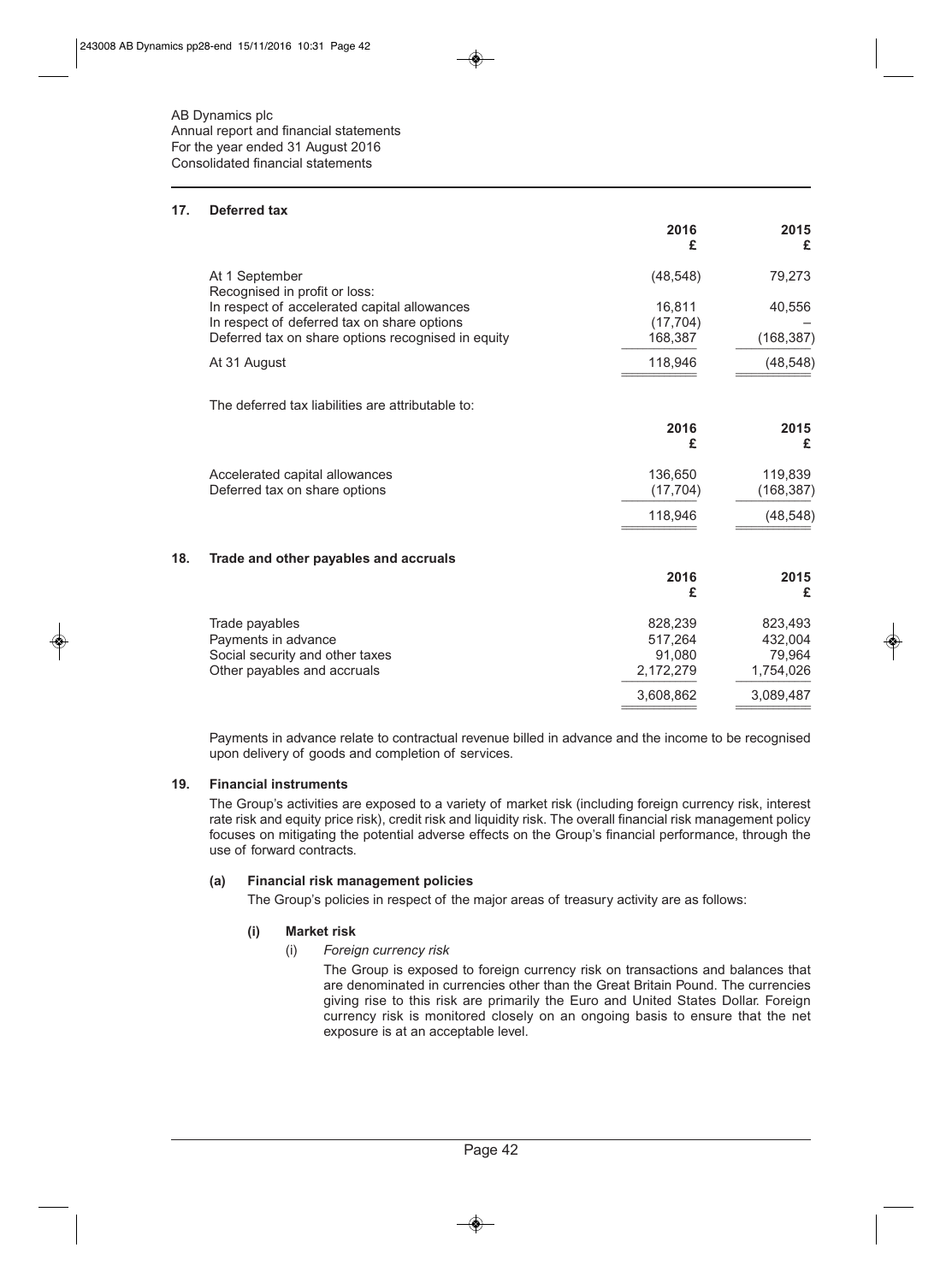#### **(a) Financial risk management policies (continued)**

#### **(i) Market risk (continued)**

(i) *Foreign currency risk (continued)*

The Group maintains a natural hedge whenever possible, by matching the cash inflows (revenue stream) and cash outflows used for purposes such as capital expenditure, operational expenditure and debt service requirements in the respective currencies.

Where appropriate the Group has also utilised derivative financial instruments in the form of forward contracts to sell currency in respect of sales denominated in currencies other than Great Britain Pound.

The Group's exposure to foreign currency is as follows:

|                                                                   | Great<br><b>Britain</b><br>Pound<br>£ | Euro<br>£ | <b>United</b><br><b>States</b><br><b>Dollar</b><br>£ | Japan<br>Yen<br>£ | <b>Chinese</b><br><b>RMB</b><br>£ | Total<br>£ |
|-------------------------------------------------------------------|---------------------------------------|-----------|------------------------------------------------------|-------------------|-----------------------------------|------------|
| 2016                                                              |                                       |           |                                                      |                   |                                   |            |
| <b>Financial assets</b>                                           |                                       |           |                                                      |                   |                                   |            |
| Trade receivables<br>Construction contract                        | 2,469,074                             | 33,206    | 99,577                                               |                   |                                   | 2,601,857  |
| receivables                                                       | 610,245                               |           |                                                      |                   | 675,677                           | 1,285,922  |
| Other receivables                                                 | 339,475                               |           |                                                      |                   |                                   | 339,475    |
| Cash and bank balances                                            | 9,646,713                             | 366,047   | 65,864                                               | 67,444            | 258,455                           | 10,404,523 |
|                                                                   | 13,065,507                            | 399,253   | 165,441                                              | 67,444            | 934,132                           | 14,631,777 |
| <b>Financial liabilities</b>                                      |                                       |           |                                                      |                   |                                   |            |
| Trade payables<br>Other payables and                              | 649,242                               | 73,934    | 50,845                                               | 9,178             |                                   | 828,239    |
| accruals<br>Construction contract                                 | 1,337,933                             |           |                                                      |                   |                                   | 1,337,933  |
| payments on account                                               | 285,788                               | 44,210    | 131,489                                              | 16,111            | 39,666                            | 517,264    |
|                                                                   | 2,272,963                             | 118,144   | 182,334                                              | 25,289            | 39,666                            | 2,683,436  |
| Net financial assets<br>Less: Net financial<br>assets denominated |                                       |           |                                                      |                   |                                   | 11,948,341 |
| in the functional currency                                        |                                       |           |                                                      |                   |                                   | 10,792,544 |
| <b>Currency exposure</b>                                          |                                       |           |                                                      |                   |                                   | 1,155,797  |
|                                                                   |                                       |           |                                                      |                   |                                   |            |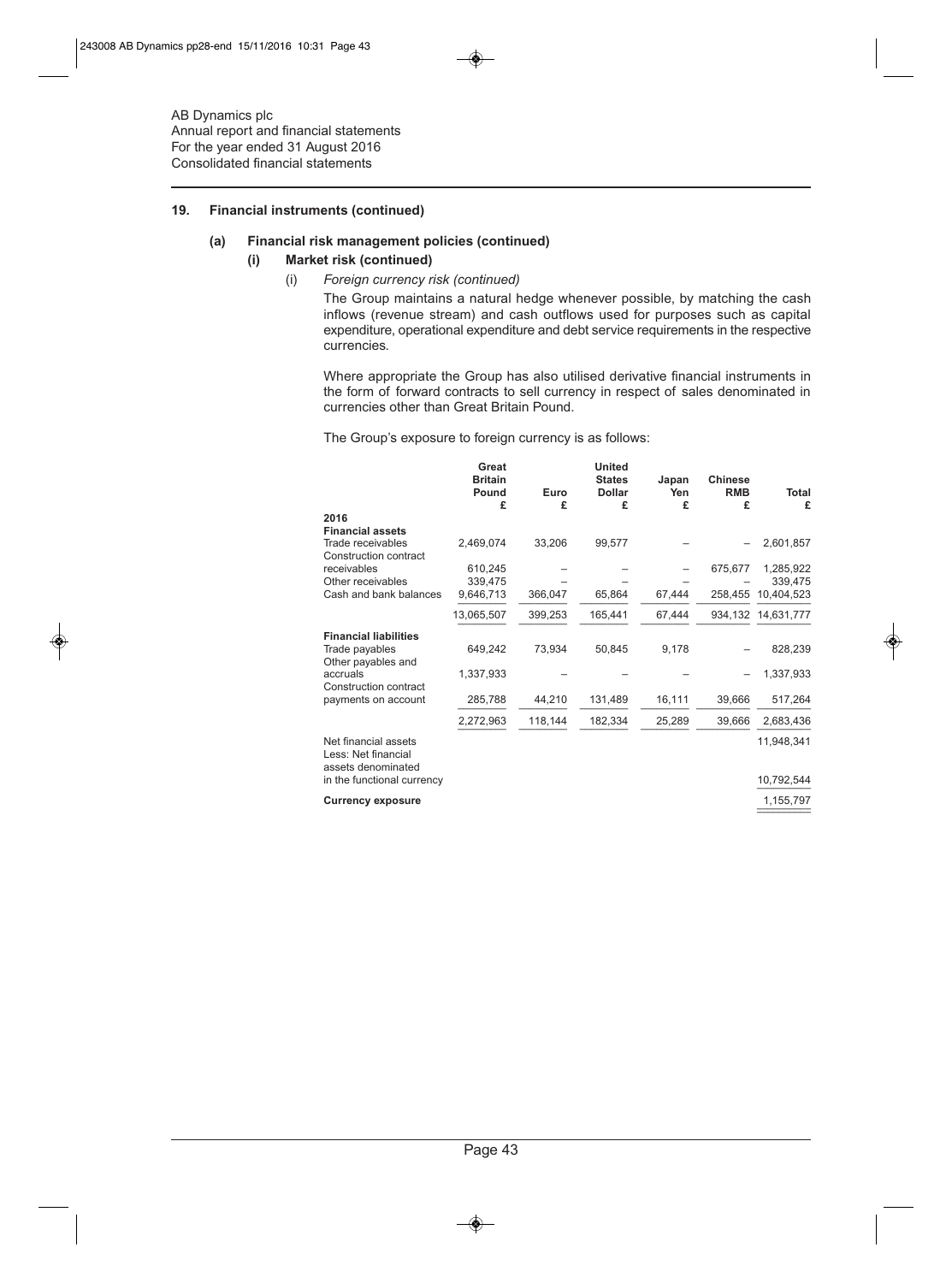# **(a) Financial risk management policies (continued)**

# **(i) Market risk (continued)**

(i) *Foreign currency risk (continued)*

The Group's exposure to foreign currency is as follows:

|                                                                       | Great<br><b>Britain</b><br>Pound<br>£ | Euro<br>£ | <b>United</b><br><b>States</b><br><b>Dollar</b><br>£ | Japan<br>Yen<br>£ | <b>Chinese</b><br><b>RMB</b><br>£ | Total<br>£ |
|-----------------------------------------------------------------------|---------------------------------------|-----------|------------------------------------------------------|-------------------|-----------------------------------|------------|
| 2015                                                                  |                                       |           |                                                      |                   |                                   |            |
| <b>Financial assets</b><br>Trade receivables<br>Construction contract | 2,260,655                             | 512,247   | 52,246                                               |                   |                                   | 2,825,148  |
| receivables                                                           | 465,476                               |           | 229,386                                              | 405,843           | 200,464                           | 1,301,169  |
| Other receivables                                                     | 340.530                               |           |                                                      |                   |                                   | 340,530    |
| Cash and bank balances                                                | 7,035,321                             | 918,395   | 14,025                                               | 67                |                                   | 7,967,808  |
|                                                                       | 10,101,982                            | 1,430,642 | 295,657                                              | 405,910           | 200,464                           | 12,434,655 |
| <b>Financial liabilities</b><br>Trade payables<br>Other payables and  | 646,073                               | 76,660    | 99,877                                               | 883               |                                   | 823,493    |
| accruals<br>Construction contract                                     | 1,194,087                             |           |                                                      |                   |                                   | 1,194,087  |
| payments on account                                                   | 255,288                               | 134,954   | 41,762                                               |                   |                                   | 432,004    |
|                                                                       | 2,095,448                             | 211,614   | 141,639                                              | 883               |                                   | 2,449,584  |
| Net financial assets<br>Less: Net financial<br>assets denominated     |                                       |           |                                                      |                   |                                   | 9,985,071  |
| in the functional currency                                            |                                       |           |                                                      |                   |                                   | 8,006,534  |
| <b>Currency exposure</b>                                              |                                       |           |                                                      |                   |                                   | 1,978,537  |

The Group seeks to offset foreign currency risk exposure by way of forward exchange contracts. At 31 August 2016 the Group had sold forward 10,000,000 RMB. Hedge accounting has not been applied to these transactions.

The consolidated statement of comprehensive income would be affected by a gain/loss of approximately £2k (2015 – £15k) by a reasonable 10 percentage point fluctuation down/up in the exchange rate between sterling and the US dollar, a gain/loss of approximately £28k (2015 – £122k) by a reasonable 10 percentage point fluctuation down/up in the exchange rate between sterling and the Euro, a gain/loss of approximately £4k (2015 – £41k) by a reasonable 10 percentage point fluctuation down/up in the exchange rate between sterling and the Japanese Yen and a gain/loss of approximately £89k (2015 – £20k) by a reasonable 10 percentage point fluctuation down/up in the exchange rate between sterling and the Chinese RMB.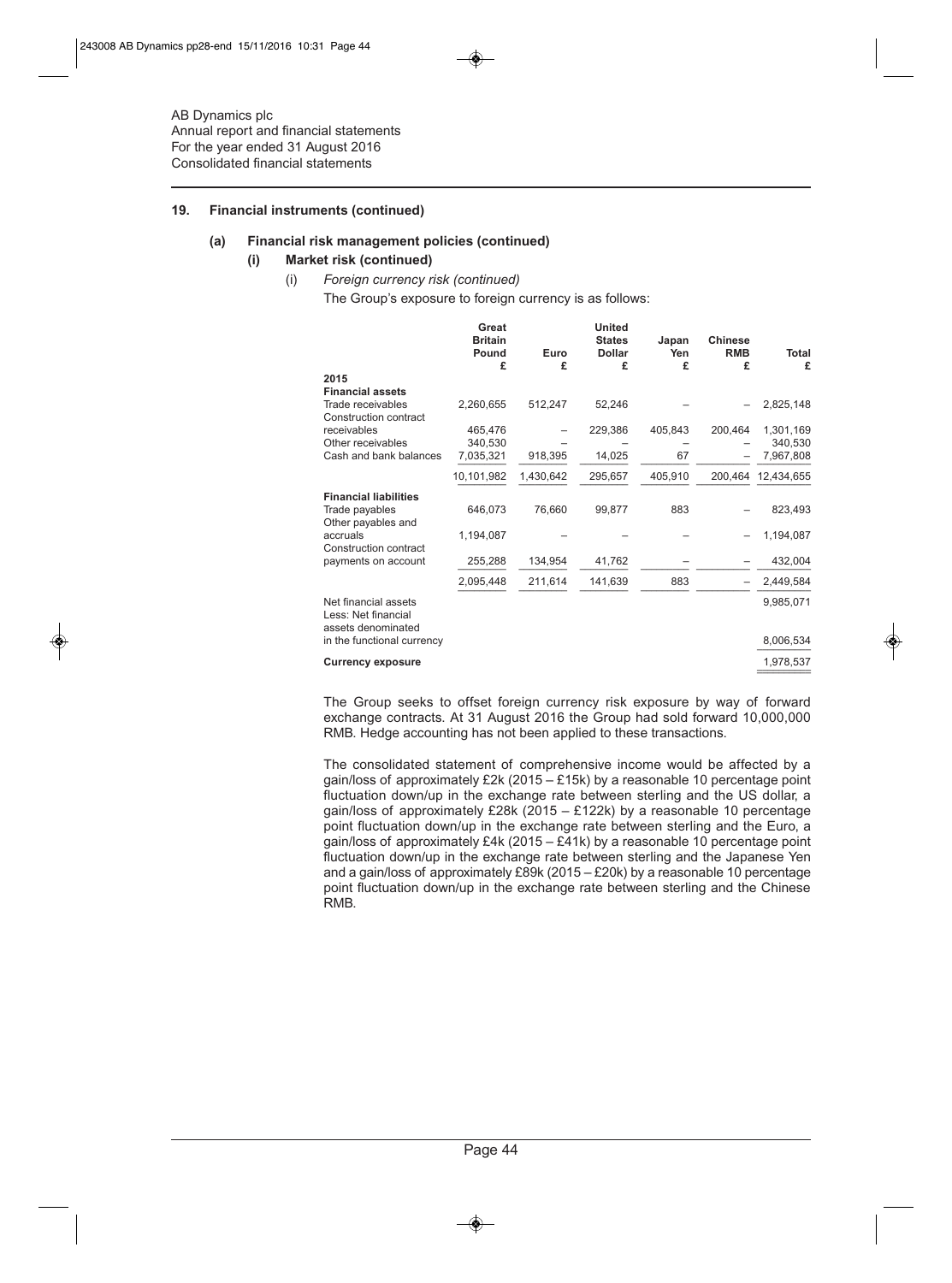# **(a) Financial risk management policies (continued)**

- **(i) Market risk (continued)**
	- (ii) *Interest rate risk*

Interest rate risk is the risk that the fair value or future cash flows of a financial instrument will fluctuate because of changes in market interest rates. The Group's exposure to interest rate risk arises mainly from interest-bearing financial assets being interest bearing bank deposits. The Group's policy is to obtain the most favourable interest rates available whilst ensuring that cash is deposited with a financial institution with a credit rating of "AA" or better. Any surplus funds are placed with licensed financial institutions to generate interest income.

## Interest rate risk sensitivity analysis

A 100 basis points strengthening/weakening of the interest rate as at the end of the reporting period would have immaterial impact on profit after taxation and equity. This assumes that all other variables remain constant.

(iii) *Equity price risk*

The Group does not have any quoted investments and hence is not exposed to equity price risk.

# **(ii) Credit risk**

The Group's exposure to credit risk, or the risk of counterparties defaulting, arises mainly from trade and other receivables. The Group manages its exposure to credit risk by the application of credit approvals, credit limits and monitoring procedures on an ongoing basis. For other financial assets (including cash and bank balances), the Group seeks to minimise credit risk by dealing exclusively with high credit rating counterparties.

The Group establishes an allowance for impairment that represents its estimate of incurred losses in respect of the trade and other receivables as appropriate. The main components of this allowance are a specific loss component that relates to individually significant exposures. Impairment is estimated by management based on prior experience and the current economic environment.

## Credit risk concentration profile

The Group's major concentration of credit risk at 31 August 2016 relates to the amounts owing by three customers which constituted approximately 59% of its trade receivables as at the end of the reporting period.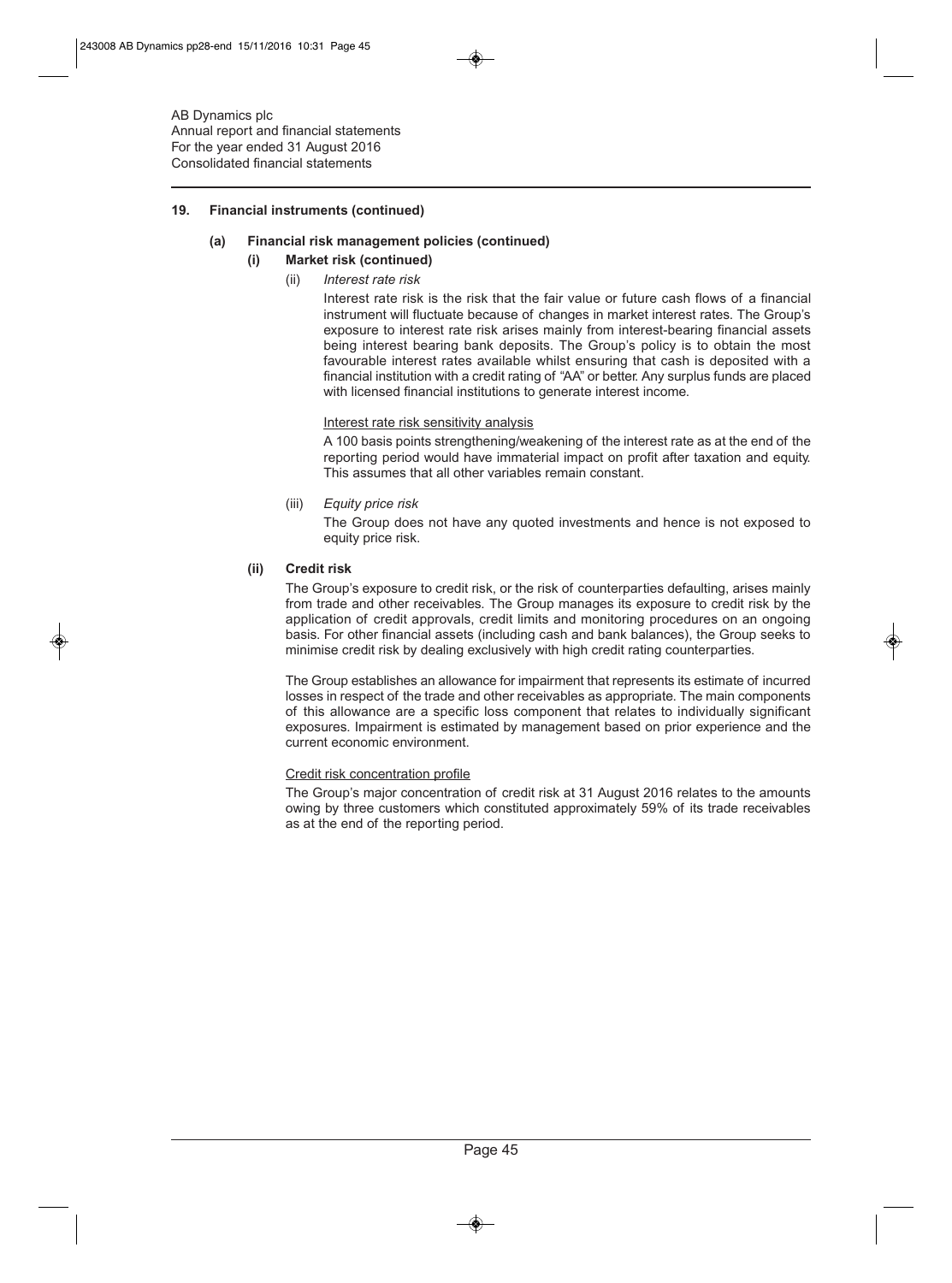#### **(a) Financial risk management policies (continued)**

**(ii) Credit risk (continued)**

Exposure to credit risk

As the Group does not hold any collateral, the maximum exposure to credit risk is represented by the carrying amount of the financial assets as at the end of the reporting period.

The exposure of credit risk for trade receivables by geographical region is as follows:

|                      | 2016<br>£ | 2015<br>£ |
|----------------------|-----------|-----------|
| <b>United States</b> | 448,218   | 425,554   |
| United Kingdom       | 95,136    | 118,396   |
| Europe               | 539,493   | 746,886   |
| Rest of the World    | 1,519,010 | 1,534,312 |
|                      | 2,601,857 | 2,825,148 |
|                      |           |           |

#### Ageing analysis

The ageing analysis of the Group's trade receivables as at each of the two years ended 31 August 2016 is as follows:

|                           | <b>Gross</b><br>amount<br>£ | <b>Individual</b><br>impairment<br>£ | Carrying<br>value<br>£ |
|---------------------------|-----------------------------|--------------------------------------|------------------------|
| 2016                      |                             |                                      |                        |
| Not past due<br>Past due: | 1,057,752                   |                                      | 1,057,752              |
| $-$ less than 3 months    | 1,329,651                   |                                      | 1,329,651              |
| $-3$ to 6 months          | 221,736                     | 7,282                                | 214,454                |
|                           | 2,609,139                   | 7,282                                | 2,601,857              |
| 2015                      |                             |                                      |                        |
| Not past due<br>Past due: | 1,423,554                   |                                      | 1,423,554              |
| - less than 3 months      | 1,232,288                   |                                      | 1,232,288              |
| $-3$ to 6 months          | 176,588                     | 7,282                                | 169,306                |
|                           | 2,832,430                   | 7,282                                | 2,825,148              |
|                           |                             |                                      |                        |

At the end of the reporting period, trade receivables that are individually impaired were those in significant financial difficulties and have defaulted on payments. These receivables are not secured by any collateral or credit enhancement.

#### *Trade receivables that are past due but not impaired*

The Group believes that no impairment allowance is necessary in respect of these trade receivables. They are substantially companies with good collection track record and no recent history of default.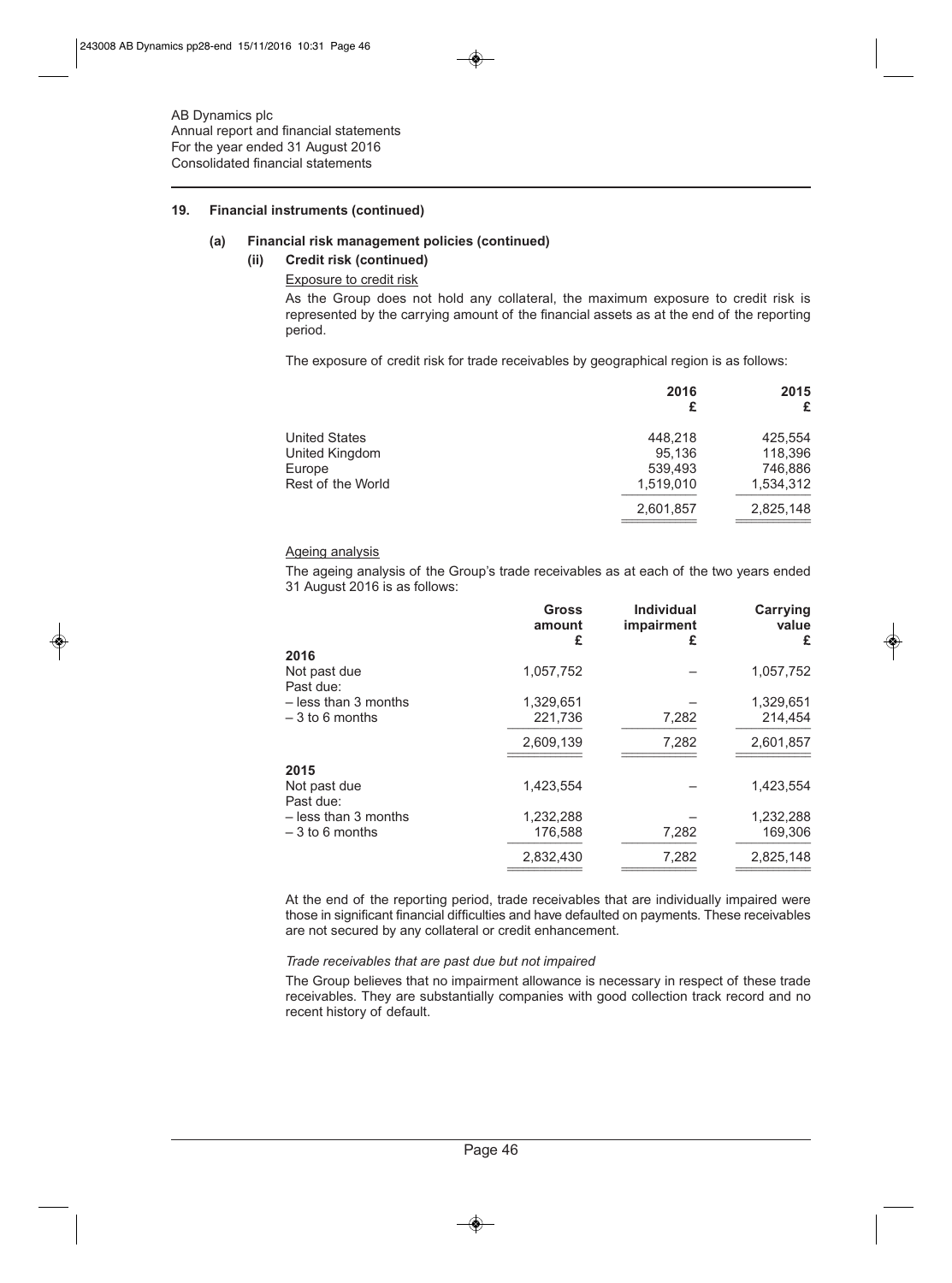#### **(a) Financial risk management policies (continued)**

#### **(iii) Liquidity risk**

Liquidity risk is the risk that the Group will not be able to meet its financial obligations as they fall due. The exposure to liquidity risk arises primarily from mismatches of the maturities of financial assets and liabilities.

The Group maintains a level of cash and cash equivalents and bank facilities deemed adequate by the management to ensure as far as possible, that it will have sufficient liquidity to meet its liabilities when they fall due.

The following table details the Group's contractual maturity for its financial liabilities. The table has been drawn up based on the undiscounted cash flows of financial liabilities based on the earliest date on which the Group and the Company can be required to pay.

#### **As at 31 August 2016**

| <b>Less than</b><br>1 month<br>£ | <b>Less than</b><br>3 months<br>£ | $3$ to<br>12 months | Total<br>£ |
|----------------------------------|-----------------------------------|---------------------|------------|
| 1,074,169                        | 1.164.237                         | 1,279,376           | 3,517,782  |
|                                  | 55,300                            | 35.134              | 90.434     |
| 1,074,169                        | 1,219,537                         | 1,314,510           | 3.608.216  |
|                                  |                                   |                     |            |

This compares to the maturity of the Group's financial liabilities in the previous reporting periods as follows:

#### **As at 31 August 2015**

| Less than<br>1 month | Less than<br>3 months | $3$ to<br><b>12 months</b> | Total<br>£ |
|----------------------|-----------------------|----------------------------|------------|
| 1,007,258            | 971,718               | 1,030,547                  | 3.009.523  |
| 1,007,258            | 971,718               | 1,030,547                  | 3,009,523  |
|                      |                       |                            |            |

The above contractual maturities reflect the gross cash flows, which may differ to the carrying values of the liabilities at the balance sheet date.

#### **(b) Capital risk management**

Capital is defined as the total equity of the Group. The Group's objectives when managing capital are to safeguard the Group's ability to continue as a going concern in order to provide returns for shareholders and benefits for other stakeholders and to maintain an optimal capital structure to reduce the cost of capital. In order to maintain or adjust the capital structure, the Group may adjust the amount of dividends paid to shareholders, return capital to shareholders, issue new shares or sell assets to reduce debt.

The Group manages its capital based on debt-to-equity ratio. The strategies adopted were unchanged during the period under review and from those adopted in the previous financial year. The debt-to-equity ratio is calculated as net debt divided by total equity. Net debt is calculated as borrowings plus trade and other payables less cash and cash equivalents.

At 31 August 2016, the Group's cash resources exceed its total debt. The Company hence has no net debt.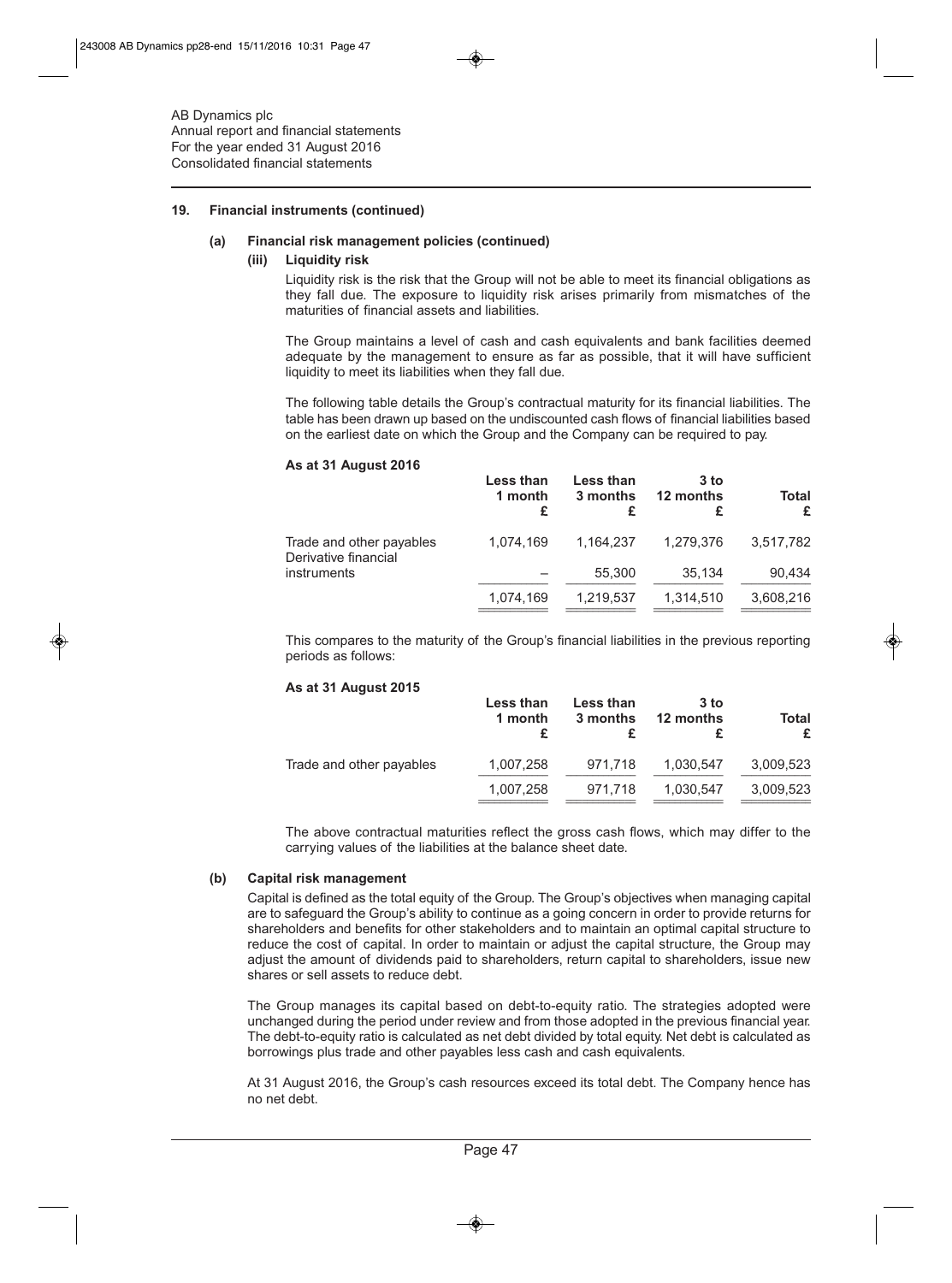#### **(c) Classification of financial instruments**

All financial instruments are categorised as follows.

|                                                       | 2016       | 2015       |
|-------------------------------------------------------|------------|------------|
|                                                       | £          | £          |
| Loans and receivables                                 |            |            |
| Trade receivables                                     | 2,601,857  | 2,825,148  |
| Construction contract receivables                     | 1,285,922  | 1,301,169  |
| Other receivables                                     | 339,475    | 340,530    |
| Cash and bank balances                                | 10,404,523 | 7,967,808  |
| Financial assets at fair value through profit or loss |            |            |
| Derivative financial instruments                      |            | 33,743     |
|                                                       | 14,631,777 | 12,468,398 |
| Financial liabilities held at amortised cost          |            |            |
| Trade and accruals and other payables                 | 2,337,944  | 2,017,580  |
| Construction contract payments on account             | 517,264    | 432,004    |
| Financial assets at fair value through profit or loss |            |            |
| Derivative financial instruments                      | 90,434     |            |
|                                                       | 2,945,642  | 2,449,584  |
|                                                       |            |            |

#### **(d) Fair value hierarchy**

The fair values of the financial assets and liabilities are analysed into level 1 to 3 as follows:

- Level 1: Fair value measurements derive from quoted prices (unadjusted) in active markets for identical assets or liabilities.
- Level 2: Fair value measurements derive from inputs other than quoted prices included within level 1 that are observable for the asset or liability, either directly or indirectly.
- Level 3: Fair value measurements derive from valuation techniques that include inputs for the asset or liability that are not based on observable market data (unobservable inputs).

The only financial instruments carried at fair values were foreign currency forward contracts being derivative financial instruments falling within Level 2 and valued based on discounted cash flow. The future cash flows are estimated based on forward exchange rates (from observable forward exchange rates at the end of the reporting period) and contract forward rates, discounted at a rate that reflects the credit risk of various counterparties. The carrying value of all other financial instruments approximates their fair value.

#### **20. Lease commitments**

The Group had total commitments at the end of each financial year in respect of non-cancellable operating leases of:

|                          | 2016    | 2015<br>£ |
|--------------------------|---------|-----------|
| Property leases          |         |           |
| Payable within one year  | 138,558 | 57,282    |
| Payable within 2-5 years | 224,342 | 13,858    |
|                          | 362,900 | 71,140    |
|                          |         |           |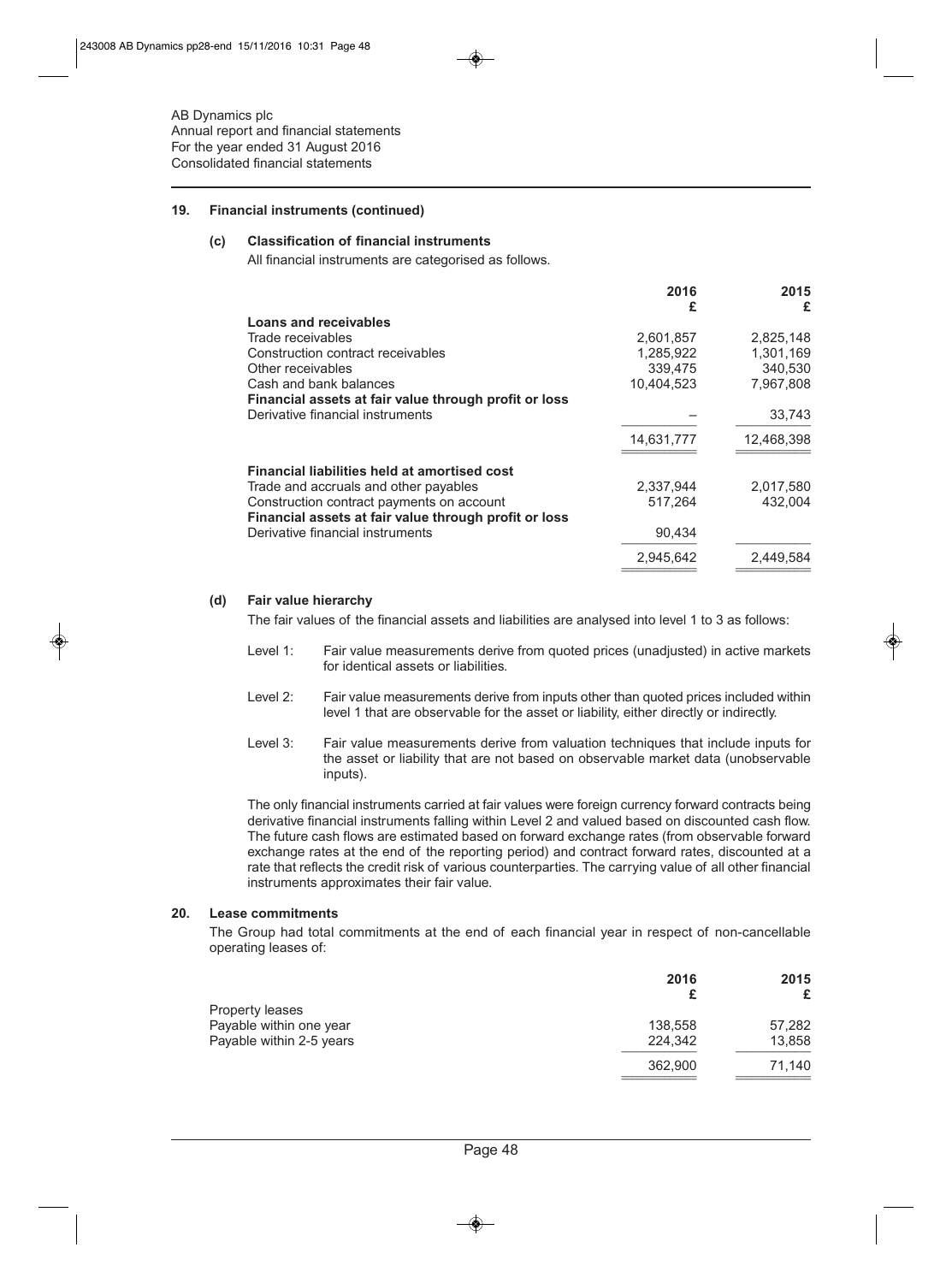#### **21. Related party disclosures**

Mr. A. Best, a director of the company, is a trustee and beneficiary of the Best Middleton Trust. Rental payments of £38,833 (2015 – £38,000) were made in the year. No amounts were due to or from the trust at any year end.

Balances and transactions between the Company and its subsidiaries are eliminated on consolidation and are not disclosed in this note.

The remuneration of the key management personnel of the Group is set out in the Directors' report on page 15.

During the year, the directors received dividends from the Company totalling £195,922.

#### **22. Share options and warrants**

The share option schemes were established to reward and incentivise the executive management team and staff for delivering share price growth. The share option schemes are administered by the Remuneration Committee.

The share option scheme adopted by the company during the year ending 31 August 2013 is equity settled and a charge of £4,855 (2015: £13,410) has been charged to profit or loss relating to these options.

During the year the company granted 1,337,122 share options to Directors and employees with an exercise price of 395p each. The weighted fair value of the options granted was 197.19p per share. The scheme is equity settled and a charge of £268,550 (2015: £NIL) has been charged to profit or loss for the year relating to these options.

These fair values were calculated using Black Scholes option pricing model. The inputs into the model were as follows:

| Stock price      | 395 <sub>p</sub> |
|------------------|------------------|
| Exercise price   | 395 <sub>p</sub> |
| Interest rate    | 1%               |
| Volatility       | 40%              |
| Time to maturity | 10 years         |

The expected volatility was determined with reference to recent trading performance.

One third of the options will vest on each of the first, second and third anniversary of the grant date of 11 July 2016 subject to the employees remaining employed by the company.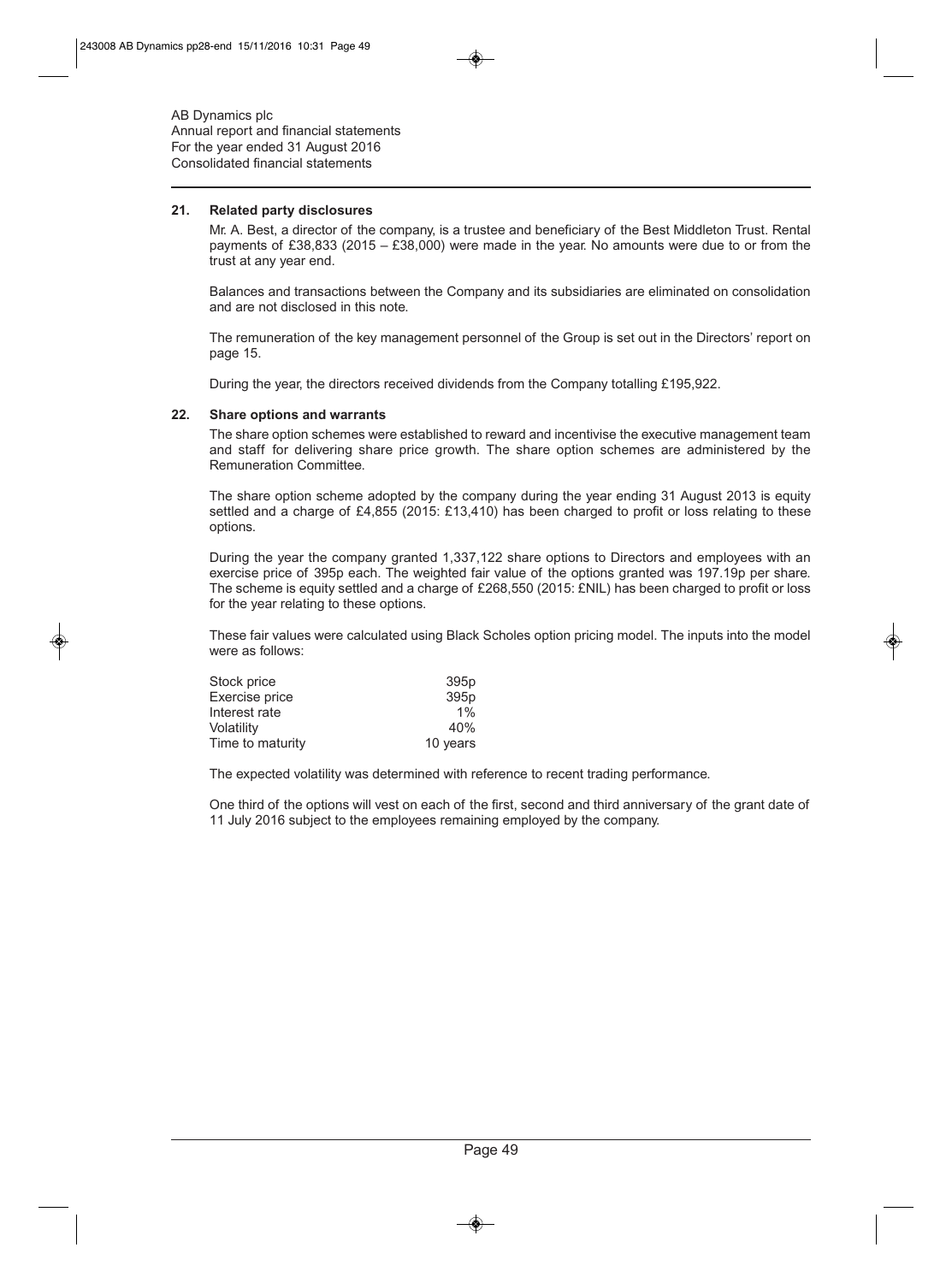# **22. Share options and warrants (continued)**

Details of the share options outstanding at the year end are as follows:

|                                     | <b>Number</b><br>31 August<br>2016 | <b>WAEP</b><br>(pence)<br>31 August<br>2016 | <b>Number</b><br>31 August<br>2015 | <b>WAEP</b><br>(pence)<br>31 August<br>2015 |
|-------------------------------------|------------------------------------|---------------------------------------------|------------------------------------|---------------------------------------------|
| Outstanding as at                   |                                    |                                             |                                    |                                             |
| 1 September                         | 438,239                            | 12.52                                       | 873,936                            | 12.52                                       |
| Granted during the year             | 1,337,122                          | 395.00                                      |                                    |                                             |
| Forfeited during the year           | (8,067)                            | 12.52                                       |                                    |                                             |
| Expired during the year             |                                    |                                             |                                    |                                             |
| Exercised during the year           | (430, 172)                         | 12.52                                       | (435,697)                          | 12.52                                       |
| Options outstanding at<br>31 August | 1,337,122                          | 395.00                                      | 438,239                            | 12.52                                       |
| Exercisable at 31 August            |                                    |                                             |                                    |                                             |

The weighted average remaining contractual life of the options outstanding at the statement of financial position date is 9.8 years.

## *Warrants*

There are no warrants outstanding at 31 August 2016.

# **23. Ultimate controlling party**

There is no ultimate controlling party.

# **24. Capital commitments**

At 31 August 2016 the Group had capital commitments as follows:

|                                                           | 2016      | 2015 |
|-----------------------------------------------------------|-----------|------|
| Contracted but not provided in these financial statements | 7,992,829 |      |
|                                                           | 7,992,829 |      |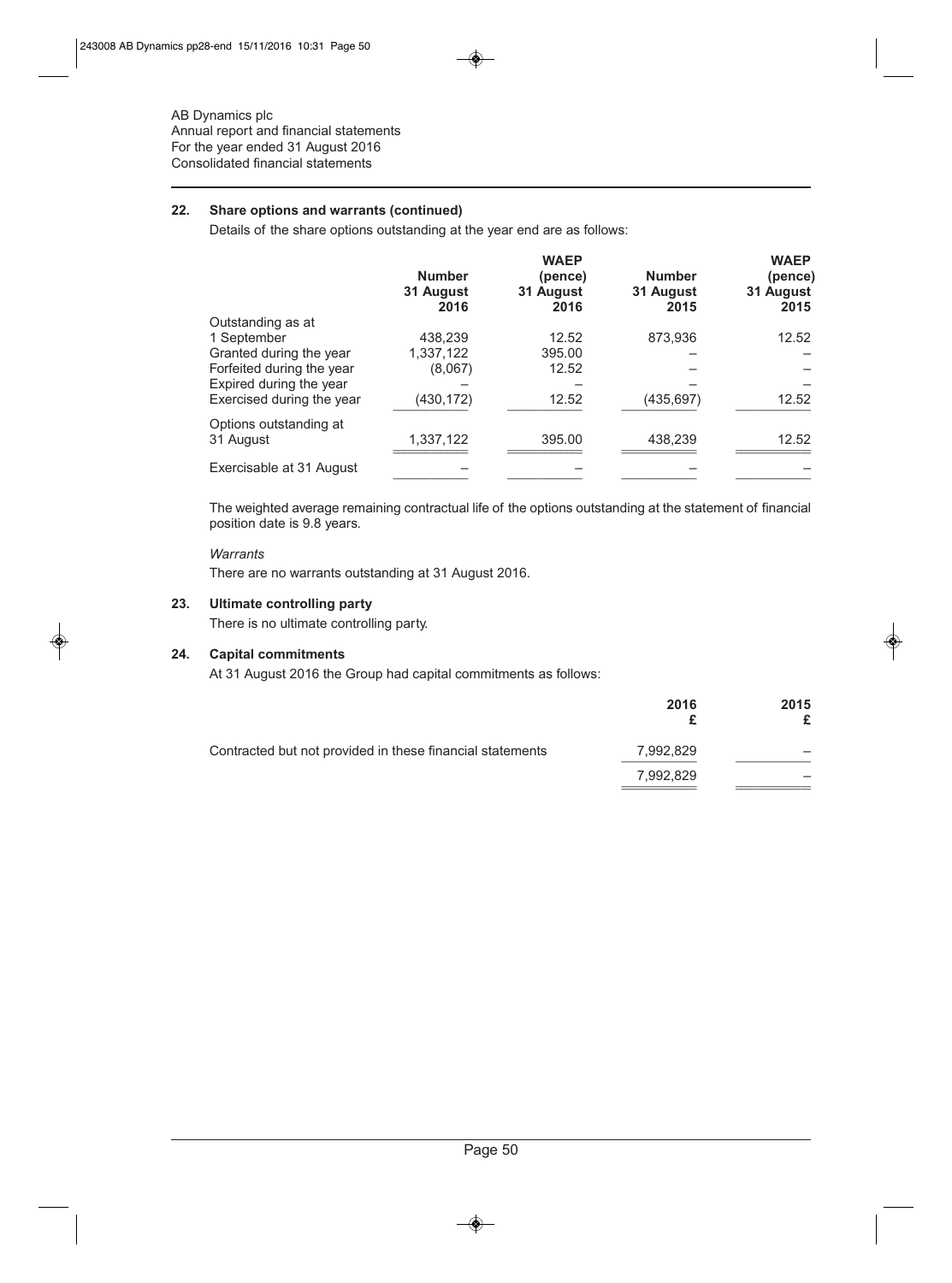## **Company statement of financial position**

| <b>Note</b> | 2016      | 2015<br>£ |
|-------------|-----------|-----------|
| 3           | 467,289   | 193,884   |
| 4           | 3,638,084 | 3,393,066 |
|             | 3,638,084 | 3,393,066 |
| 5           | 15,600    | 20,225    |
|             | 3,622,484 | 3,372,841 |
|             | 4,089,773 | 3,566,725 |
|             |           |           |
|             | 177,646   | 173,344   |
|             | 2,590,267 | 2,540,711 |
|             | 1,321,860 | 852,670   |
|             | 4,089,773 | 3,566,725 |
|             |           | £         |

The financial statements were approved by the Board of Directors and authorised for issue on and are signed on its behalf by:

Anthony Best **Robert Hart** Robert Hart<br>
Director **Director** Director

COMPANY REGISTRATION NUMBER: 08393914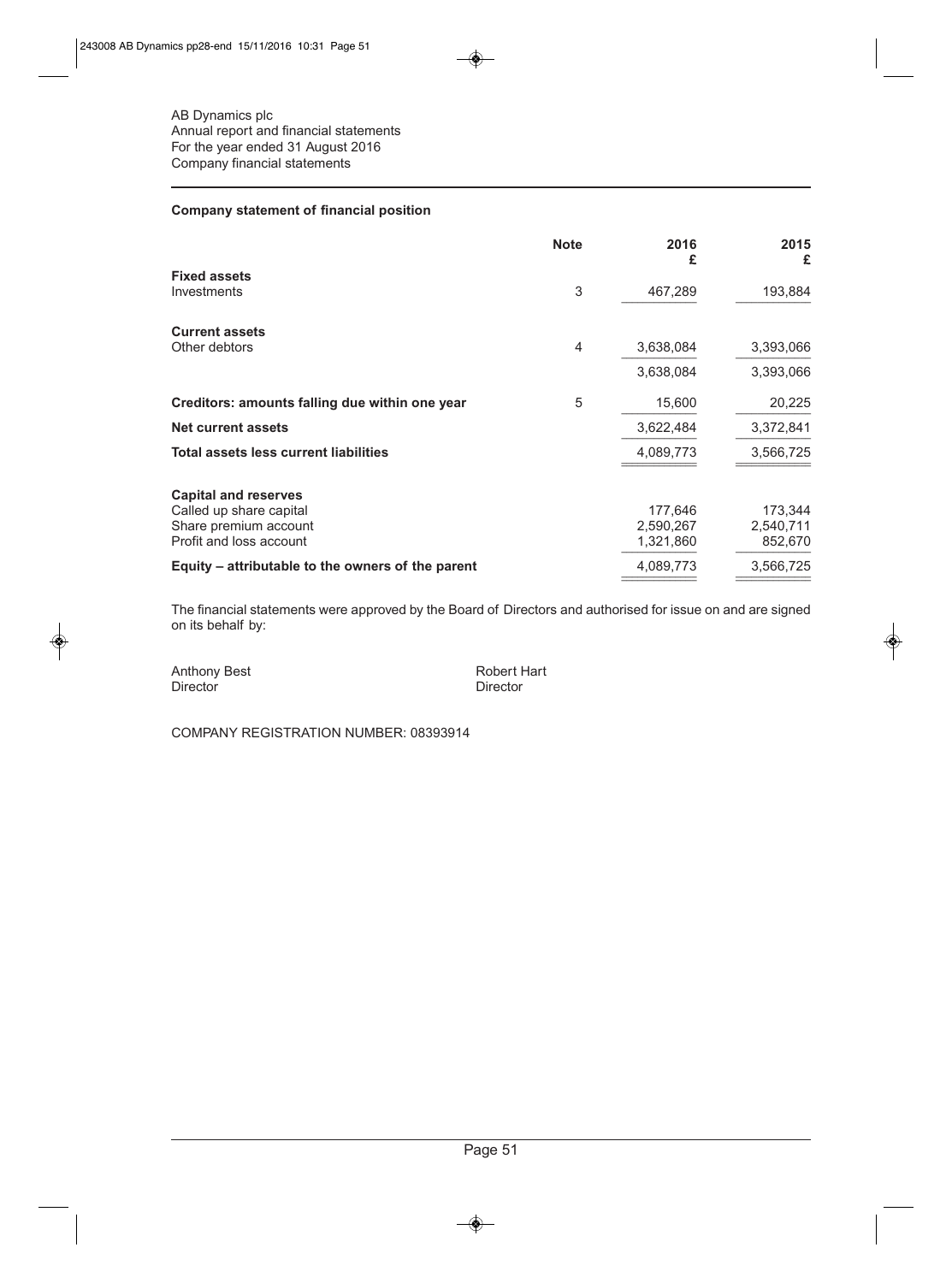**Company statement of changes in equity**

| <b>Note</b> | <b>Share</b><br>capital<br>£ | <b>Share</b><br>premium<br>£ | <b>Retained</b><br>profits<br>£ | <b>Total</b><br>equity<br>£ |
|-------------|------------------------------|------------------------------|---------------------------------|-----------------------------|
|             | 167,757                      | 2,385,910                    | 340,366                         | 2,894,033                   |
|             |                              |                              | 13,410                          | 13,410                      |
| 7           |                              |                              | 935,720<br>(436, 826)           | 935,720<br>(436, 826)       |
|             | 5,587                        | 154,801                      |                                 | 160,388                     |
|             | 173,344                      | 2,540,711                    | 852,670                         | 3,566,725                   |
|             | 173,344                      | 2,540,711                    | 852,670                         | 3,566,725                   |
|             |                              |                              | 273,405                         | 273,405                     |
|             |                              |                              | 691,548                         | 691.548                     |
| 7           |                              |                              |                                 | (495, 763)                  |
|             | 4,302                        | 49,556                       |                                 | 53,858                      |
|             | 177,646                      | 2,590,267                    | 1,321,860                       | 4,089,773                   |
|             |                              |                              |                                 | (495, 763)                  |

The share premium account is a non-distributable reserve representing the difference between the nominal value of shares in issue and the amounts subscribed for those shares.

Retained profits represent the cumulative value of the profits not distributed to shareholders, but retained to finance the future capital requirements of the Group.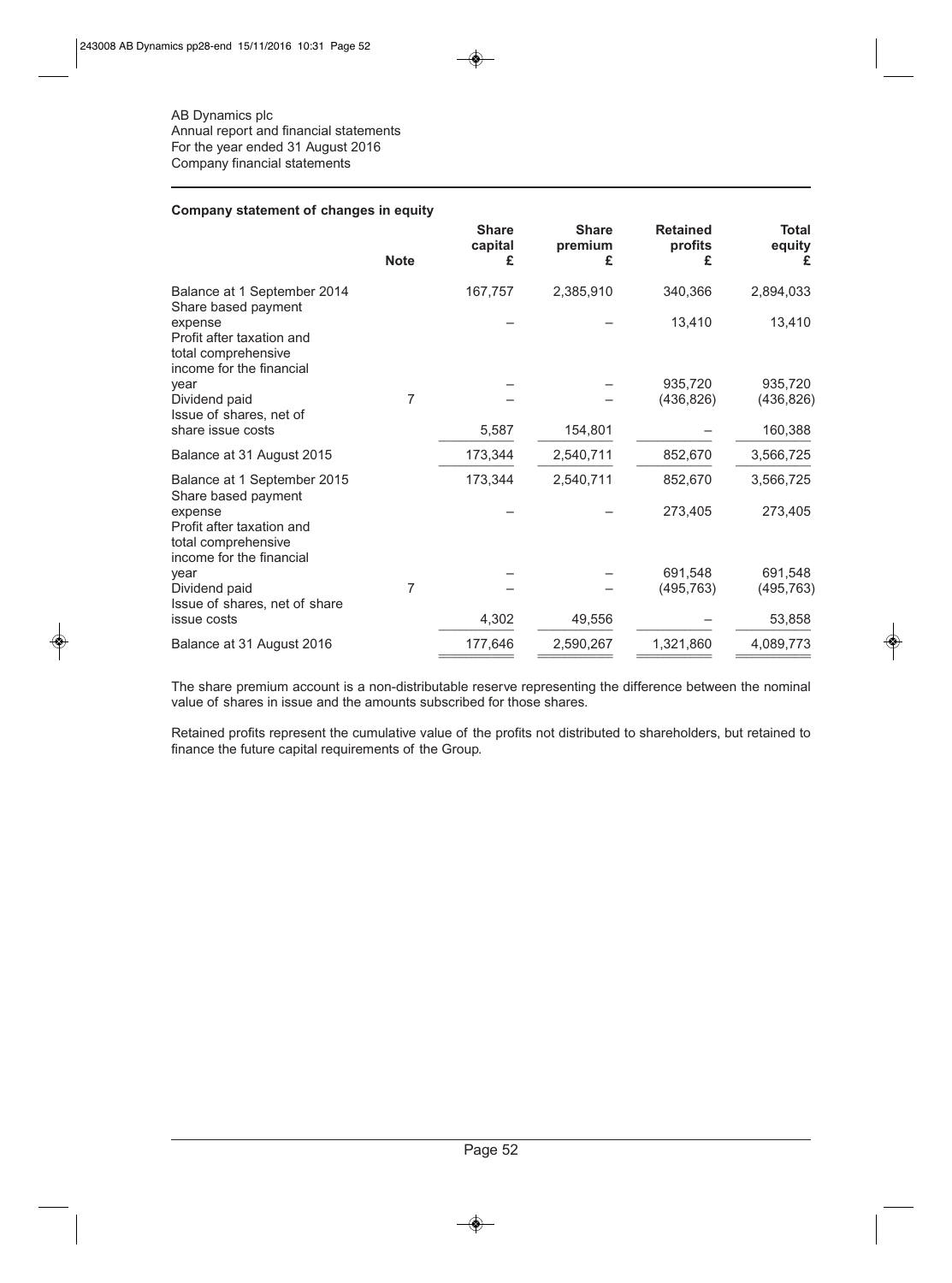#### **Notes to the Company financial statements**

## **GENERAL INFORMATION**

AB Dynamics Plc ("the Company") is the UK holding company of a group of companies which are engaged in the provision of advanced testing systems to the global motor industry. The company is registered in England and Wales (registered number 08393914). Its registered office and principal place of business is Hold Road, Bradford-on-Avon, BA15 1AJ.

## **BASIS OF ACCOUNTING**

The financial statements have been prepared in accordance with the historical cost convention and in accordance with FRS 102 – The Financial Reporting Standard applicable in the UK and Republic or Ireland and the Companies Act 2006. The financial statements present information about the company as an individual entity and the principal accounting policies are described below. They have all been applied consistently throughout the period. Information on impact of first-time adoption of FRS 102 is given in note 9.

#### **REDUCED DISCLOSURE EXEMPTIONS**

The company, as a qualifying entity, has taken advantage of the disclosure exemptions in FRS102 paragraph 1.12 as follows:

No cash flow statement has been presented as the company is included within the consolidated financial statements of the group.

Disclosures in respect of the company's financial instruments have not been presented as equivalent disclosures are included in the consolidated financial statements of the group.

Related party transactions have not been disclosed with other wholly owned members of the group.

#### **GOING CONCERN**

At 31 August 2016, the Company had net current assets of £3,622,484 (2015 – £3,372,841) with the main current asset being amounts owed from its subsidiary Anthony Best Dynamics Ltd, amounting to £3,629,642  $(2015 - \text{\textsterling}3,384,759)$ . The Company has assessed its ongoing costs with cash generated by its subsidiary to ensure that it can continue to settle its debts as they fall due.

The Directors have, after careful consideration of the factors set out above, concluded that it is appropriate to adopt the going concern basis for the preparation of the financial statements and the financial statements do not include any adjustments that would result if the going concern basis was not appropriate.

#### **INVESTMENTS**

Investments held as fixed assets are stated at cost less provision for impairment.

#### **TAXATION**

Current tax, including UK corporation tax and foreign tax, is provided at amounts expected to be paid (or recovered) using the tax rates and laws that have been enacted or substantively enacted by the balance sheet date.

Deferred tax is recognised in respect of all timing differences that have originated but not reversed at the balance sheet date where transactions or events that result in an obligation to pay more tax in the future or a right to pay less tax in the future have occurred at the balance sheet date. Timing differences are differences between the company's taxable profits and its results as stated in the financial statements that arise from the inclusion of gains and losses in tax assessments in periods different from those in which they are recognised in the financial statements. A net deferred tax asset is regarded as recoverable and therefore recognised only when, on the basis of all available evidence, it can be regarded as more likely than not that there will be suitable taxable profits from which the future reversal of the underlying timing differences can be deducted.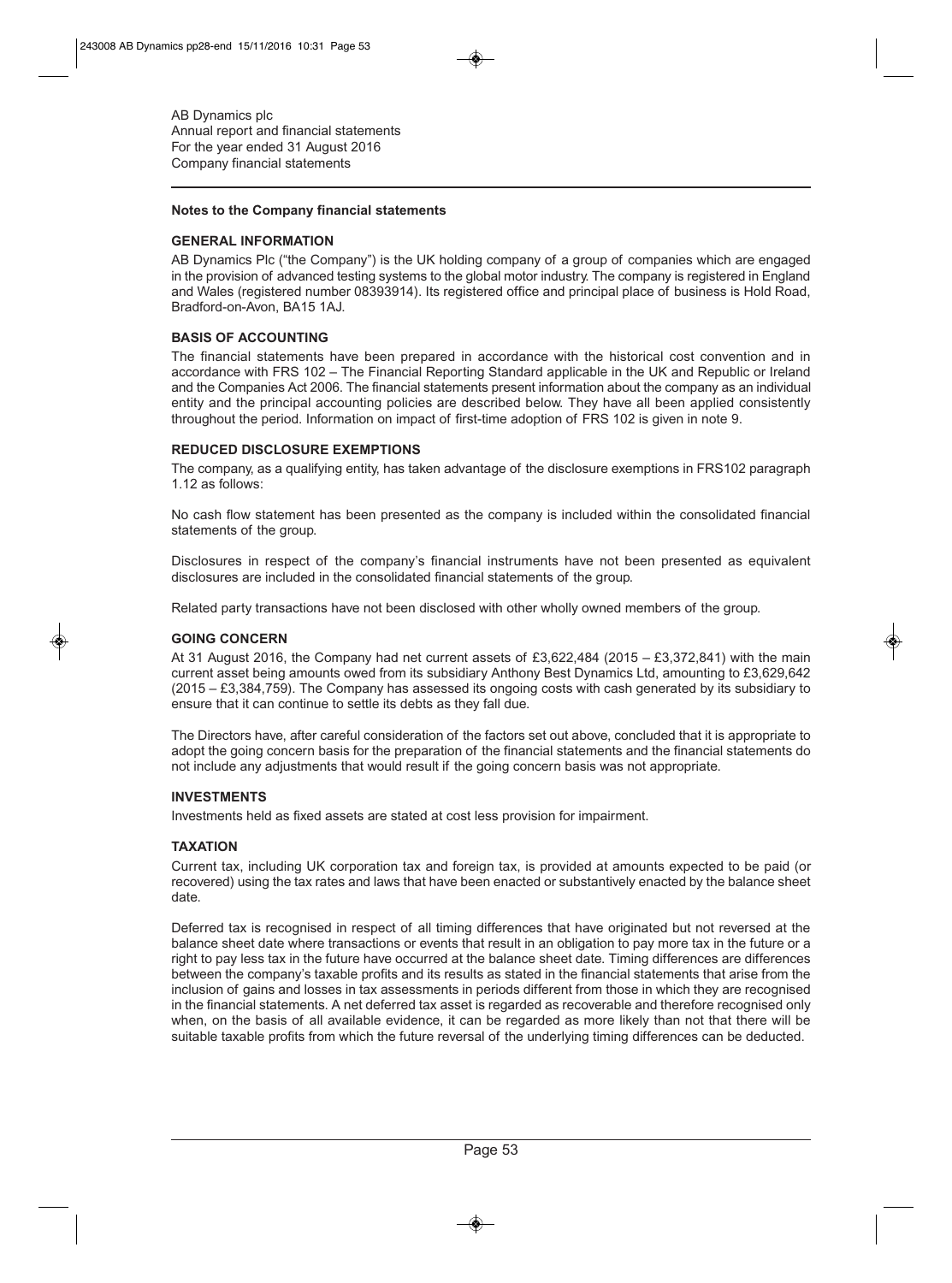## **FINANCIAL INSTRUMENTS**

Financial assets and liabilities are recognised in the statements of financial position when the Company has become a party to the contractual provisions of the instruments.

The Company only enters into basic financial instruments transactions that result in the recognition of financial assets and liabilities like trade and other debtors and creditors, loans from banks and other third parties, loans to related parties and investments in non-puttable ordinary shares.

#### *Debtors*

Short term debtors are measured at transaction price, less any impairment. Loans receivable are measured initially at fair value, net of transaction costs, and are measured subsequently at amortised cost using the effective interest method, less any impairment.

#### *Creditors*

Short term trade creditors are measured at the transaction price. Other financial liabilities, including bank loans, are measured initially at fair value, net of transaction costs, and are measured subsequently at amortised cost using the effective interest method.

#### **CRITICAL ACCOUNTING JUDGEMENTS AND KEY SOURCES OF ESTIMATION UNCERTAINTY**

In the application of the Company's accounting policies, the Directors are required to make judgements, estimates and assumptions about the carrying amounts of assets and liabilities that are not apparent from other sources. The estimates and assumptions are based on historical experience and other factors, including expectations of future events that are believed to be reasonable under the circumstances. Actual results may differ from these estimates.

The estimates and underlying assumptions are reviewed on an on-going basis. Revisions to accounting estimates are recognised in the period in which the estimate is revised if the revision affects only that period or in the period of the revision and future periods if the revision affects both current and future periods.

The following are the key assumptions concerning the future and other key sources of estimation uncertainty at the statement of financial position date that have a significant risk of causing a significant adjustment to the carrying amounts of assets and liabilities in the Financial statements:

#### *Share based payment*

The fair value of share-based remuneration is determined at the date of grant and recognised as an expense in the profit or loss on a straight line basis over the vesting period, taking account of the estimated number of shares that will vest. The fair value is determined by use of Black Scholes model method.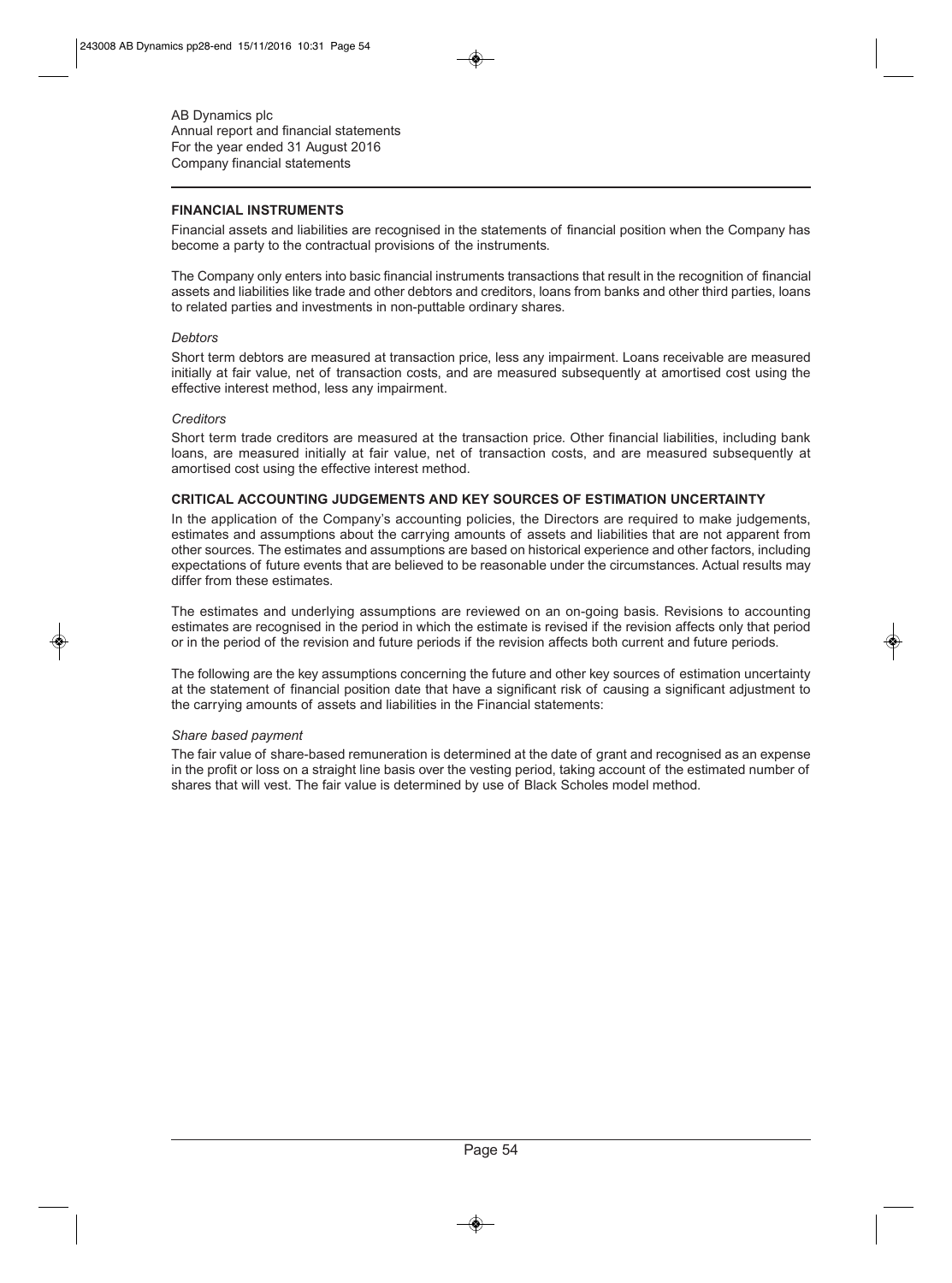# **1. PROFIT FOR THE FINANCIAL YEAR**

The company has taken advantage of section 408 of the Companies Act 2006 and, consequently, a profit and loss account for the company alone has not been presented.

The company's profit for the financial year was £691,548 (2015 – £935,720).

The company's profit for the financial year has been arrived at after charging auditor's remuneration payable to Crowe Clark Whitehill LLP for audit services to the company of £17,115 (2015 – £15,225). Statutory information on remuneration for other services provided by the company's auditors and its associates is given on a consolidated basis in note 5 of the consolidated financial statements.

## **2. EMPLOYEES AND DIRECTORS' REMUNERATION**

Staff costs during the year by the Company were as follows:

|                              | 2016<br>£ | 2015<br>£ |
|------------------------------|-----------|-----------|
| Non-executive directors fees | 66,092    | 66,173    |
|                              | 66,092    | 66,173    |

The executive management team is remunerated by the operating subsidiary Anthony Best Dynamics Limited. Details of their remuneration is in the Directors' report on page 15.

The average number of employees of the company during the year was:

|    |                                                                | 2016<br><b>Number</b> | 2015<br><b>Number</b> |
|----|----------------------------------------------------------------|-----------------------|-----------------------|
|    | Directors and management                                       | 5                     | 5                     |
| 3. | <b>INVESTMENTS</b>                                             |                       |                       |
|    |                                                                | 2016                  | 2015                  |
|    |                                                                | £                     | £                     |
|    | <b>Subsidiary undertaking</b>                                  |                       |                       |
|    | Brought forward                                                | 193,884               | 180,474               |
|    | Addition (capital contribution arising on share based payment) | 273,405               | 13,410                |
|    | Carried forward                                                | 467,289               | 193,884               |
|    |                                                                |                       |                       |

The company owns more than 20% of the following undertakings which are incorporated in the United Kingdom:

|                               | Class of share held | % shareholding |
|-------------------------------|---------------------|----------------|
| Subsidiary undertaking:       |                     |                |
| Anthony Best Dynamics Limited | Ordinary            | 100            |

Anthony Best Dynamics Ltd owns 100% of the ordinary share capital of AB Dynamics 2013 Ltd which is dormant.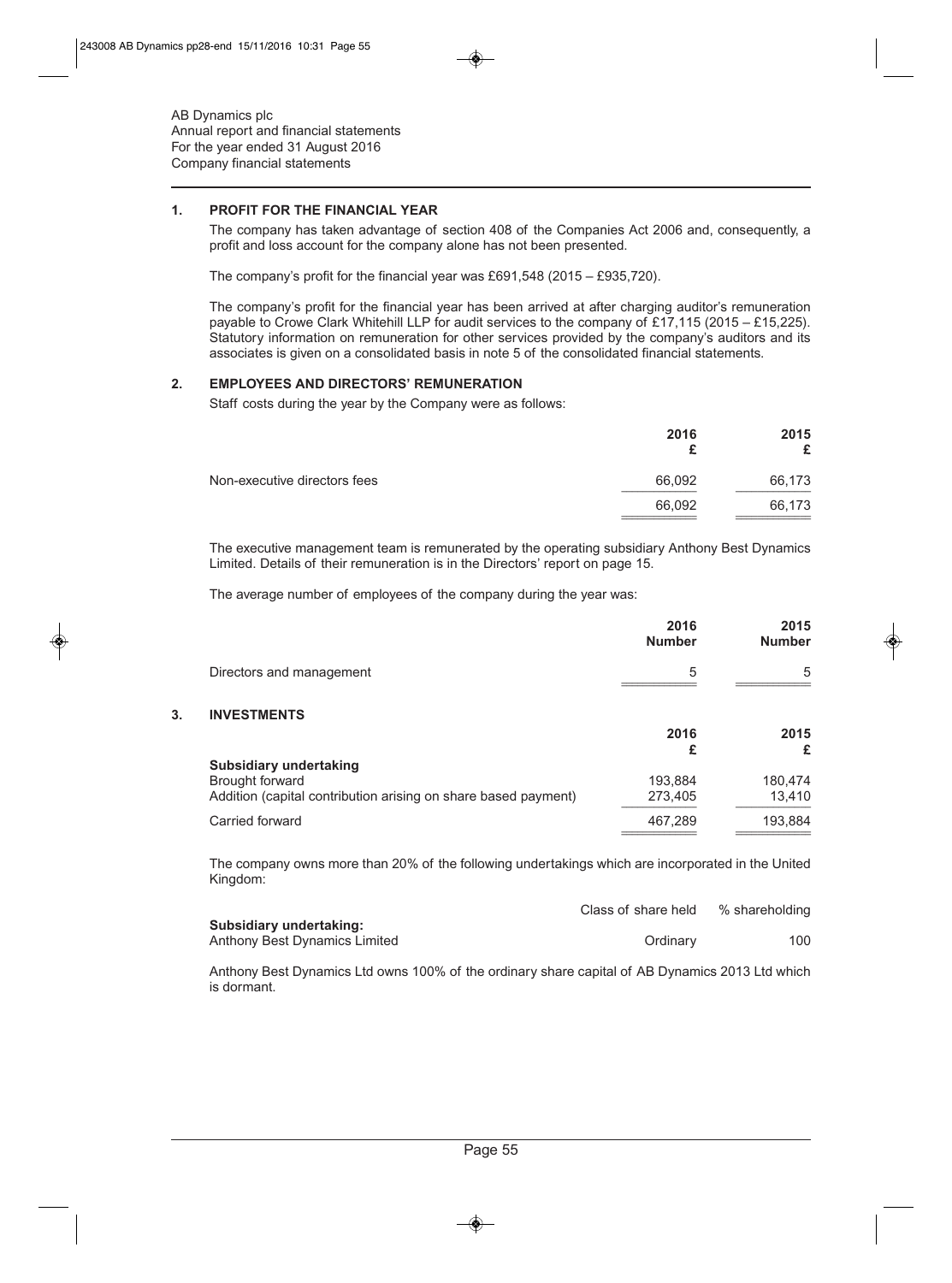# **4. OTHER DEBTORS**

|    |                                                       | 2016<br>£          | 2015<br>£          |
|----|-------------------------------------------------------|--------------------|--------------------|
|    | Amounts owed by group undertakings<br>Prepayment      | 3,629,642<br>8,442 | 3,384,759<br>8,307 |
|    |                                                       | 3,638,084          | 3,393,066          |
| 5. | <b>CREDITORS: AMOUNTS FALLING DUE WITHIN ONE YEAR</b> |                    |                    |
|    |                                                       | 2016<br>£          | 2015<br>£          |
|    | Accruals and deferred income                          | 15,600             | 20,225             |
|    |                                                       | 15,600             | 20,225             |

All amounts fall due within 30 days of the year end.

# **6. SHARE CAPITAL**

The allotted, called up and full paid share capital is made up of 17,764,578 ordinary shares of £0.01 each.

|                                                        | <b>Note</b>           | Number of<br>shares         | <b>Share</b><br>Capital<br>£ | <b>Share</b><br><b>Premium</b><br>£ | <b>Total</b><br>£          |
|--------------------------------------------------------|-----------------------|-----------------------------|------------------------------|-------------------------------------|----------------------------|
| At 1 September 2014                                    |                       | 16,775,640                  | 167,757                      | 2,385,910                           | 2,553,667                  |
| On 4 December 2014<br>On 5 June 2015<br>On 5 June 2015 | (i)<br>(iii)<br>(iii) | 60,000<br>63.069<br>435.697 | 600<br>630<br>4,357          | 51,000<br>53,609<br>50,192          | 51,600<br>54,239<br>54,549 |
| At 31 August 2015                                      |                       | 17.334.406                  | 173,344                      | 2.540.711                           | 2.714.055                  |
| On 24 June 2016                                        | (iv)                  | 430,172                     | 4,302                        | 49,556                              | 53,858                     |
| At 31 August 2016                                      |                       | 17,764,578                  | 177,646                      | 2,590,267                           | 2,767,913                  |

(i) On 4 December 2014, Cairn Financial Advisers LLP exercised 60,000 warrants of £0.01 each for 86p.

(ii) On 5 June 2015, Cairn Financial Advisers LLP exercised 63,069 warrants of £0.01 each for 86p.

(iii) On 5 June 2015, a total of 435,697 share options were exercised of £0.01 each for £0.1252.

(iv) On 24 June 2016, a total of 430,172 share options were exercised of £0.01 each for £0.1252.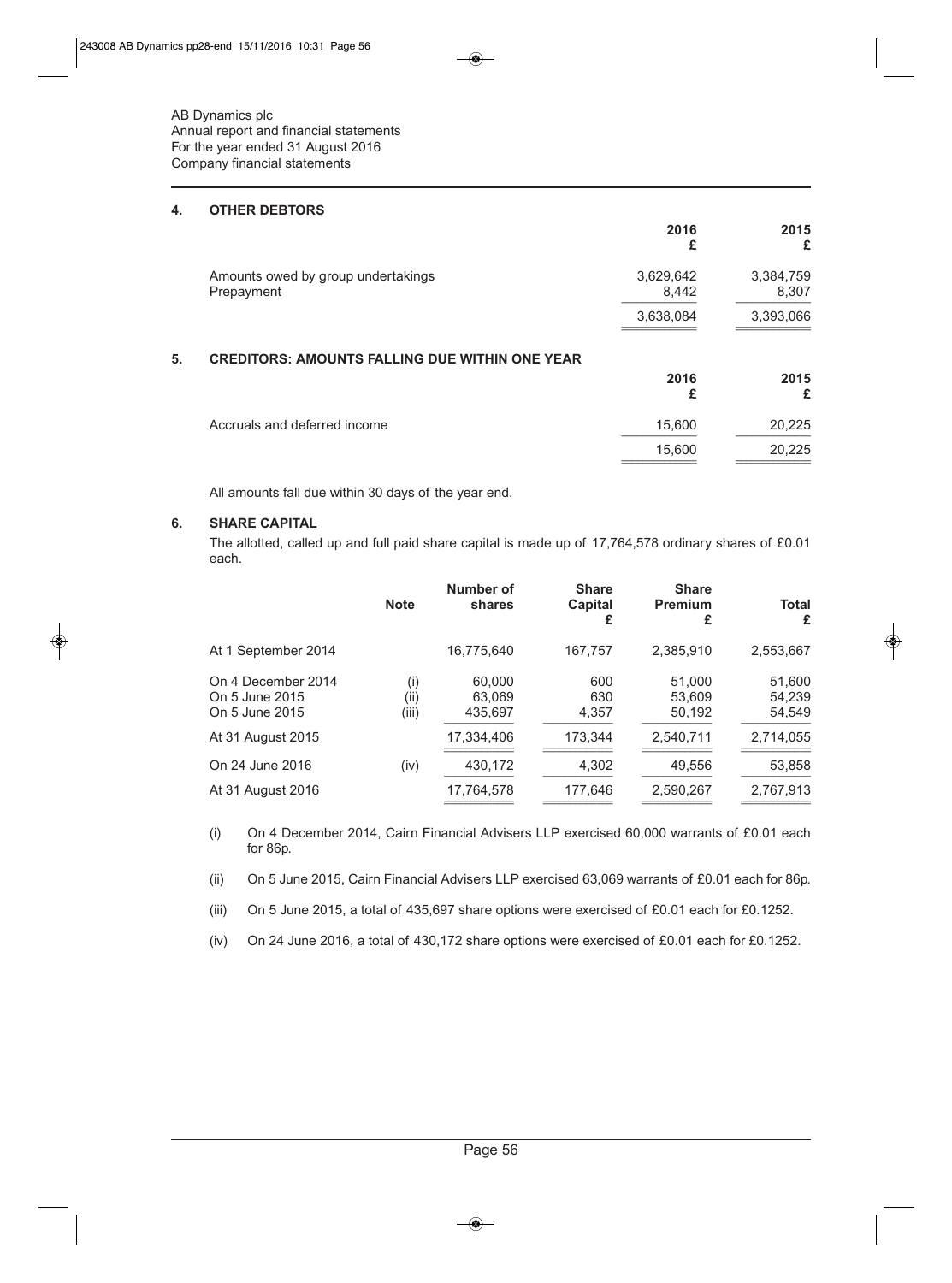# **7. DIVIDENDS**

| 2016<br>£ | 2015<br>£ |
|-----------|-----------|
|           | 251,634   |
|           | 185,192   |
| 286,017   |           |
| 209.746   |           |
| 495.763   | 436,826   |
|           |           |

The Board has proposed a final dividend of 1.815p per share totalling £322,427. Together with the interim dividend of 1.21p per share this gives a total Ordinary dividend of 3.025p for the year.

#### **8. RELATED PARTY TRANSACTIONS**

The only key management personnel of the Company are the Directors. Details of their remuneration are contained in the Director's Report on page 15 of the consolidated financial statements.

During the year, the directors received dividends from the Company totalling £195,922.

#### **9. FIRST TIME ADOPTION OF FRS 102**

This is the first year that the company has presented its results under FRS 102. The last financial statements prepared under the previous financial reporting framework were for the year ended 31st August 2015. The date of transition to FRS 102 was 1st September 2014. The profit for the year ended 31st August 2015 and the total equity as at 1st September 2014 and 31st August 2015 has not changed as a result of changes in accounting policies due to the transition from the previous financial reporting framework to FRS 102.

#### **10. SHARE OPTIONS AND WARRANTS**

The share option schemes were established to reward and incentivise the executive management team and staff for delivering share price growth. The share option schemes are administered by the Remuneration Committee.

The share option scheme adopted by the company during the year ending 31 August 2013 is equity settled and a charge of £4,855 (2015: £13,410) has been charged to profit or loss of the subsidiary Anthony Best Dynamics Limited relating to these options on the basis that the scheme members and profits are in that entity.

During the year the company granted 1,337,122 share options to Directors and employees with an exercise price of 395p each. The weighted fair value of the options granted was 197.19p per share. The scheme is equity settled and a charge of £268,550 (2015: £NIL) has been charged to profit or loss of the subsidiary Anthony Best Dynamics Limited for the year relating to these options on the basis that the scheme members and profits are in that entity.

These fair values were calculated using Black Scholes option pricing model. The inputs into the model were as follows:

| Stock price      | 395 <sub>p</sub> |
|------------------|------------------|
| Exercise price   | 395 <sub>p</sub> |
| Interest rate    | $1\%$            |
| Volatility       | 40%              |
| Time to maturity | 10 years         |

The expected volatility was determined with reference to recent trading performance.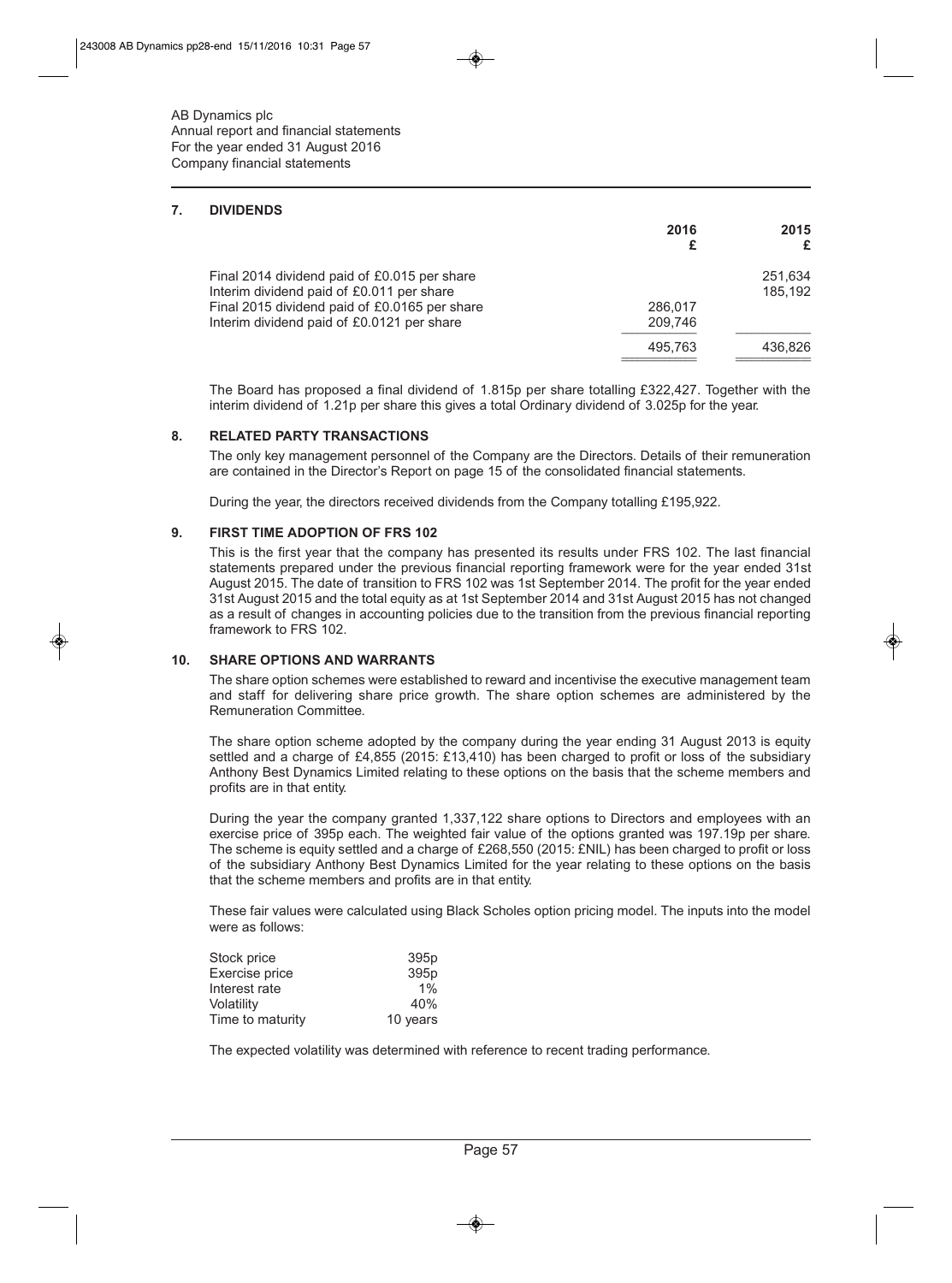# **10. SHARE OPTIONS AND WARRANTS (continued)**

One third of the options will vest on each of the first, second and third anniversary of the grant date of 11 July 2016 subject to the employees remaining employed by the company.

Details of the share options outstanding at the year end are as follows:

|                                     | <b>Number</b><br>31 August<br>2016 | <b>WAEP</b><br>(pence)<br>31 August<br>2016 | <b>Number</b><br>31 August<br>2015 | <b>WAEP</b><br>(pence)<br>31 August<br>2015 |
|-------------------------------------|------------------------------------|---------------------------------------------|------------------------------------|---------------------------------------------|
| Outstanding as at                   |                                    |                                             |                                    |                                             |
| 1 September                         | 438,239                            | 12.52                                       | 873,936                            | 12.52                                       |
| Granted during the year             | 1,337,122                          | 395.00                                      |                                    |                                             |
| Forfeited during the year           | (8,067)                            | 12.52                                       |                                    |                                             |
| Expired during the year             |                                    |                                             |                                    |                                             |
| Exercised during the year           | (430, 172)                         | 12.52                                       | (435, 697)                         | 12.52                                       |
| Options outstanding at<br>31 August | 1,337,122                          | 395.00                                      | 438,239                            | 12.52                                       |
| Exercisable at 31 August            |                                    |                                             |                                    |                                             |

The weighted average remaining contractual life of the options outstanding at the statement of financial position date is 9.8 years.

#### *Warrants*

There are no warrants outstanding at 31 August 2016.